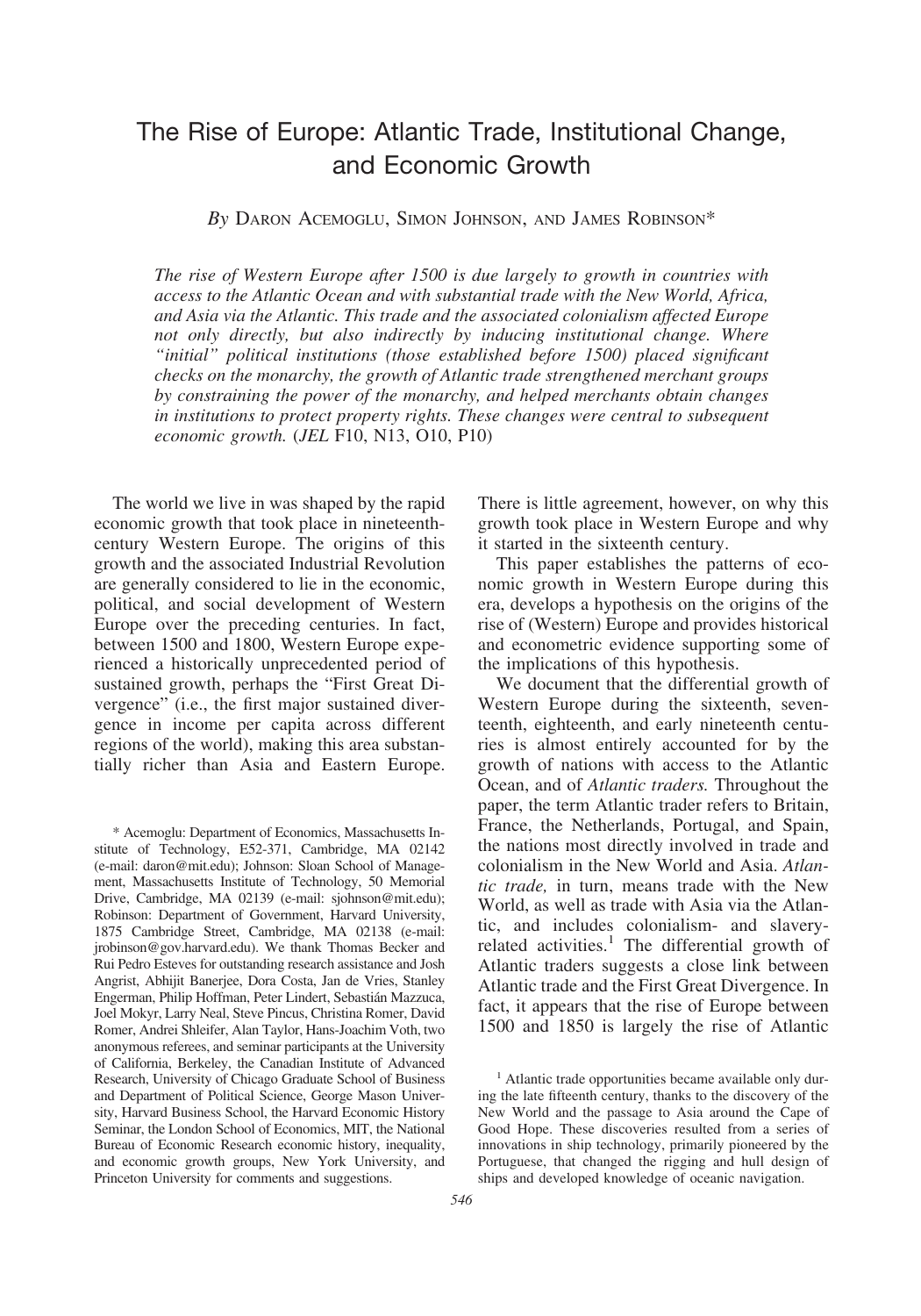

FIGURE 1A. WESTERN EUROPE, EASTERN EUROPE, AND ASIA: URBANIZATION RATES, WEIGHTED BY POPULATION, 1300–1850



FIGURE 1B. ATLANTIC TRADERS, WEST EUROPEAN COUNTRIES NOT ATLANTIC TRADERS, AND EASTERN EUROPE: URBANIZATION RATES, WEIGHTED BY POPULATION, 1300–1850

Europe, and is quite different in nature from the European growth that took place before 1500.

Not all societies with access to the Atlantic show the same pattern of growth, however. The data suggest an important *interaction* between medieval political institutions and access to the Atlantic: the more rapid economic growth took place in societies with relatively nonabsolutist initial institutions, most notably in Britain and the Netherlands. In contrast, countries where the monarchy was highly absolutist, such as Spain and Portugal, experienced only limited growth in the subsequent centuries, while areas lacking easy access to the Atlantic, even such nonabsolutist states as Venice and Genoa, did not experience any direct or indirect benefits from Atlantic trade.

Figures 1 and 2 illustrate the central thesis of this paper. Figure 1, panel A, shows that urbanization in Western Europe grew significantly faster than in Eastern Europe after 1500.<sup>2</sup> Figure 1, panel B, shows that these

<sup>2</sup> For the purposes of this paper, Western Europe is taken to be all the countries west of the Elbe, i.e., Austria,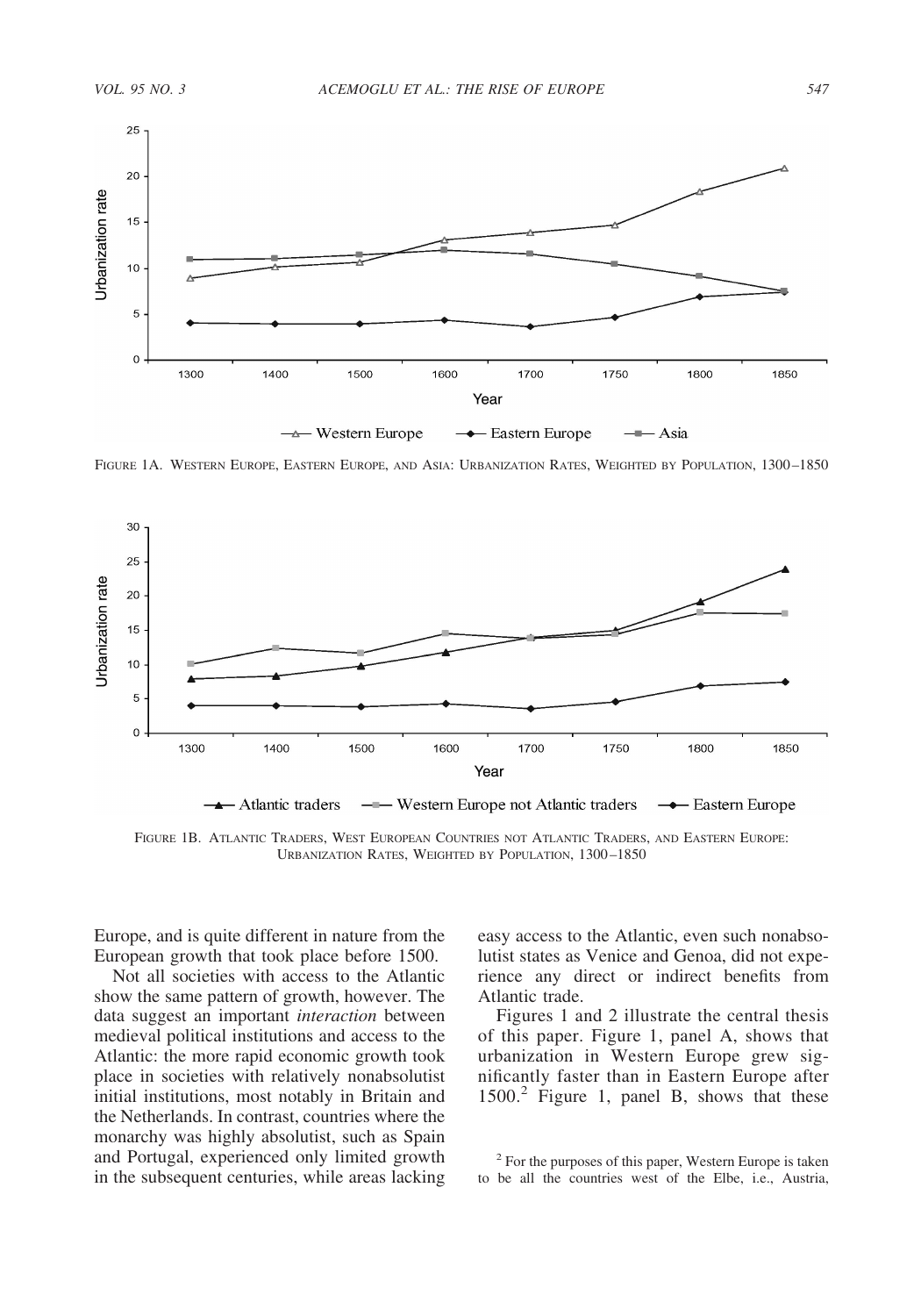

FIGURE 2A. WESTERN EUROPE, EASTERN EUROPE, AND ASIA: GDP PER CAPITA, WEIGHTED BY POPULATION, 1500–1870



FIGURE 2B. ATLANTIC TRADERS, WEST EUROPEAN COUNTRIES NOT ATLANTIC TRADERS, AND EASTERN EUROPE: GDP PER CAPITA, WEIGHTED BY POPULATION, 1500–1870

differential trends are due in large part to the growth of Atlantic traders. The rest of Western Europe had a relatively high average urbanization rate of 10 percent in 1300 (and 11.4 percent in 1500), but grew at approximately the same rate as Eastern Europe from 1500 to 1850, by a factor of less than 2, to reach 17 percent by 1850. In contrast, Atlantic traders started with a lower average urbanization rate of 8 percent in 1300 (and only 10.1 percent in 1500), which almost tripled in the subsequent 550 years to reach 24.5 percent in 1850, overtaking average urbanization in the non-Atlantic parts of Western Europe between 1600 and 1700 (see Table 1). Panels A and B in Figure 2 show the same pattern, using Angus Maddison's (2001) estimates of GDP per capita. While GDP per capita rose by a factor of almost two among Atlantic traders between 1500 and 1820, in the rest of Western Europe it grew at approximately the same rate as in Eastern Europe, just under 30 percent.

The patterns depicted in Figures 1 and 2 do

Belgium, Britain, Denmark, Finland, France, Germany, Ireland, Italy, the Netherlands, Norway, Portugal, Spain, Sweden, and Switzerland. Eastern Europe is all European countries to the east of the Elbe, including Russia and excluding Turkey. See Section I A for details on urbanization and GDP data. All averages are weighted by population, using numbers from Colin McEvedy and Richard Jones (1978).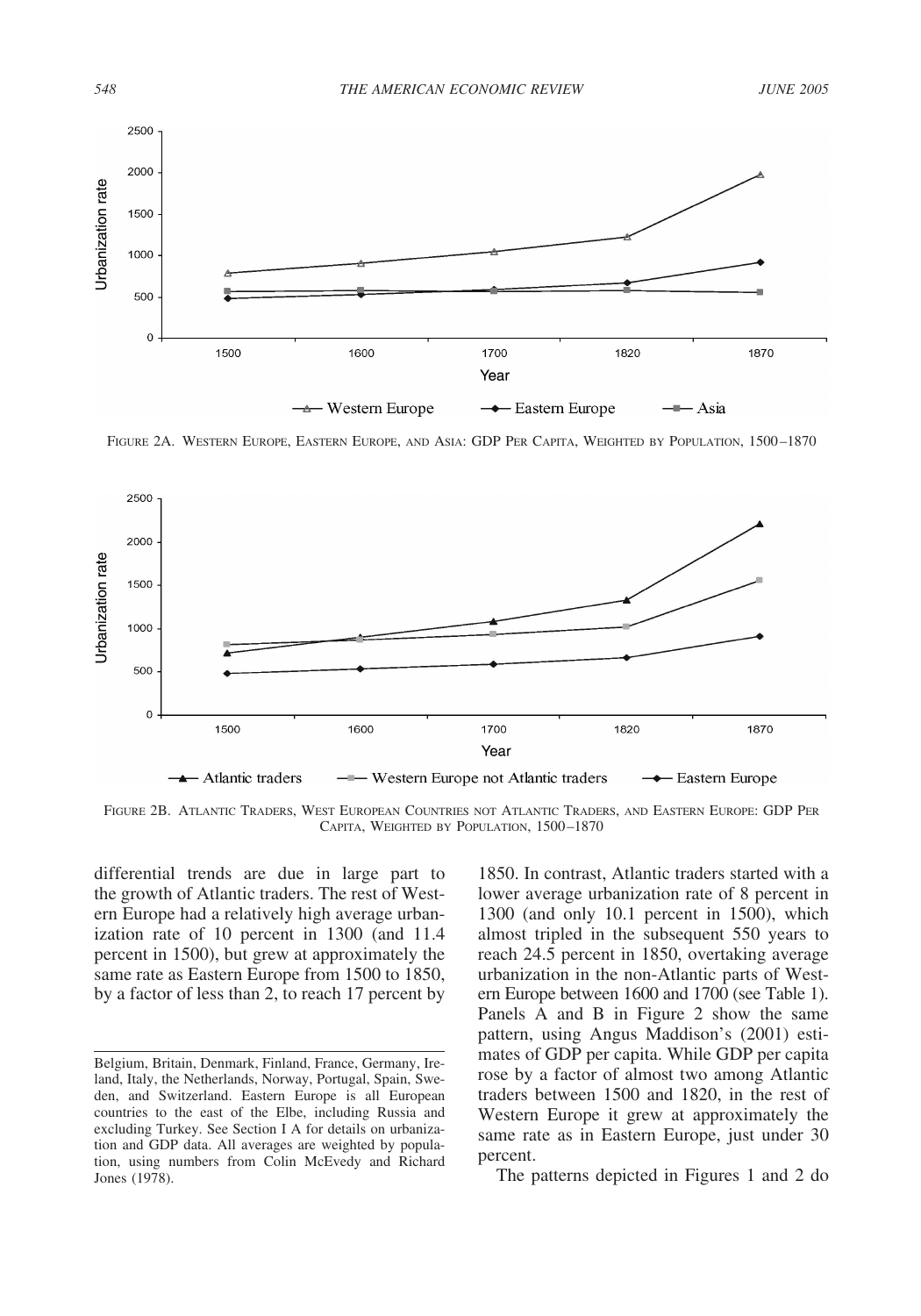|                                 | Whole<br>sample,<br>unweighted | Whole<br>sample,<br>weighted | Atlantic<br>Western<br>Europe | Non-<br>Atlantic<br>Western<br>Europe | Eastern<br>Europe | Asia   |
|---------------------------------|--------------------------------|------------------------------|-------------------------------|---------------------------------------|-------------------|--------|
|                                 |                                |                              |                               | Weighted by population                |                   |        |
| Urbanization in 1300            | 6.6                            | 9.9                          | 8.0                           | 10.0                                  | 4.1               | 11.0   |
|                                 | (5.2)                          | (3.2)                        | (2.8)                         | (6.1)                                 | (3.3)             | (0.7)  |
| Urbanization in 1400            | 7.6                            | 10.3                         | 8.5                           | 12.1                                  | 3.9               | 11.1   |
|                                 | (9.5)                          | (3.6)                        | (2.4)                         | (10.0)                                | (1.5)             | (0.5)  |
| Urbanization in 1500            | 8.3                            | 10.6                         | 10.1                          | 11.4                                  | 4.0               | 11.5   |
|                                 | (7.6)                          | (3.4)                        | (5.3)                         | (6.8)                                 | (1.8)             | (0.7)  |
| Urbanization in 1600            | 9.6                            | 11.7                         | 13.6                          | 14.0                                  | 4.4               | 12.0   |
|                                 | (7.6)                          | (4.0)                        | (7.6)                         | (8.8)                                 | (2.7)             | (0.7)  |
| Urbanization in 1700            | 10.7                           | 11.2                         | 14.5                          | 13.1                                  | 3.7               | 11.6   |
|                                 | (8.5)                          | (4.1)                        | (6.8)                         | (8.1)                                 | (2.2)             | (0.7)  |
| Urbanization in 1800            | 14.1                           | 10.3                         | 19.8                          | 16.9                                  | 7.0               | 8.9    |
|                                 | (9.1)                          | (4.9)                        | (7.9)                         | (7.5)                                 | (3.3)             | (1.4)  |
| GDP per capita in 1500          | 627.54                         | 608.3                        | 721.46                        | 850.73                                | 506.94            | 575.0  |
|                                 | (159.3)                        | (118.0)                      | (31.1)                        | (217.1)                               | (78.2)            | (35.4) |
| GDP per capita in 1600          | 740.73                         | 630.5                        | 916.31                        | 908.22                                | 578.29            | 576.8  |
|                                 | (225.6)                        | (144.2)                      | (149.3)                       | (167.3)                               | (112.3)           | (35.3) |
| GDP per capita in 1700          | 862.12                         | 622.2                        | 1079.21                       | 980.82                                | 636.0             | 574.2  |
|                                 | (348.4)                        | (208.1)                      | (321.4)                       | (128.2)                               | (136.1)           | (35.3) |
| GDP per capita in 1820          | 988.00                         | 691.7                        | 1321.95                       | 1095.40                               | 719.5             | 575.5  |
|                                 | (373.6)                        | (264.5)                      | (348.7)                       | (125.3)                               | (174.9)           | (45.7) |
| Constraint on executive in 1500 | 1.67                           | 1.73                         | 1.75                          | 1.99                                  | 1.46              |        |
|                                 | (0.76)                         | (0.79)                       | (0.56)                        | (0.99)                                | (0.79)            |        |
| Constraint on executive in 1600 | 1.67                           | 1.53                         | 1.62                          | 1.54                                  | 1.45              |        |
|                                 | (1.01)                         | (0.84)                       | (1.24)                        | (0.59)                                | (0.79)            |        |
| Constraint on executive in 1700 | 1.83                           | 1.52                         | 1.83                          | 1.41                                  | 1.30              |        |
|                                 | (1.31)                         | (1.17)                       | (1.76)                        | (0.94)                                | (0.76)            |        |
| Constraint on executive in 1800 | 2.25                           | 2.18                         | 4.00                          | 1.90                                  | 1.00              |        |
|                                 | (1.82)                         | (1.83)                       | (1.79)                        | (1.78)                                | (0.00)            |        |
| Atlantic coastline-to-area      | 0.0057<br>(0.0117)             | 0.0014<br>(0.0065)           | 0.0118<br>(0.0181)            | 0.0026<br>(0.0052)                    | 0.00              | 0.00   |

TABLE 1—DESCRIPTIVE STATISTICS

*Notes:* First column is unweighted means; other columns are mean values weighted by total population in year indicated, from McEvedy and Jones (1978). Standard deviation is in parentheses. There are 24 European countries in these data. Atlantic Western Europe is England, France, the Netherlands, Portugal, and Spain. Non-Atlantic Western Europe is Austria, Belgium, Denmark, Finland, Germany, Ireland, Italy, Norway, Sweden, and Switzerland. Eastern Europe is Albania, Bulgaria, the Czech Republic, Greece, Hungary, Poland, Romania, Russia, and Serbia. Asia is India and China. Urbanization for Europe is percentage of population living in towns with population of at least 5,000 at some time between 800 and 1800, from Paul Bairoch et al. (1988) for Europe; comparable data for Asia are from Bairoch (1998). GDP per capita is from Maddison (2001). Constraint on executive is on a scale of 1 to 7, where a higher score indicates more constraints; this is coded using the Polity IV methodology, as explained in the text. We have not coded constraint on the executive for Asia. Atlantic coast-to-area includes those parts of Germany, Denmark, and Norway that are on the North Sea. For more detailed definitions and sources, see Appendix, Table 1.

not simply reflect the tendency of more successful nations to engage in Atlantic trade. There is no differential growth of Atlantic traders before the opening of Atlantic sea routes, and below we show similar results using an exogenous measure of *access to the Atlantic*—ratio of Atlantic coastline to land area—instead of the distinction between Atlantic traders and nontraders. Nor do the results reflect some post-1500 advantage of coastal nations: Atlantic ports grew much faster than other European cities, while Mediterranean ports grew at similar rates to inland cities.

This evidence weighs against the most popular theories for the rise of Europe, which emphasize the continuity between pre-1500 and post-1500 growth and the importance of certain distinctive European characteristics, such as culture, religion, geography, and features of the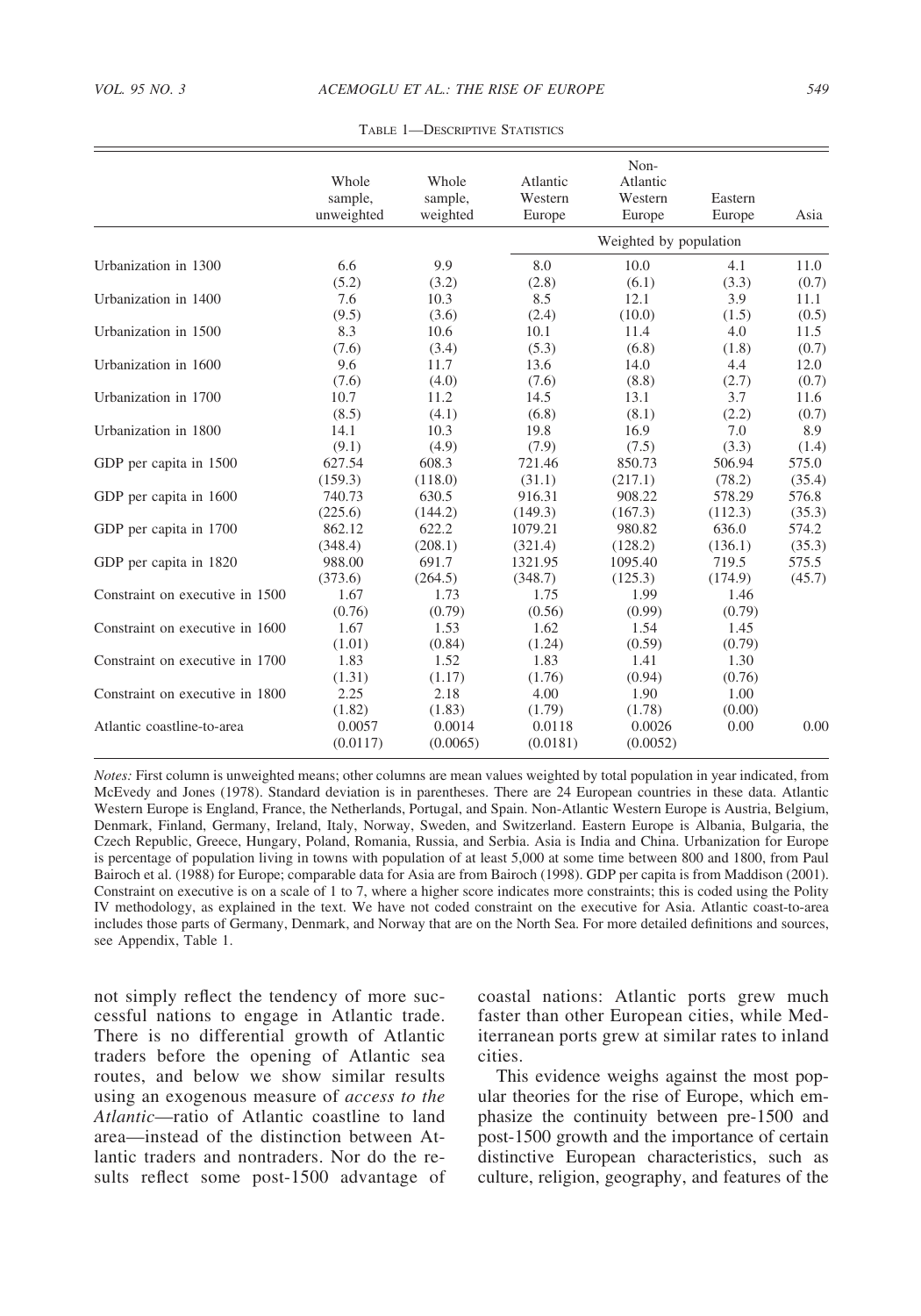

FIGURE 3. VOLUME OF ATLANTIC AND MEDITERRANEAN TRADE (VOYAGE EQUIVALENTS PER YEAR), 1300–1800

European state system.3 Instead, it is consistent with theories that emphasize the importance of profits made in Atlantic trade, colonialism, and slavery.<sup>4</sup> Nevertheless, other evidence suggests that overseas trade and the associated profits were not large enough to be *directly* responsible for the process of growth in Europe. Stanley L. Engerman (1972) and Patrick K. O'Brien (1982) demonstrate that the contribution of profits from slavery and trade with the rest of the world to European capital accumulation was modest. O'Brien (1982, p. 2) writes that transoceanic trade "... could in no way be classified as decisive for economic growth of Western Europe." Although recent work by Joseph E. Inikori (2002) estimates larger trade flows than those of O'Brien, his estimates are not large enough to suggest that European growth was driven solely by the direct impact of Atlantic trade on profits or resources.

We advance the hypothesis that West European growth during this period resulted, in part, from the indirect effects of international trade on institutional development. Although there were some improvements in *economic institutions* in the late medieval and early modern period, rapid economic development did not begin until the emergence of *political institutions* providing secure property rights to a broader segment of society and allowing free entry into profitable businesses (Douglass C. North and Robert P. Thomas, 1973; North and

Barry R. Weingast, 1989). The critical political institutions were those that constrained the power of the monarchy and allied groups.<sup>5</sup> Checks on royal power and prerogatives emerged only when groups that favored them, that is commercial interests outside the royal circle, became sufficiently powerful politically. From 1500, and especially from 1600, onward, in countries with nonabsolutist initial institutions and easy access to the Atlantic, the rise in Atlantic trade enriched and strengthened commercial interests outside the royal circle and enabled them to demand and obtain the institutional changes necessary for economic growth. Although profits from Atlantic trade were small relative to GDP, they were still substantial, and much larger than previous trading profits. For example, Figure 3 shows that by the end of the seventeenth century, the volume of Atlantic trade was much larger than that of long-distance Mediterranean trade (see the Appendix for the construction of these series). The recipients of these profits became very rich by the standards of seventeenth- and eighteenth-century Europe, and typically politically and socially very powerful.

These changes did not take place in countries with highly absolutist institutions such as Spain,

 $3$  See, e.g., Max Weber (1905), Eric Jones (1981), John A. Hall (1985), and David S. Landes (1998).

 $4$  E.g., Eric E. Williams (1944), Andre Gunder Frank (1978), and Immanuel M. Wallerstein (1974–1980).

<sup>&</sup>lt;sup>5</sup> It is important to note that these new political institutions neither protected the rights of all citizens nor were democratic. They can best be characterized as oligarchic, since they increased the political power of wealthy merchants, and at least in the British case, of the gentry and nascent industrial interests. Nevertheless, they constituted a distinct improvement over the previous set of institutions, which placed many fewer checks on the power of the monarchy.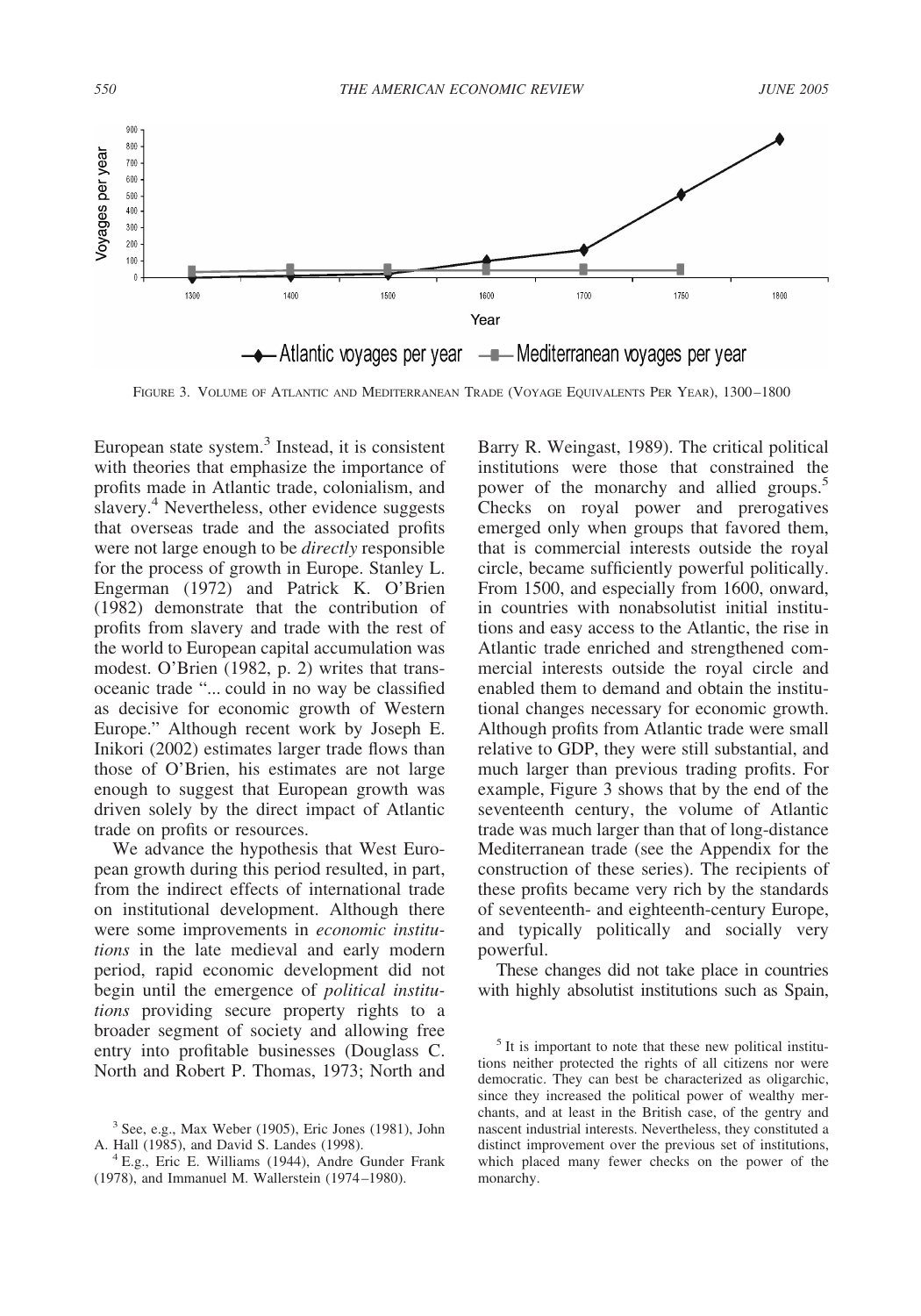Portugal, and to a large extent France, where the crown was able to closely control the expansion of trade. Consequently, in these countries, it was the monarchy and groups allied with it that were the main beneficiaries of the early profits from Atlantic trade and plunder, and groups favoring changes in political institutions did not become powerful enough to induce them. Our hypothesis, therefore, predicts an important interaction between initial institutions and Atlantic trade, which is the pattern we find in the data.

The major premise presented in this paper is consistent with the emphasis of a number of historians, including, among others, Ralph Davis (1973a), Jan de Vries (1984), Paul Bairoch (1988), Fernand Braudel (1992), and de Vries and Ad van der Woude (1997). Although this historical literature emphasizes the differential growth of Atlantic ports and Atlantic nations, to the best of our knowledge, there are no other studies documenting the quantitative importance of Atlantic traders and Atlantic ports, or showing that the differential growth of Western Europe is accounted for largely by the growth of Atlantic traders.

On the theoretical side, our hypothesis builds on the notion that institutional change, even when socially beneficial, will be resisted by social groups that stand to lose economic rents or political power. Consequently, the process of institutional change involves significant conflict between different groups—in the European context, between the monarchy and its allies, versus commercial interests outside the royal circle.6 Our historical account can also be viewed as a marriage between the Marxist thesis linking the rise of the bourgeoisie and the development of the world economy (e.g., among others, Williams, 1944; Frank, 1978; and Wallerstein, 1974–1980) and the neoclassical emphasis on the development of political institutions and secure property rights in Western Europe (e.g., North and Thomas, 1973; Eric L. Jones, 1981; North, 1981; J. Bradford De Long and Andrei Shleifer, 1993). Distinct from these approaches, however, we offer an explanation, based on the interaction between Atlantic trade and medieval political institutions, of why strong private property rights emerged in Western Europe, especially in Britain and the Netherlands, starting in the sixteenth century. Although some scholars have noted the important role of overseas merchants in particular instances of political change during this period (most notably Robert Brenner, 2003, and Steven Pincus, 2002, in the British case), we are not aware of a theory along the lines developed in this paper.

The paper is organized as follows. Section I documents the key premise of the paper, and shows that the pattern seen in Figures 1 and 2 is robust. Section II develops our hypothesis for the rise of Europe and the role played by Atlantic trade in this process, and provides historical evidence supporting our interpretation. Sections III and IV provide evidence on some implications of our hypothesis (Section III shows that the evolution of European institutions is closely linked to Atlantic trade, and Section IV documents an important interaction between initial institutions and Atlantic trade in European economic growth). Section V concludes. The Appendix summarizes the construction of the variables used in the empirical analysis, and further detail can be found in Acemoglu et al. (2002b).

## **I. Atlantic Trade and the Rise of Europe**

# A. *Data*

We use three data series to measure economic development. First, we construct estimates of urbanization based on the urban population numbers of Bairoch et al. (1988). This is a comprehensive dataset with information on all 2,200 European cities that had, at some time between 800 and 1800, 5,000 or more inhabitants.7 We use these data as our measure of  $6$  See, for example, North (1981), Mancur Olson (1982), urban population and divide by the population

Per Krusell and Jose-Victor Rios-Rull (1996), Stephen Parente and Edward C. Prescott (1999), Acemoglu and Robinson (2000, 2002), and Raghuram G. Rajan and Luigi Zingales (2003). Ronald Rogowski (1989) is particularly notable in this context, since he also emphasizes how trade affects political coalitions via its impact on factor prices, although he does not focus on how trade might induce institutional change by strengthening commercial interests.

 $<sup>7</sup>$  These data begin in 800, and there are estimates for</sup> every 100 years until 1700, then for every 50 years through 1850. Bairoch et al. (1988) emphasize, however, that estimates before 1300 are rough and less reliable (and they skip the year 1100 due to lack of information). These data were used previously by De Long and Shleifer (1993).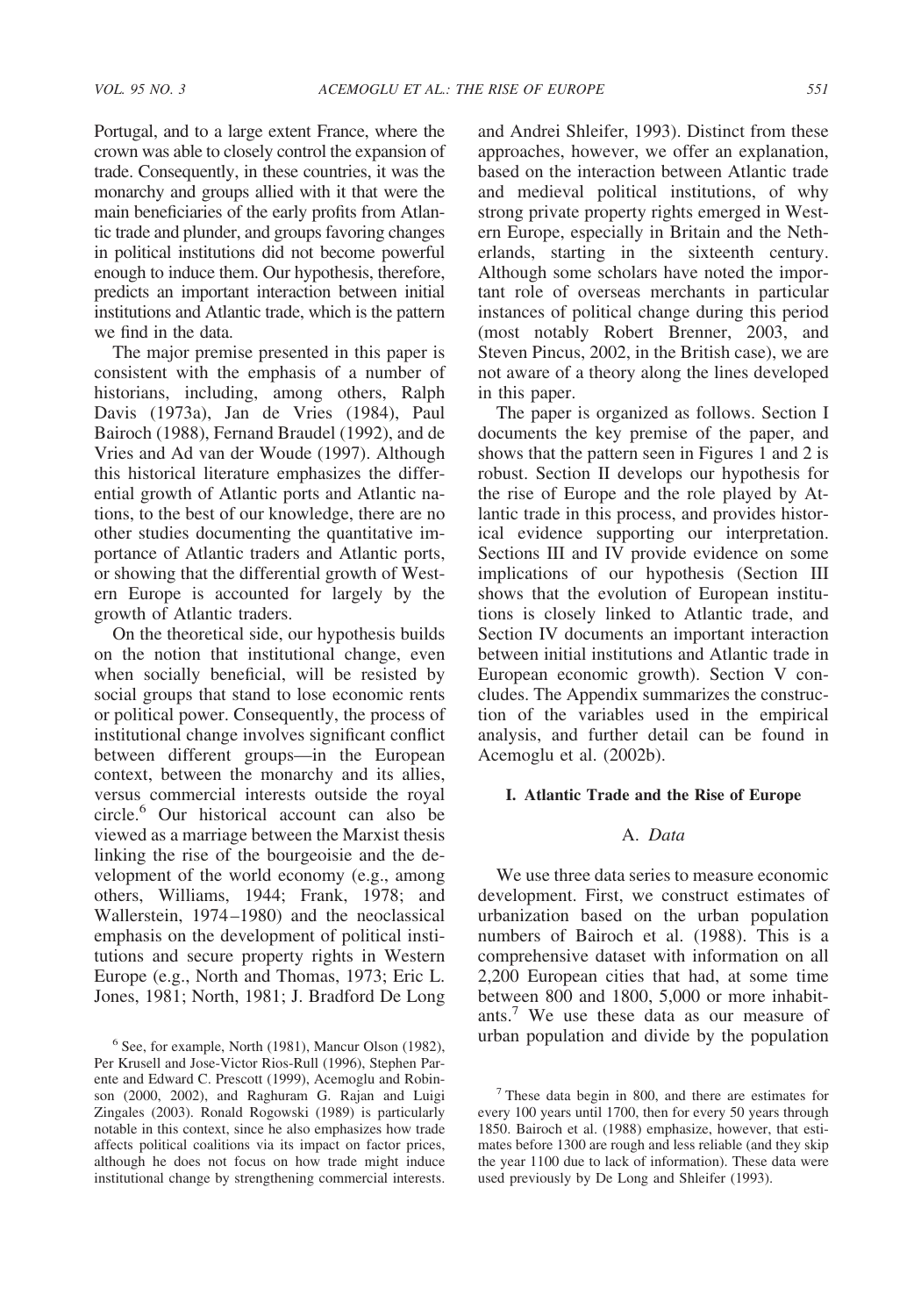estimates of McEvedy and Jones (1978) to calculate urbanization (percentage of the population living in cities with more than 5,000 inhabitants). We also use estimates of urbanization rates for Asia from the quantitative and qualitative assessments of Bairoch (1988). Bairoch (1988, ch. 1) and de Vries (1976, p. 164) argue that only areas with high agricultural productivity and a developed transportation network could support large urban populations. In addition, in Acemoglu et al. (2002a) we presented evidence that both in the time series and the cross section there is a close association between urbanization and income per capita before, as well as after, industrialization. We therefore take urbanization as a proxy for GDP per capita.

Second, we use estimates of GDP per capita from Maddison (2001). These estimates start in 1500 and are available for 1600, 1700, 1820, and then more frequently. Note that these estimates are no more than educated guesses, especially before 1820. We therefore think of these GDP data as a check on our results using urbanization data.

Third, we use the European city–level data from Bairoch et al. (1988) to investigate which urban centers were driving demographic and economic growth, and also to contrast the growth of Atlantic ports to other ports and to inland cities.

Table 1 gives the estimates of urbanization and income per capita at various dates. The first column is for the whole sample and is unweighted. The second column is weighted by population in the corresponding year, giving a better sense of the aggregate changes. The remaining columns give weighted means for Atlantic traders (Britain, France, the Netherlands, Portugal, and Spain), for West European countries that were not Atlantic traders (Austria, Belgium, Denmark, Finland, Germany, Ireland, Italy, Norway, Sweden, and Switzerland), for East European countries, and for the Asian countries in our sample.<sup>8</sup> These numbers confirm the patterns shown in Figures 1 and 2. In the regression analysis, we will report both weighted and unweighted results. The bottom third of the table also shows the evolution of our measure of institutions, constraint on the executive, which we will be described in greater detail and used in Section III.

## B. *Economic Growth in Europe*

Figures 1A and 1B show the evolution of urbanization rates in Western and Eastern Europe, and contrast the behavior of Atlantic traders versus non-Atlantic traders. We first look at Atlantic traders, since the main beneficiaries from the Atlantic should be those countries that engaged in Atlantic trade and colonialism. However, whether or not a country is an Atlantic trader is clearly endogenous, i.e., it is the outcome of some political or economic process. For this reason, we also present results using a measure of access to the Atlantic, which is a country-level geographic characteristic.

We can test the idea that West European growth after 1500 was due primarily to growth in countries involved in Atlantic trade or with a high potential for Atlantic trade by estimating the following regression equation:

(1) 
$$
u_{jt} = d_t + \delta_j + \sum_{t \ge 1600} \alpha_t \cdot WE_j \cdot d_t
$$
  
+  $\sum_{t \ge 1500} \beta_t \cdot PAT_j \cdot d_t + X'_{jt} \cdot \gamma + \varepsilon_{jt}$ 

where  $u_{it}$  is urbanization in country *j* at time *t*,  $WE_i$  is a dummy indicating whether the country is in Western Europe, the  $d_i$ 's denote year effects, the  $\delta_j$ 's denote country effects,  $X_{jt}$  is a vector of other covariates, and  $\varepsilon_{jt}$  is a disturbance term. In addition,  $PAT_i$ , our measure of the potential for Atlantic trade, is a dummy for Atlantic trader (Britain, France, the Netherlands, Portugal, and Spain) or alternatively the Atlantic coastline-to-area ratio (in both cases, a time-invariant characteristic of the country). The  $\beta_t$ 's, the coefficients on the potential for

<sup>&</sup>lt;sup>8</sup> We take current countries as the unit of observation. Although these do not always correspond to the independent polities of the time, this discrepancy should not bias our empirical inference. For example, if we had data on each Italian city-state, their average would show the same pattern as our single Italy observation (presuming that our data for the aggregate of Italy are accurate), but because of the larger

number of observations, the standard errors would be smaller. The analysis of city-level growth in Section I B is informative on differential growth across historical political boundaries.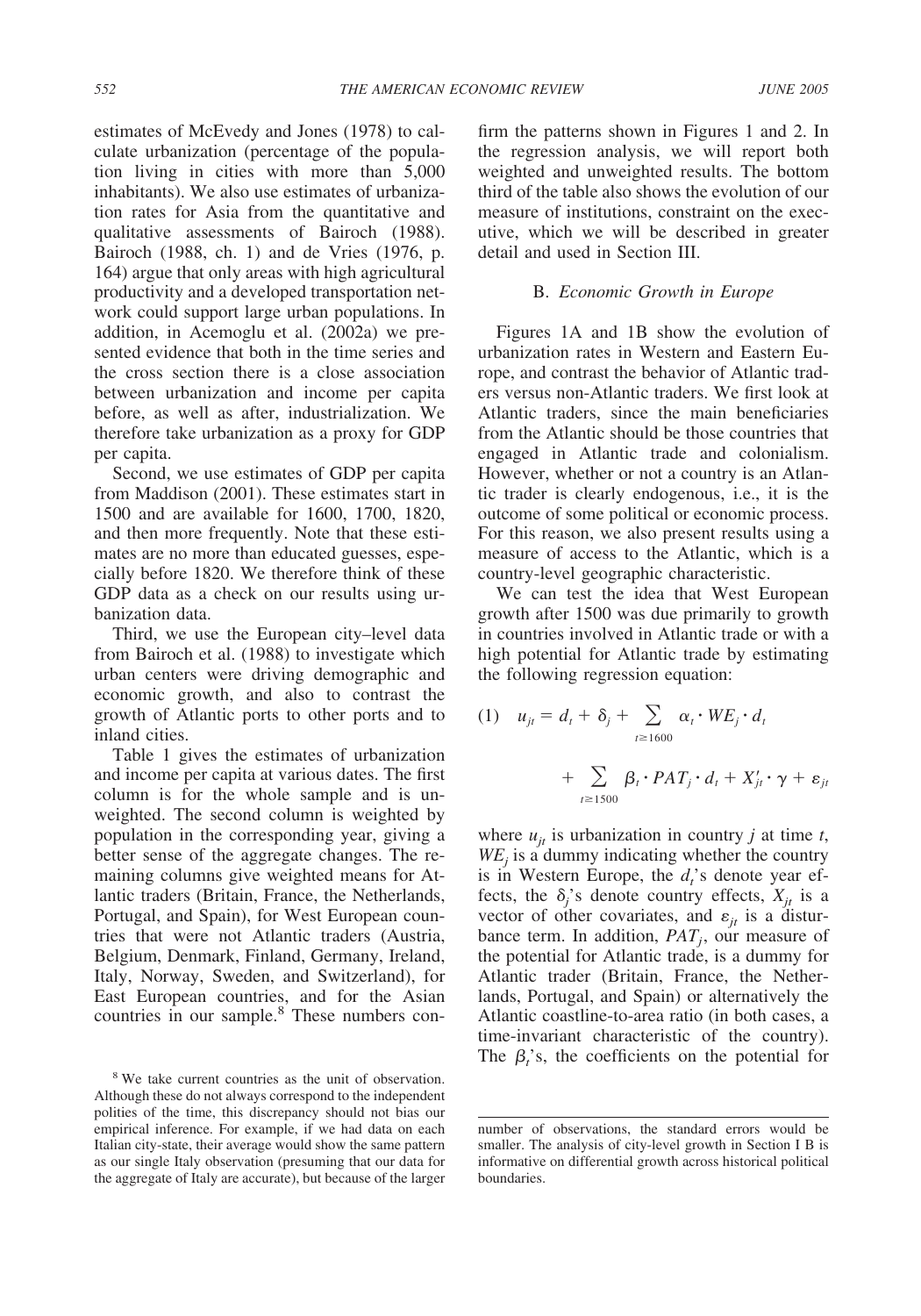TABLE 2—ATLANTIC TRADE AND URBANIZATION *Dependent variable is country-level urbanization*

|                                                                            | Panel,<br>1300-1850<br>(1) | Panel,<br>(2) | Panel.<br>1000-1850 1300-1850<br>(3) | Panel.<br>1000-1850<br>(4) | Panel.<br>$1300 - 1850.$<br>unweighted<br>(5) | Panel.<br>1300-1850.<br>with Asia<br>(6) | Panel.<br>1300-1850.<br>without Britain 1300-1850<br>(7) | Panel.<br>(8)  | Panel.<br>1000-1850<br>(9) | Panel.<br>1300-1850.<br>unweighted<br>(10) |
|----------------------------------------------------------------------------|----------------------------|---------------|--------------------------------------|----------------------------|-----------------------------------------------|------------------------------------------|----------------------------------------------------------|----------------|----------------------------|--------------------------------------------|
|                                                                            |                            |               |                                      |                            |                                               |                                          | Potential for Atlantic trade is measured by:             |                |                            |                                            |
|                                                                            |                            |               |                                      |                            | Atlantic trader dummy                         |                                          |                                                          |                | Atlantic coastline-to-area |                                            |
|                                                                            |                            |               |                                      |                            | Panel A: Flexible specification               |                                          |                                                          |                |                            |                                            |
| <i>p</i> -value for Western Europe<br>$\times$ year dummies, 1600-<br>1850 | [0.00]                     | [0.00]        | [0.45]                               | [0.09]                     | [0.80]                                        | [0.00]                                   | [0.12]                                                   | [0.09]         | [0.01]                     | [0.78]                                     |
| Potential for Atlantic trade                                               |                            |               | 0.016                                | 0.0086                     | 0.055                                         | 0.014                                    | 0.018                                                    | 0.50           | 0.38                       | 0.75                                       |
| $\times$ 1500                                                              |                            |               | (0.021)                              | (0.019)                    | (0.026)                                       | (0.022)                                  | (0.016)                                                  | (0.68)         | (0.65)                     | (0.87)                                     |
| Potential for Atlantic trade<br>$\times$ 1600                              |                            |               | 0.006                                | $-0.004$                   | 0.0495                                        | 0.0054                                   | 0.0085                                                   | 0.21           | 0.03                       | 0.94                                       |
| Potential for Atlantic trade                                               |                            |               | (0.023)<br>0.032                     | (0.021)<br>0.022           | (0.028)<br>0.071                              | (0.028)<br>0.032                         | (0.018)<br>0.024                                         | (0.68)<br>1.81 | (0.64)<br>1.64             | (0.94)<br>2.01                             |
| $\times$ 1700                                                              |                            |               | (0.021)                              | (0.019)                    | (0.028)                                       | (0.026)                                  | (0.016)                                                  | (0.63)         | (0.58)                     | (0.94)                                     |
| Potential for Atlantic trade                                               |                            |               | 0.032                                | 0.022                      | 0.073                                         | 0.032                                    | 0.023                                                    | 2.16           | 1.99                       | 2.60                                       |
| $\times$ 1750                                                              |                            |               | (0.021)                              | (0.018)                    | (0.028)                                       | (0.025)                                  | (0.015)                                                  | (0.62)         | (0.57)                     | (0.94)                                     |
| Potential for Atlantic trade                                               |                            |               | 0.048                                | 0.038                      | 0.110                                         | 0.047                                    | 0.028                                                    | 3.30           | 3.12                       | 3.76                                       |
| $\times$ 1800                                                              |                            |               | (0.019)                              | (0.017)                    | (0.028)                                       | (0.023)                                  | (0.015)                                                  | (0.57)         | (0.51)                     | (0.94)                                     |
| Potential for Atlantic trade                                               |                            |               | 0.085                                | 0.076                      | 0.115                                         | 0.084                                    | 0.043                                                    | 5.05           | 4.88                       | 4.67                                       |
| $\times$ 1850                                                              |                            |               | (0.018)                              | (0.016)                    | (0.028)                                       | (0.022)                                  | (0.014)                                                  | (0.51)         | (0.44)                     | (0.94)                                     |
| $R$ -squared                                                               | 0.87                       | 0.85          | 0.89                                 | 0.87                       | 0.82                                          | 0.84                                     | 0.93                                                     | 0.94           | 0.92                       | 0.83                                       |
| Number of observations                                                     | 192                        | 240           | 192                                  | 240                        | 192                                           | 208                                      | 184                                                      | 192            | 240                        | 192                                        |
|                                                                            |                            |               |                                      |                            | Panel B: Structured specification             |                                          |                                                          |                |                            |                                            |
| $p$ -value for Western Europe<br>$\times$ year dummies, 1600-<br>1850      | [0.00]                     | [0.00]        | [0.35]                               | [0.06]                     | [0.83]                                        | [0.00]                                   | [0.11]                                                   | [0.16]         | [0.02]                     | [0.81]                                     |
| Potential for Atlantic trade                                               |                            |               | 0.011                                | 0.0083                     | 0.016                                         | 0.011                                    | 0.005                                                    | 0.75           | 0.65                       | 0.62                                       |
| $\times$ volume of Atlantic<br>trade                                       |                            |               | (0.0024)                             | (0.0020)                   | (0.0034)                                      | (0.0029)                                 | (0.0018)                                                 | (0.07)         | (0.06)                     | (0.11)                                     |
| $R$ -squared                                                               | 0.87                       | 0.85          | 0.88                                 | 0.86                       | 0.81                                          | 0.84                                     | 0.92                                                     | 0.92           | 0.90                       | 0.82                                       |
| Number of observations                                                     | 192                        | 240           | 192                                  | 240                        | 192                                           | 208                                      | 184                                                      | 192            | 240                        | 192                                        |

*Notes:* Standard errors are in parentheses. Panel regressions with full set of country and year dummies; regressions are weighted unless otherwise stated. Weighted regressions use total population in each year as weights, from McEvedy and Jones (1978). Dependent variable is level of urbanization (percentage of population living in towns that had at least 5,000 population at some point between 800 and 1800) in each country in each year. Urbanization in Europe is from Bairoch et al. (1988),<br>and urbanization in Asia is from Bairoch (1998). We report an Atlantic trader (one for Britain, the Netherlands, France, Spain, and Portugal; zero for all others) in columns 3, 4, 5, 6, and 7; and the ratio of Atlantic coastline to area for the Atlantic trader countries plus Belgium, Denmark, Germany, Ireland, and Norway (columns 8, 9, and 10). Column 6 includes the available data on Asia (just for India and China) and column 7 drops the data for Britain. Volume of Atlantic Trade is the log average number of voyages per year. For more detailed data definitions and sources see Appendix, Table 1.

Atlantic trade and the post-1500 time dummies, are the main parameters of interest. Since our focus is on the rise of Western Europe as a whole, our basic regressions are weighted by population in each year, but we also report unweighted regressions for completeness.

Columns 1 and 2 of Table 2 include only the interaction terms between the Western Europe dummy and dates from 1600,  $\Sigma_{t \ge 1600} \alpha_t \cdot W E_i \cdot$ *dt* , which capture the differential growth of West European countries relative to Eastern Europe. The top row reports the *p*-value from the *F*-test of the joint significance of these interactions. Column 1 includes data only for 1300– 1850, while column 2 extends the sample back to 1000. Consistent with Figure 1A, both specifications show significantly faster growth in Western Europe than in Eastern Europe. For example, the point estimates (not shown in the table to save space) indicate that in the specification of column 1, West European urbanization grew by 6.9 percentage points relative to East European urbanization between 1500 and 1850.

Column 3 allows differential growth for countries engaged in Atlantic trade, by including the term  $\sum_{t \ge 1500} \beta_t \cdot PAT_j \cdot d_t$ . We include 1500 as a "specification check" on the timing of the effects. We start with  $PAT_i$  as a dummy for Atlantic trader. Significant positive estimates of  $\beta_t$ 's imply that Atlantic traders grew starting in the period between 1500 and 1600. The estimates confirm the pattern seen in Figure 1B and show large effects from the interaction between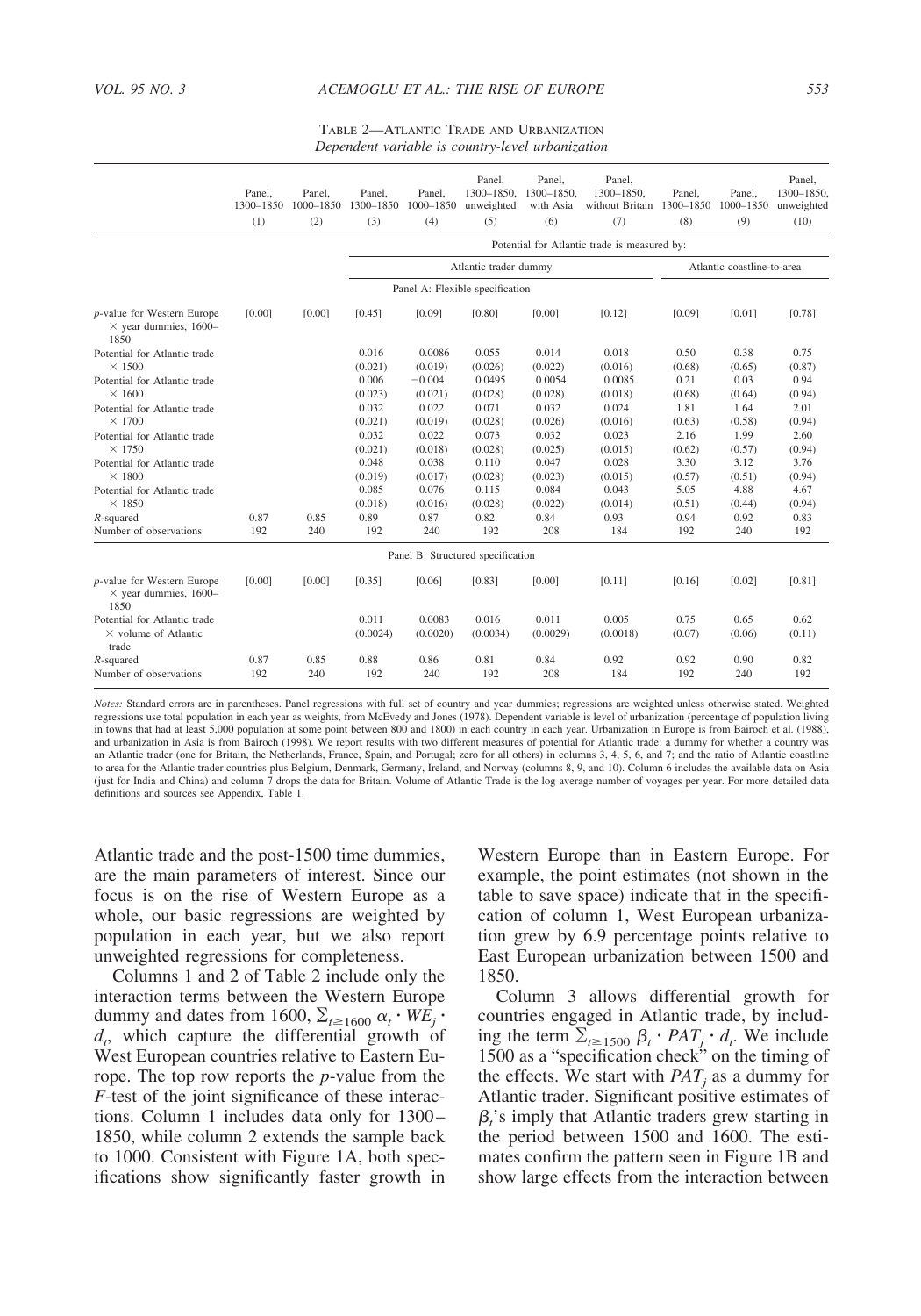the Atlantic trader dummy and dates after 1600. These effects become statistically significant after 1750; in columns 8–10, the effects are statistically significant starting in 1700. For example, the estimate for 1850,  $\beta_{1850} = 0.085$ , implies that urbanization among Atlantic traders grew by approximately 8.5 percentage points more than in other Western and Eastern European nations. Notice also that the estimate of  $\beta_{1500}$  in this column, which measures the differential growth of Atlantic traders between 1300–1400 and 1500, is insignificant and small. This is reassuring; since Atlantic trade was very limited before 1500, this finding shows that there is no differential growth for Atlantic traders *before* Atlantic trade actually became important.<sup>9</sup>

Consistent with the patterns shown in Figure 1B, the inclusion of the Atlantic trade interactions explains almost the entire differential growth of West European nations relative to Eastern Europe. The  $\Sigma_{t \ge 1600} \alpha_t \cdot W E_j \cdot$  $d_t$  terms are no longer statistically significant, and the point estimates (not shown in the table) imply that West European urbanization grew only by 2.9 percentage points relative to Eastern Europe between 1300–1500 and 1850, as opposed to 6.9 percentage points in column 1.

Columns 4 and 5 show that the results are similar for the 1000–1850 period and when observations are not weighted by population.<sup>10</sup> Column 6 includes Asian countries. This has little effect on the estimates of the differential growth of Atlantic traders, but now West European countries are growing faster relative to the control group, which includes Asian countries (see Figure 1A). Finally, column 7 excludes Britain from the sample and shows that the results do not simply reflect British growth. The estimates in column 7 are about half the size of those in the other columns, but they show the same pattern.

An important concern with the results reported so far is endogeneity. Being an Atlantic trader is an ex post outcome, and perhaps only countries with high growth potential—or those that were going to grow anyway—engaged in substantial Atlantic trade and colonial activity. Belgium, Ireland, Denmark, Germany, and Norway also had access to the Atlantic, either directly or via the North Sea, but they did not take a major part in long-distance oceanic trade. In columns 8, 9, and 10, we use a geographic measure of potential access to the Atlantic, Atlantic coastline-to-area ratio, as our timeinvariant  $PAT_j$  variable, which gives positive Atlantic trade potential to all these countries.<sup>11</sup> This measure allows Atlantic trade to play a more important role in the growth of countries with more Atlantic coastline relative to their land area.<sup>12</sup>

<sup>11</sup> Information on the length of coastline and the land area of particular countries is taken from Integrated Coastline Management (http://icm.noaa.gov/country/ ICM-pro.html), which reports a standardized measure. We use only Atlantic coastline, i.e., omitting coastlines in the Mediterranean, the Baltic, and the Arctic. Details are provided in the Appendix of Acemoglu et al. (2002b). It is important to exclude the Baltic coastlines of Denmark and Germany from our measure, since significant Baltic trade predated the rise of Atlantic trade, and economic growth driven by Baltic trade could be an alternative explanation for the patterns we observe. In any case, our results are generally robust to including the Baltic or the Arctic coastlines. For example, we obtain very similar results to those reported in Tables 2 and 3 when we include the west coastline of Sweden, or when we include the entire Norwegian coastline on the Arctic and the entire German coastline on the Baltic. Our results are also generally similar when we include all the coastline of Sweden, Germany, Norway, and the entire Baltic coastline of Denmark, but the size of the coastline-to-area times year interactions are smaller than in our baseline, and Western Europe times year interactions become significant.<br><sup>12</sup> Alternatively, we could use the Atlantic coastline-to-

<sup>9</sup> Although the analysis above does not count Denmark and Sweden as Atlantic traders, Sweden had a small colony on the Delaware river 1637–1681 and Denmark controlled several small Caribbean islands (now the U.S. Virgin Islands). To check the robustness of our results, we also experimented with a more inclusive definition of Atlantic trader that includes Denmark and Sweden, with results very similar to those reported in column 3. The *p*-value for Western Europe  $\times$  year interactions increases to [0.51], while the pattern of coefficients on potential for Atlantic trade  $\times$  year dummies is largely unchanged; the interactions before 1700 are insignificant, then  $0.035$  (s.e.  $= 0.022$ ) in 1700, 0.035 (s.e.  $= 0.021$ ) in 1750, 0.046 (s.e.  $= 0.02$ ) in

<sup>1800,</sup> and 0.08 (s.e.  $= 0.02$ ) in 1850.<br><sup>10</sup> In column 4, the interaction between the West European dummy and the post-1500 dates is significant at the 10-percent level, which reflects the lower level of East European urbanization in the base period, which is now 1000–1400.

area measure as an instrument for the Atlantic trader dummy. The results we report can be thought of as the reduced form for this IV strategy (a univariate regression of the Atlantic trader dummy on the coastline-to-area measure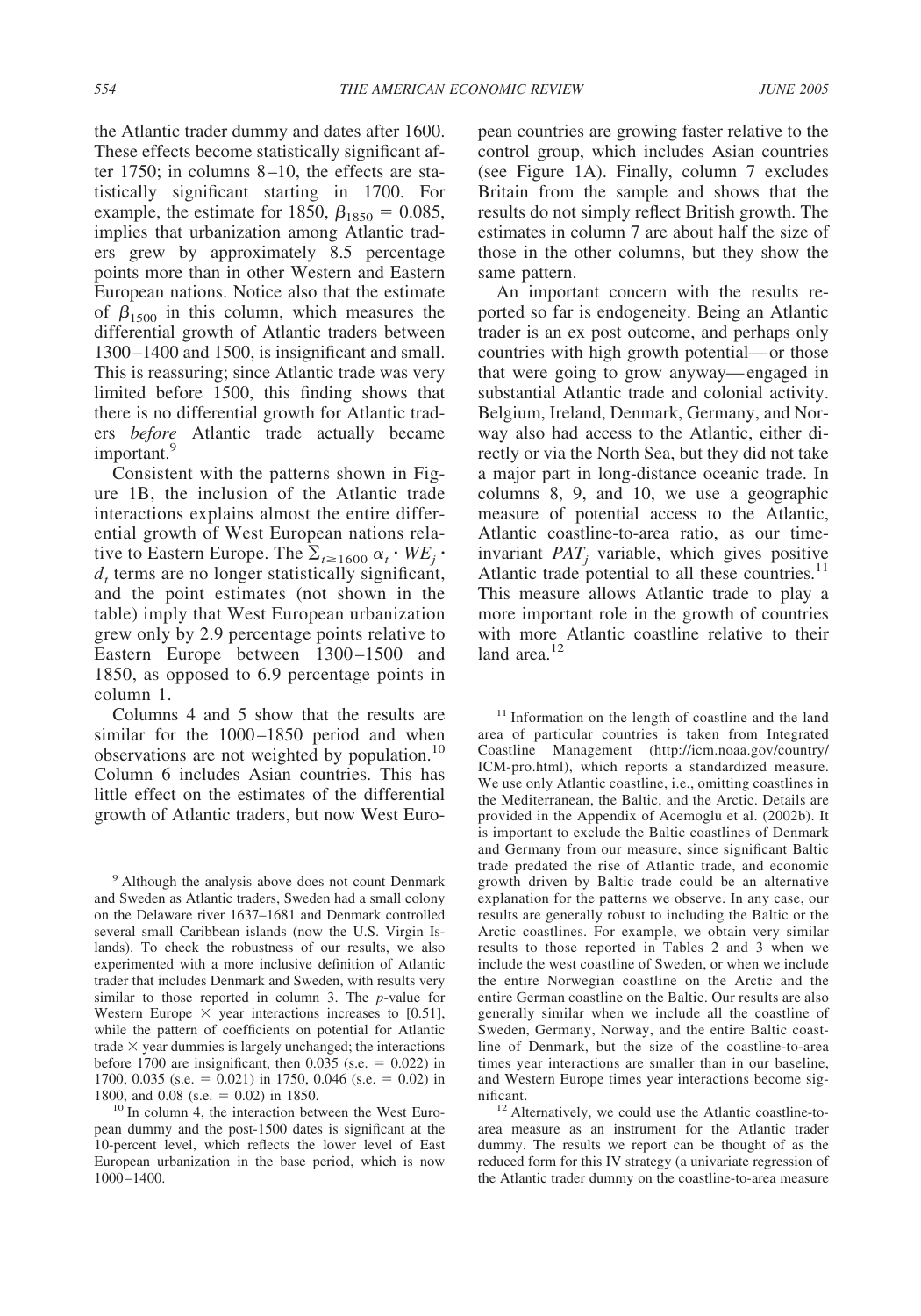The results using the coastline-to-area measure for  $PAT_i$  are similar to those using the Atlantic trader dummy. Most notably, the differential growth related to the Atlantic, now captured by interactions with the Atlantic coastline-to-area ratio, is still strong; the point estimates for the  $\beta$ 's are significant starting in 1700 and quantitatively large. For example, the coefficient  $\beta_{1850} = 5.05$  indicates approximately 6.5 percentage points more urbanization growth in the Netherlands than in Italy between 1300–1400 and 1850 (the Atlantic coastline-toarea ratio for the Netherlands is 0.013 and for Italy it is 0). This explains over half of the differential 12-percentage-point actual urbanization growth between Italy and the Netherlands between these two dates. Other specifications using the Atlantic coastline-toarea measure in columns 9 and 10 give similar results.

Equation (1) allows for an arbitrary pattern of differential growth in Atlantic traders. Instead, we might expect the differential growth of Atlantic traders to be related to the volume of Atlantic trade. For this reason, in panel B we report results from estimating a structured model of the form

(2) 
$$
u_{jt} = d_t + \delta_j + \sum_{t \ge 1600} \alpha_t \cdot WE_j \cdot d_t
$$
  
+  $\beta \cdot PAT_j \cdot \ln AT_t + X'_{jt} \cdot \gamma + \varepsilon_{jt}$ 

where  $AT<sub>t</sub>$  denotes our estimate of the aggregate volume of Atlantic trade, shown in Figure 3. The construction of this variable is explained briefly in the Appendix, and further details and robustness results can be found in Acemoglu et al. (2002b).

Note that the model in equation (2) is more restrictive than that in (1), since we are forcing the pattern of  $\beta_t$ 's in (1) to be the same as that

of  $\ln AT_t$ . In all columns, the estimate of  $\beta$ , the coefficient on the interaction term between the log volume of Atlantic trade and potential for Atlantic trade at the country level, is highly significant, while the interaction terms between Western Europe and dates from 1600 onward are again insignificant. Notably, the  $R^2$  of this more restrictive regression is close to the  $R^2$  of the flexible specifications reported in panel A. These results suggest that the significant interaction between potential for Atlantic trade and dates after 1600 is due to the importance of Atlantic trade, not some other parallel process.

Table 3, which has the same structure as Table 2, provides regression evidence using log GDP per capita as the dependent variable. Maddison (2001) reports estimates of GDP per capita for 1500, 1600, 1700, 1820, and 1870. We take 1500 as the base year, and add interactions between our measure of potential for Atlantic trade,  $PAT_j$ , and the dates from 1600 on to capture the importance of Atlantic trade for the country (so we can no longer test for preexisting trends using the interaction between  $PAT_i$  and 1500). Output numbers for 1870 are already heavily influenced by differential industrialization experiences of various countries, so our baseline specification stops in 1820. For completeness, we also report regressions that extend the sample to 1870.

Parallel to our results in Table 2, West European countries grow faster after 1500, although this pattern is somewhat less pronounced, especially when we limit the sample to 1500–1820. The interactions between the Atlantic trader dummy and the dates after 1600 are typically significant starting either in 1600 or 1700, and quantitatively large. For example, the estimate of  $\beta_{1820} = 0.27$  in column 3 indicates that Atlantic traders grew, on average, 31 percent ( $\approx 0.27$  log points) more than non-Atlantic trader West European nations between 1500 and 1820. Columns 4 to 7 report similar results to those in Table 2. The pattern is the same when the sample is extended to 1870, with unweighted regressions, when Britain is excluded from the sample, and when Asian countries are included. Columns 8 to 10 report similar results using the Atlantic coastline-to-area measure.

Panel B of Table 3 reports structured models similar to (2) where we include the interaction term,  $PAT_j \cdot \ln AT_t$  instead of the full set of post-1500 interactions between  $PAT_i$  and time

in our sample has an  $R^2$  of 0.30). Nevertheless, we prefer the specification in the text, since it is plausible that, even conditional on being an Atlantic trader, a country with greater Atlantic coastline will trade and grow more than another with less coastline, making such an IV procedure invalid. In fact, a comparison of columns 3–7 with columns 8–10 shows that the fit of the models with the Atlantic coastline-to-area ratio is marginally better than those with the Atlantic trader dummy, because the former measure gives greater potential for trade to Britain and the Netherlands, which have relatively high coastline-to-area ratios.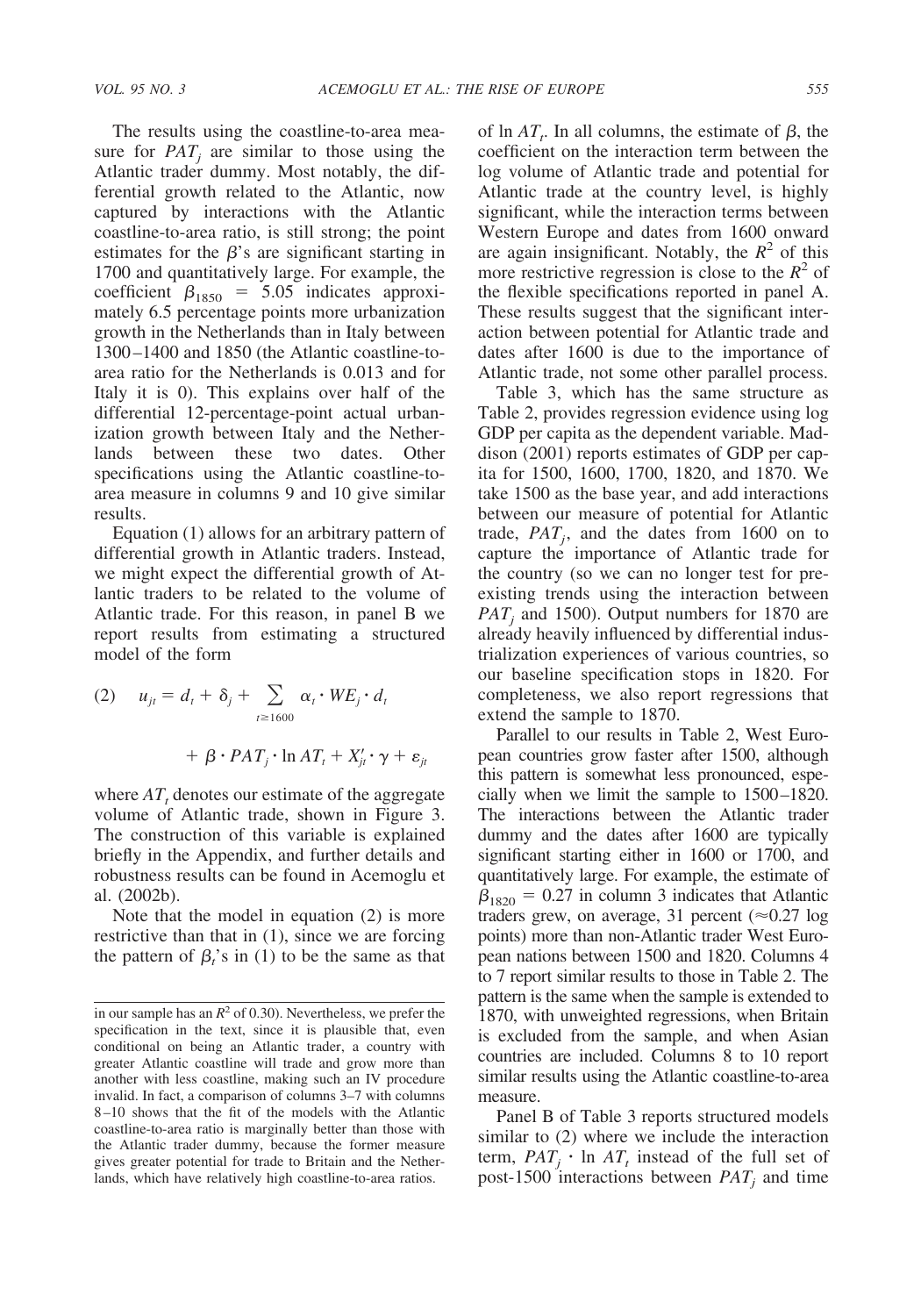| TABLE 3-ATLANTIC TRADE AND GDP PER CAPITA              |  |
|--------------------------------------------------------|--|
| Dependent variable is country-level log GDP per capita |  |

|                                                                                 | Panel.<br>1500-1820<br>(1) | Panel.<br>1500-1870<br>(2) | Panel.<br>1500-1820<br>(3) | Panel.<br>1500-1870<br>(4)        | Panel,<br>1500-1820.<br>unweighted<br>(5) | Panel.<br>1500-1820.<br>with Asia<br>(6)     | Panel.<br>1500-1820.<br>without<br><b>Britain</b><br>(7) | Panel.<br>1500-1820<br>(8) | Panel.<br>1500-1870<br>(9) | Panel.<br>1500-1820.<br>unweighted<br>(10) |
|---------------------------------------------------------------------------------|----------------------------|----------------------------|----------------------------|-----------------------------------|-------------------------------------------|----------------------------------------------|----------------------------------------------------------|----------------------------|----------------------------|--------------------------------------------|
|                                                                                 |                            |                            |                            |                                   |                                           | Potential for Atlantic trade is measured by: |                                                          |                            |                            |                                            |
|                                                                                 |                            |                            |                            |                                   | Atlantic trader dummy                     |                                              |                                                          |                            | Atlantic coastline-to-area |                                            |
|                                                                                 |                            |                            |                            | Panel A: Flexible specification   |                                           |                                              |                                                          |                            |                            |                                            |
| $p$ -value for Western Europe $\times$<br>year dummies, 1600-1820 or<br>$-1870$ | [0.44]                     | [0.05]                     | [0.92]                     | [0.23]                            | [0.17]                                    | [0.01]                                       | [0.89]                                                   | [0.97]                     | [0.58]                     | [0.31]                                     |
| Potential for Atlantic trade $\times$<br>1600                                   |                            |                            | 0.14<br>(0.07)             | 0.15<br>(0.11)                    | 0.16<br>(0.07)                            | 0.14<br>(0.13)                               | 0.13<br>(0.07)                                           | 4.43<br>(2.42)             | 4.46<br>(3.61)             | 3.42<br>(2.21)                             |
| Potential for Atlantic trade ×<br>1700                                          |                            |                            | 0.18<br>(0.07)             | 0.19<br>(0.10)                    | 0.21<br>(0.07)                            | 0.18<br>(0.12)                               | 0.14<br>(0.06)                                           | 8.84<br>(2.27)             | 8.80<br>(3.40)             | 6.32<br>(2.21)                             |
| Potential for Atlantic trade $\times$<br>1820                                   |                            |                            | 0.27<br>(0.06)             | 0.27<br>(0.10)                    | 0.18<br>(0.07)                            | 0.27<br>(0.11)                               | 0.20<br>(0.06)                                           | 12.03<br>(2.10)            | 11.89<br>(3.14)            | 8.06<br>(2.21)                             |
| Potential for Atlantic trade $\times$<br>1870                                   |                            |                            |                            | 0.22<br>(0.09)                    |                                           |                                              |                                                          |                            | 15.84<br>(2.93)            |                                            |
| $R$ -squared<br>Number of observations                                          | 0.94<br>96                 | 0.94<br>120                | 0.96<br>96                 | 0.95<br>120                       | 0.96<br>96                                | 0.92<br>104                                  | 0.96<br>92                                               | 0.96<br>96                 | 0.96<br>120                | 0.96<br>96                                 |
|                                                                                 |                            |                            |                            | Panel B: Structured specification |                                           |                                              |                                                          |                            |                            |                                            |
| $p$ -value for Western Europe $\times$<br>year dummies, 1600-1820 or<br>$-1870$ | [0.44]                     | [0.05]                     | [0.92]                     | [0.48]                            | [0.14]                                    | [0.01]                                       | [0.88]                                                   | [0.99]                     | [0.54]                     | [0.23]                                     |
| Potential for Atlantic trade ×<br>volume of Atlantic trade                      |                            |                            | 0.069<br>(0.016)           | 0.040<br>(0.017)                  | 0.047<br>(0.018)                          | 0.069<br>(0.028)                             | 0.051<br>(0.015)                                         | 3.21<br>(0.53)             | 3.18<br>(0.50)             | 2.22<br>(0.58)                             |
| $R$ -squared<br>Number of observations                                          | 0.94<br>96                 | 0.94<br>120                | 0.96<br>96                 | 0.95<br>120                       | 0.96<br>96                                | 0.92<br>104                                  | 0.96<br>92                                               | 0.96<br>96                 | 0.96<br>120                | 0.96<br>96                                 |

*Notes:* Standard errors are in parentheses. Panel regressions with full set of country and year dummies; regressions are weighted unless otherwise stated. Weighted regressions use total population in each year as weights, from McEvedy and Jones (1978). Dependent variable is log GDP per capita, from Maddison (2001). We report results with two different measures of potential for Atlantic trade: a dummy for whether a country was an Atlantic trader (one for Britain, the Netherlands, France, Spain, and Portugal; zero for all others) in columns 3, 4, 5, 6, and 7; and the ratio of Atlantic coastline to area for the Atlantic trader countries plus Belgium, Denmark, Germany, Ireland, and Norway (columns 8, 9, and 10). Column 6 includes the available data on Asia (just for India and China) and column 7 drops the data for Britain. Volume of Atlantic trade is the log average number of voyages per year. For more detailed data definitions and sources, see Appendix, Table 1.

dummies. This more structured specification again shows that the differential growth of Western Europe from 1600 is closely linked to the extension of Atlantic trader.

Overall both Table 2 and Table 3 show an important role for Atlantic trade in West European growth. When the effect of Atlantic trade is not taken into account, the estimates of  $\alpha$ 's are significant, positive, and large: Western Europe is growing faster than Eastern Europe and Asia. Once Atlantic trade interactions are included,  $\alpha_i$ 's are typically no longer significant, while the effect of Atlantic trade is very strong. Furthermore, the estimates show no evidence of differential growth by Atlantic traders before the age of Atlantic trade.

## C. *Other Determinants of Economic Performance*

To check the robustness of our results, Table 4 adds a number of covariates to our basic

regressions. The overall patterns are not affected. To save space, Table 4 reports only the structured specifications of equation (2).

Weber (1905) and Landes (1998) argue that religion is an important determinant of economic and social development. To assess the importance of religion, we allow Protestant countries to grow at rates different from non-Protestant countries by interacting a dummy for being a majority Protestant country in 1600 with year dummies starting in 1600.<sup>13</sup> The *p*values from the joint significance test reported in columns 1 of panels A and C show that when the dependent variable is the urbanization rate, these interactions are either insignificant or only marginally significant. In contrast, when the dependent variable is log GDP per capita and

<sup>&</sup>lt;sup>13</sup> See the Appendix for the construction of the variables used in this subsection.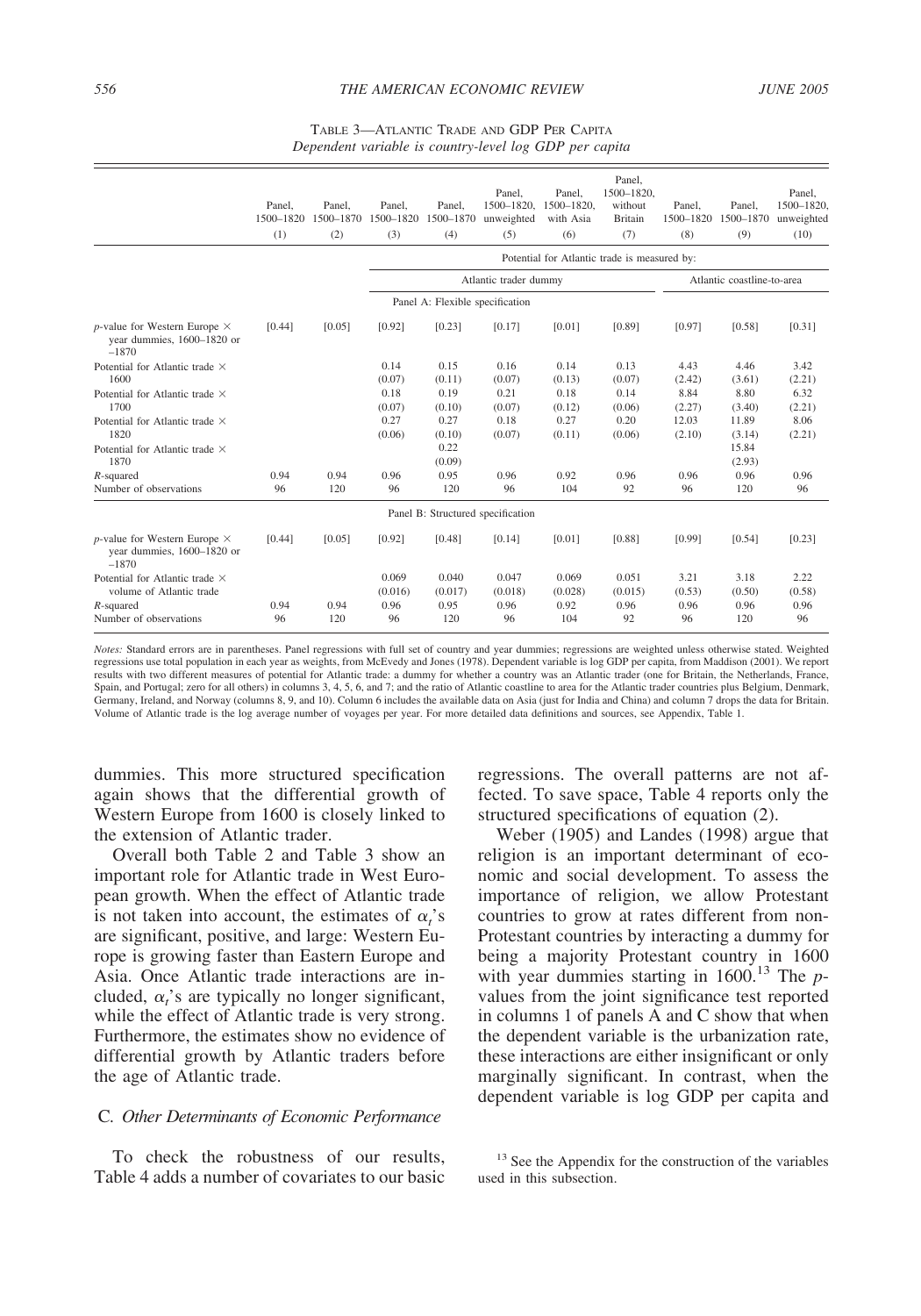|                                                                   | Panel.       | Panel.                                               | Panel.<br>1300 to 1850. | Panel.        | Panel.       | Panel.                                                                   | Panel.<br>1500 to 1820. | Panel.        |
|-------------------------------------------------------------------|--------------|------------------------------------------------------|-------------------------|---------------|--------------|--------------------------------------------------------------------------|-------------------------|---------------|
|                                                                   | 1300-1850.   | 1300 to 1850.                                        | controlling             | 1300 to 1850. | 1500-1820.   | 1500 to 1820.                                                            | controlling             | 1500 to 1820. |
|                                                                   | controlling  | controlling                                          | for Roman               | controlling   | controlling  | controlling                                                              | for Roman               | controlling   |
|                                                                   | for religion | for wars                                             | heritage                | for latitude  | for religion | for wars                                                                 | heritage                | for latitude  |
|                                                                   | (1)          | (2)                                                  | (3)                     | (4)           | (5)          | (6)                                                                      | (7)                     | (8)           |
|                                                                   |              |                                                      |                         |               |              | Using Atlantic trader dummy measure of potential for Atlantic trade      |                         |               |
|                                                                   |              | Panel A: Dependent variable is level of urbanization |                         |               |              | Panel B: Dependent variable is log GDP per capita                        |                         |               |
| $p$ -value for Western Europe $\times$<br>year dummies, 1600-1850 | [0.67]       | [0.42]                                               | [0.49]                  | [0.09]        | [0.24]       | [0.91]                                                                   | [0.15]                  | [0.85]        |
| Atlantic trader dummy $\times$ volume                             | 0.013        | 0.011                                                | 0.011                   | 0.011         | 0.089        | 0.070                                                                    | 0.125                   | 0.078         |
| of Atlantic trade                                                 | (0.002)      | (0.003)                                              | (0.003)                 | (0.002)       | (0.013)      | (0.017)                                                                  | (0.017)                 | (0.015)       |
| $p$ -value for Protestant $\times$ year                           | [0.07]       | $-0.0006$                                            |                         |               | [0.00]       | 0.075                                                                    |                         |               |
| Wars per year in preceding<br>century                             |              | (0.008)                                              |                         |               |              | (0.029)                                                                  |                         |               |
| $p$ -value for Roman heritage $\times$<br>year                    |              |                                                      | [0.89]                  |               |              |                                                                          | [0.00]                  |               |
| $p$ -value for latitude $\times$ year                             |              |                                                      |                         | [0.11]        |              |                                                                          |                         | [0.00]        |
| $R$ -squared                                                      | 0.89         | 0.89                                                 | 0.89                    | 0.89          | 0.97         | 0.95                                                                     | 0.97                    | 0.97          |
| Number of observations                                            | 192          | 176                                                  | 192                     | 192           | 96           | 88                                                                       | 96                      | 96            |
|                                                                   |              |                                                      |                         |               |              | Using Atlantic coastline-to-area measure of potential for Atlantic trade |                         |               |
|                                                                   |              | Panel C: Dependent variable is level of urbanization |                         |               |              | Panel D: Dependent variable is log GDP per capita                        |                         |               |
| $p$ -value for Western Europe $\times$<br>year dummies, 1600-1850 | [0.19]       | [0.23]                                               | [0.39]                  | [0.09]        | [0.99]       | [0.98]                                                                   | [0.71]                  | [0.81]        |
| Coastline-to-area $\times$ volume of                              | 0.79         | 0.76                                                 | 0.75                    | 0.78          | 2.78         | 3.33                                                                     | 3.32                    | 2.96          |
| Atlantic trade                                                    | (0.08)       | (0.08)                                               | (0.07)                  | (0.07)        | (0.54)       | (0.56)                                                                   | (0.54)                  | (0.56)        |
| $p$ -value for Protestant $\times$ year                           | [0.51]       |                                                      |                         |               | [0.05]       |                                                                          |                         |               |
| Wars per year in preceding                                        |              | 0.0082                                               |                         |               |              | 0.033                                                                    |                         |               |
| century                                                           |              | (0.007)                                              |                         |               |              | (0.026)                                                                  |                         |               |
| $p$ -value for Roman heritage $\times$<br>vear                    |              |                                                      | [0.77]                  |               |              |                                                                          | [0.32]                  |               |
| $p$ -value for latitude $\times$ year                             |              |                                                      |                         | [0.52]        |              |                                                                          |                         | [0.38]        |
| $R$ -squared                                                      | 0.93         | 0.93                                                 | 0.92                    | 0.93          | 0.97         | 0.96                                                                     | 0.97                    | 0.97          |
| Number of observations                                            | 192          | 176                                                  | 192                     | 192           | 96           | 88                                                                       | 96                      | 96            |
|                                                                   |              |                                                      |                         |               |              |                                                                          |                         |               |

TABLE 4—ROBUSTNESS CHECKS

Notes: Standard errors are in parentheses. Weighted panel regressions with full set of country and year dummies. Weights are total population of country<br>in each year from McEvedy and Jones (1978). Dependent variable in pan more than 5,000 population). Urbanization in Europe is from Bairoch et al. (1988). Dependent variable in panels B and D is log GDP per capita, from Maddison (2001). Panels A and B use the Atlantic trader dummy as the measure of potential for Atlantic trade (one for Britain, France, Spain, Portugal, and<br>the Netherlands; zero for all others). Panels C and D use the ratio of Atla voyages per year. Protestant is a dummy for whether country was majority Protestant in 1600. Protestant × year is the Protestant dummy interacted with year dummies for 1600 and after. Wars per year are in preceding century through 1700, 1700–1750 for 1750, 1750–1800 for 1800, and 1800–1850 for 1850. Roman heritage is dummy for whether country was in the Roman Empire; this is interacted with year dummies for 1600 and after. Latitude is distance from the equator for capital city of this country today; this is interacted with year dummies for 1600 and after. For more detailed data definitions and sources, see Appendix, Table 1.

we use the Atlantic trader dummy for our potential Atlantic trade measure (panel B), there is a significant effect from these religion times year interactions. Nevertheless, this has little impact on the pattern of differential growth between Western and Eastern Europe, or between Atlantic and non-Atlantic traders. Moreover, the quantitative effects of Protestantism on economic growth are smaller than those of Atlantic trade.<sup>14</sup>

Many social scientists view war-making as an important factor in the process of state building and subsequent economic development (e.g., Otto Hintze, 1975; Paul Kennedy, 1987; Charles Tilly, 1990). Incidence of wars might also proxy for the importance of interstate competition, which many historians, including Jones (1981) and Hall (1985), have emphasized. To assess the importance of wars, in columns 2 and 6 we include a variable which is the average number of years at war during the previous period (a century or

<sup>&</sup>lt;sup>14</sup> The point estimates (not reported) imply that Protestant countries experienced 4.5 percentage points greater urbanization growth between 1500 and 1850, and 30 percent more GDP growth between 1500 and 1820. The corresponding numbers for Atlantic traders in the flexible specifica-

tions, including the Protestant dummy interacted with dates from 1600, are 8.4 percentage points more urbanization and 41 percent more GDP growth.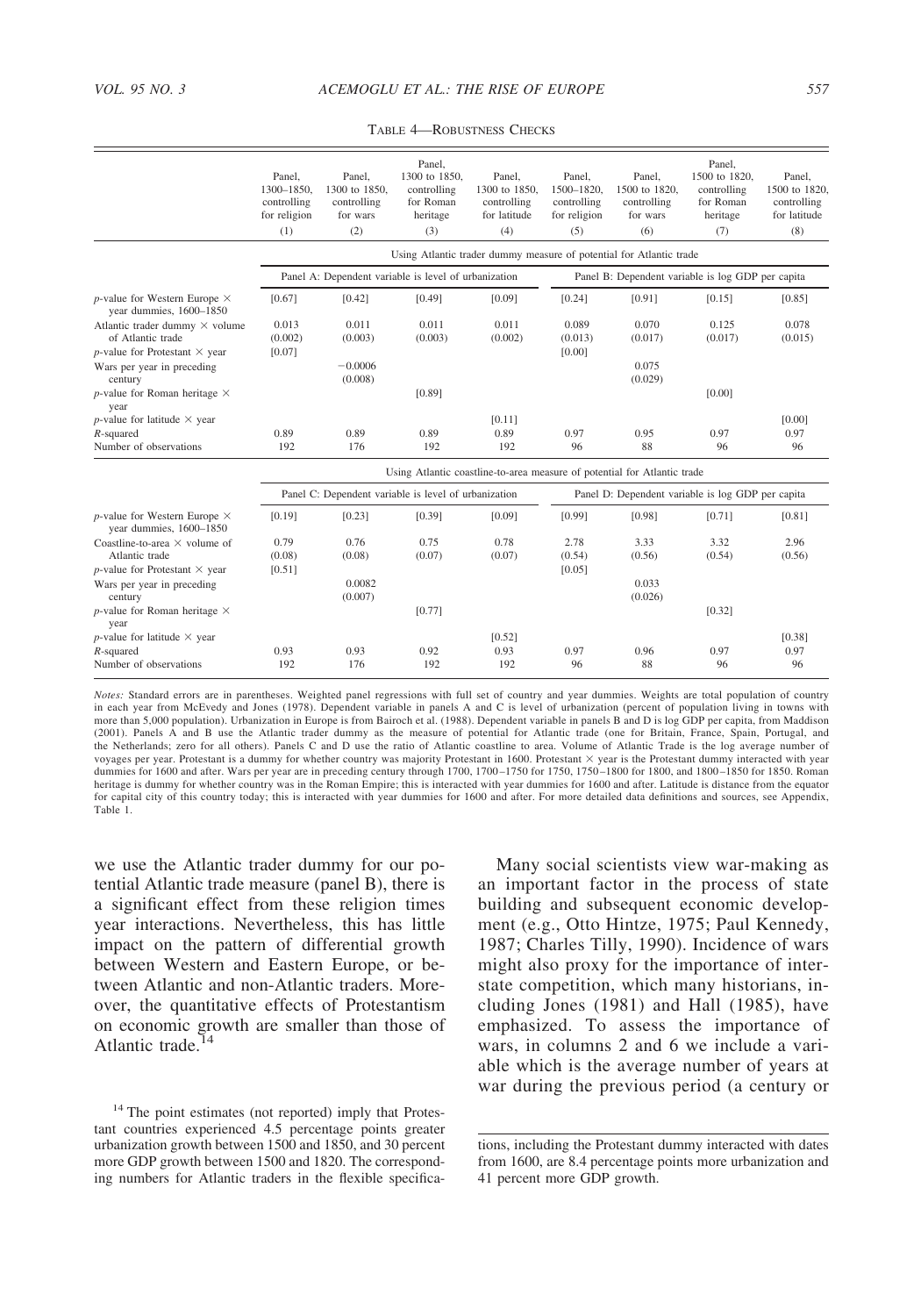half-century). We find that this variable itself is insignificant in the urbanization regressions and has no effect on the patterns documented so far.<sup>15</sup>

A popular view sees the roots of European growth in the Roman Empire (e.g., Perry Anderson, 1974; Jones, 1981; Landes, 1998), and perhaps in the culture of Ancient Greece. To investigate whether Roman heritage is important for the rise of Europe, we created a dummy that indicates whether a country was part of the Roman Empire. We then interacted this variable with dates from 1600 onward to see whether there is differential growth depending on the extent of Roman heritage (columns 3 and 7). These interactions are typically insignificant and do not affect the patterns reported in the previous tables. The only exception is when we use log GDP per capita as the dependent variable and the Atlantic trader dummy for *PATj* . But in this case, the results indicate that countries with Roman heritage grew more rapidly between 1400 and 1600, and significantly more slowly thereafter.

Finally, in columns 4 and 8 we add interactions between distance from the equator (the absolute value of the latitude of the nation's capital) and dates from 1600 to see whether the move of economic activity away from Southern toward Northern Europe can explain the rise of Atlantic nations. Once again the addition of these variables does not affect the importance of Atlantic trade, and the latitude interactions are typically insignificant (except in panel B, where the point estimates have the wrong sign).

## D. *Urban Expansion and Atlantic Ports*

We next turn to an analysis of data on the population of individual cities compiled by Bairoch et al. (1988). Figure 4A shows that the urban expansion of Western Europe was driven by cities that were Atlantic ports. Table 5 confirms this pattern with regression analysis. It estimates models similar to (1), with the log of city-level urban population as the dependent variable. The key right-hand side variable is the interaction between a dummy indicating whether the city is an Atlantic port (or in our alternative specification, whether it is a potential Atlantic port), denoted by *APi*, and dummies from 1500.<sup>16</sup> The sample for all regressions in Table 5 is the balanced panel of cities for which we have observations in each date.<sup>17</sup>

In column 1,  $AP_i$  is a dummy for Atlantic port, and observations are weighted by current population in each year. The interactions between the Atlantic port dummy and dates after 1600, the  $AP_i \cdot d_i$  terms, are statistically and economically significant and positive. For example, the coefficient of 0.79 implies that Atlantic ports grew approximately 120 percent ( $\approx$ 0.79 log points) relative to other cities between 1300–1400 and 1800. Notably, there appears to be no differential growth of Atlantic ports before 1600, once again supporting the notion that the growth of these ports is related to the emergence of trading and colonial opportunities via the Atlantic. In the bottom panel, we report results from a structured specification similar to equation (2). Once again, the coefficient on the interaction term between the volume of Atlantic trade and the

<sup>16</sup> See the Appendix of Acemoglu et al. (2002b) for the list of Atlantic ports in our panel. In Figures 4 and 5, we use the definition of actual Atlantic port. In the regression analysis, we also report results with a dummy for potential Atlantic port. The distinction between Atlantic port and potential Atlantic port parallels our use of Atlantic trader dummy and the coastline-to-area measure of potential for Atlantic trade in Tables 2, 3, and 4.<br><sup>17</sup> The focus on a balanced panel of cities avoids

problems of composition bias, which would result from the fact that cities enter the dataset only once they exceed a certain threshold (typically 5,000 people). For example, if an area is growing rapidly, the population of the smaller cities in this area will also grow and exceed the relevant threshold, but the addition of cities with population around 5,000 may reduce the average population of the cities in this area. Nevertheless, in practice this bias does not seem to be important, and in Acemoglu et al. (2002b) we report similar results using a larger, unbalanced panel of cities.

<sup>&</sup>lt;sup>15</sup> As an alternative exercise more favorable to the war hypothesis, we also controlled for the average number of years at war that ended in victory during the previous 50 or 100 years. To the extent that rich nations are more likely to succeed in war, the coefficient on this variable will be biased upward. The inclusion of this variable has remarkably little effect on our estimates of the interaction between access to the Atlantic (or Atlantic trader) and the post-1500 years (or the volume of Atlantic trade), and this war variable itself is insignificant when the dependent variable is the urbanization rate and marginally significant with log GDP per capita.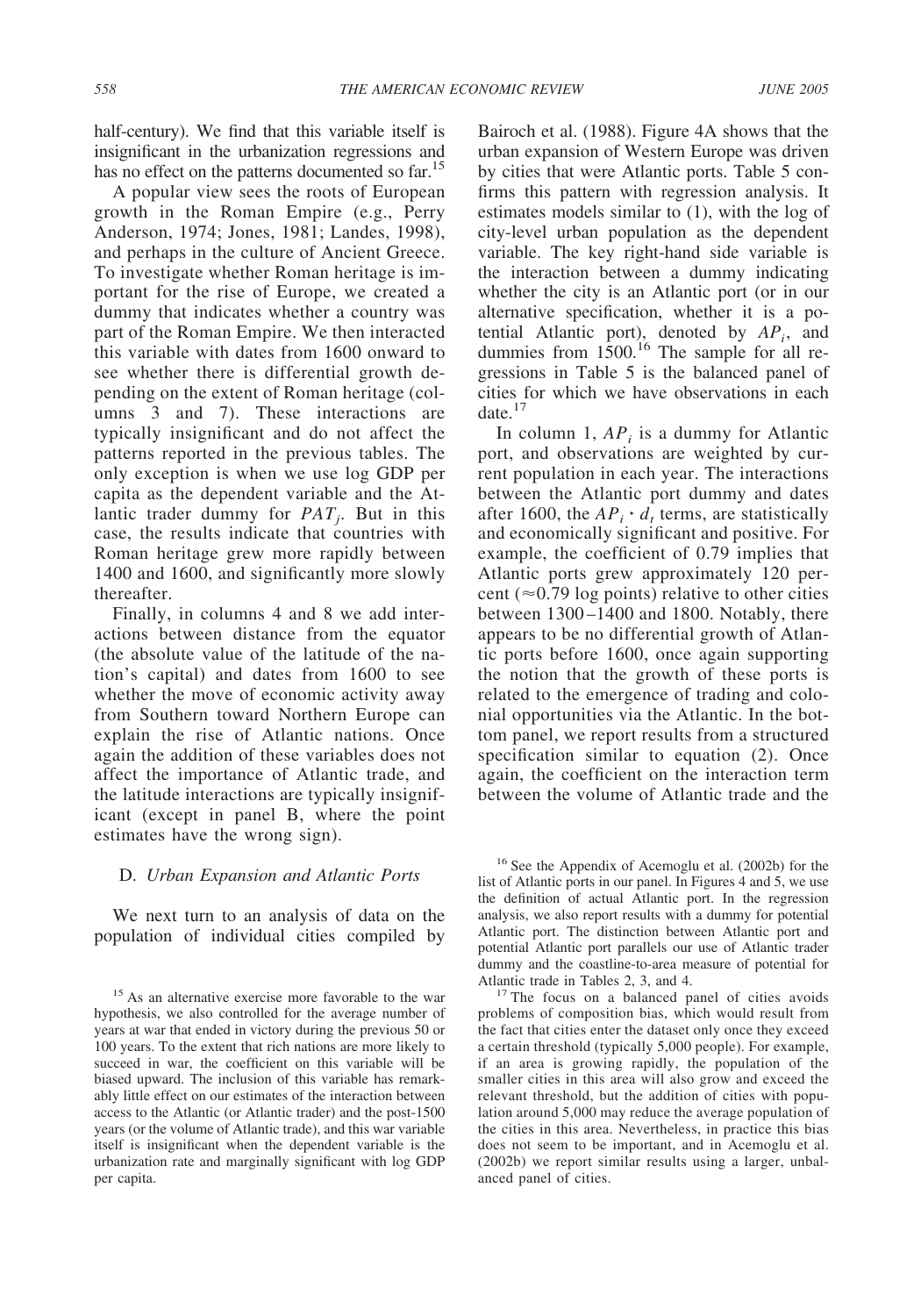

FIGURE 4A. AVERAGE OF LOG CITY POPULATION IN ATLANTIC PORTS, WEST EUROPEAN CITIES THAT ARE NOT ATLANTIC PORTS, AND EASTERN EUROPE (BALANCED PANEL), 1300–1850



→ Inland West European cities –– Atlantic ports –— Mediterranean ports

FIGURE 4B. AVERAGE OF LOG CITY POPULATION IN ATLANTIC PORTS, MEDITERRANEAN PORTS, AND WEST EUROPEAN CITIES THAT ARE NOT PORTS (BALANCED PANEL), 1300–1850

Atlantic port dummy is highly significant, and the  $R^2$  of this more restrictive regression is almost the same as the regression reported in the top panel.

Column 2 reports estimates from an unweighted regression. The results are similar, but quantitatively smaller, since large Atlantic ports, such as London and Amsterdam, no longer get more weight. Columns 3 and 4 report weighted and unweighted estimates from similar models, with a dummy for potential Atlantic port, that is, any city that in our balanced panel could have been used as a port for Atlantic trade. The results are similar to those in columns 1 and 2.<sup>18</sup> Column 5 drops London and

Amsterdam to show that the results are not driven by these two major cities. The coefficients on Atlantic port times year interactions are approximately halved from 1700 onward, but they remain significant. Column 6 adds a full set of country times year interactions to show the differential growth of Atlantic ports relative to other cities in the same country. The coefficients on Atlantic port times year interactions after 1700 are about half those of column 1, but still highly statistically significant.

<sup>&</sup>lt;sup>18</sup> To allow for the specification test discussed in the text, these regressions use 1300–1400 as the base period. Because there was rapid growth in a few potential—but not

actual—Atlantic ports from 1400 to 1500, some of the coefficients on potential Atlantic port are higher than the corresponding coefficients on Atlantic port. However, cumulative growth between 1500 and any subsequent date is always higher for Atlantic ports than for potential Atlantic ports. It should also be noted that some potential Atlantic ports flourished as a result of secondary trade from the Atlantic.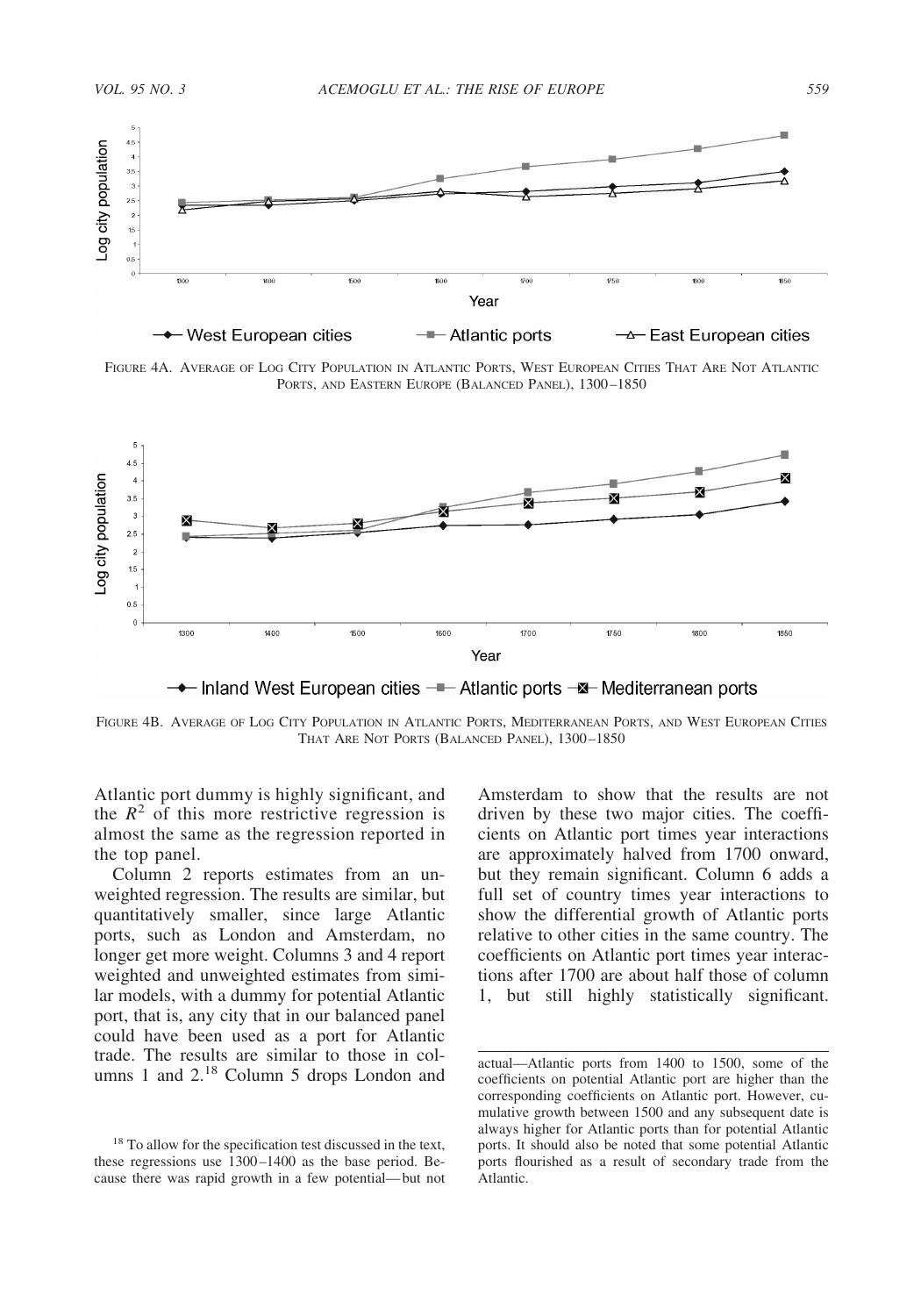#### *560 THE AMERICAN ECONOMIC REVIEW JUNE 2005*

#### TABLE 5—GROWTH OF ATLANTIC PORTS *Dependent variable is log city population*

|                                                                                 | <b>Balanced</b><br>panel,<br>1300-1850.<br>weighted<br>(1) | Balanced<br>panel,<br>1300-1850,<br>unweighted<br>(2) | <b>Balanced</b><br>panel,<br>1300-1850,<br>weighted<br>(3) | <b>Balanced</b><br>panel,<br>1300-1850,<br>unweighted<br>(4) | Balanced<br>panel,<br>1300-1850,<br>weighted,<br>without London<br>and Amsterdam<br>(5) | Balanced panel,<br>1300-1850,<br>weighted,<br>with full set<br>of country<br>$\times$ year<br>interactions<br>(6) | Balanced<br>panel,<br>weighted<br>1300-1850,<br>with Asia<br>(7) | Balanced panel,<br>weighted<br>1300-1850,<br>with<br>Mediterranean<br>and Atlantic<br>ports<br>(8) |
|---------------------------------------------------------------------------------|------------------------------------------------------------|-------------------------------------------------------|------------------------------------------------------------|--------------------------------------------------------------|-----------------------------------------------------------------------------------------|-------------------------------------------------------------------------------------------------------------------|------------------------------------------------------------------|----------------------------------------------------------------------------------------------------|
|                                                                                 |                                                            |                                                       |                                                            | Panel A: Flexible specification                              |                                                                                         |                                                                                                                   |                                                                  |                                                                                                    |
|                                                                                 |                                                            | Atlantic port                                         |                                                            | Potential Atlantic port                                      |                                                                                         | Atlantic port                                                                                                     |                                                                  |                                                                                                    |
| <i>p</i> -value for Western Europe<br>$\times$ year dummies, 1600-<br>1850      | [0.34]                                                     | [0.05]                                                | [0.30]                                                     | [0.16]                                                       | [0.28]                                                                                  | [0.30]                                                                                                            | [0.41]                                                           | [0.32]                                                                                             |
| Atlantic port $\times$ 1500                                                     | $-0.04$<br>(0.19)                                          | $-0.05$<br>(0.20)                                     | 0.027<br>(0.17)                                            | 0.048<br>(0.16)                                              | $-0.008$<br>(0.20)                                                                      | $-0.072$<br>(0.20)                                                                                                | $-0.03$<br>(0.20)                                                | $-0.05$<br>(0.19)                                                                                  |
| Atlantic port $\times$ 1600                                                     | 0.36<br>(0.16)                                             | 0.46<br>(0.20)                                        | 0.41<br>(0.14)                                             | 0.43<br>(0.16)                                               | 0.41<br>(0.17)                                                                          | 0.36<br>(0.17)                                                                                                    | 0.36<br>(0.16)                                                   | 0.40<br>(0.16)                                                                                     |
| Atlantic port $\times$ 1700                                                     | 0.71<br>(0.14)                                             | 0.62<br>(0.20)                                        | 0.76<br>(0.13)                                             | 0.76<br>(0.16)                                               | 0.297<br>(0.17)                                                                         | 0.47<br>(0.17)                                                                                                    | 0.71<br>(0.15)                                                   | 0.74<br>(0.15)                                                                                     |
| Atlantic port $\times$ 1750                                                     | 0.70<br>(0.14)                                             | 0.71<br>(0.20)                                        | 0.79<br>(0.13)                                             | 0.89<br>(0.16)                                               | 0.26<br>(0.16)                                                                          | 0.46<br>(0.16)                                                                                                    | 0.7<br>(0.15)                                                    | 0.72<br>(0.14)                                                                                     |
| Atlantic port $\times$ 1800                                                     | 0.79                                                       | 0.92                                                  | 0.95                                                       | 1.10                                                         | 0.32                                                                                    | 0.57                                                                                                              | 0.799                                                            | 0.84                                                                                               |
| Atlantic port $\times$ 1850                                                     | (0.14)<br>1.09<br>(0.13)                                   | (0.20)<br>1.00<br>(0.20)                              | (0.12)<br>1.19<br>(0.12)                                   | (0.16)<br>1.23<br>(0.16)                                     | (0.15)<br>0.48<br>(0.14)                                                                | (0.15)<br>0.46<br>(0.14)                                                                                          | (0.14)<br>1.09<br>(0.14)                                         | (0.14)<br>1.10<br>(0.13)                                                                           |
| p-value for Mediterranean<br>port $\times$ year dummies,<br>1500-1850           |                                                            |                                                       |                                                            |                                                              |                                                                                         |                                                                                                                   |                                                                  | [0.19]                                                                                             |
| $R$ -squared<br>Number of observations                                          | 0.92<br>1544                                               | 0.79<br>1544                                          | 0.92<br>1544                                               | 0.80<br>1544                                                 | 0.89<br>1528                                                                            | 0.95<br>1544                                                                                                      | 0.94<br>1624                                                     | 0.92<br>1544                                                                                       |
|                                                                                 |                                                            |                                                       |                                                            | Panel B: Structured specification                            |                                                                                         |                                                                                                                   |                                                                  |                                                                                                    |
| p-value for Western Europe<br>$\times$ year dummies, 1600–<br>1850              | [0.23]                                                     | [0.04]                                                | [0.23]                                                     | [0.10]                                                       | [0.31]                                                                                  | [0.33]                                                                                                            | [0.30]                                                           | [0.20]                                                                                             |
| Volume of Atlantic trade $\times$<br>Atlantic port<br>p-value for Mediterranean | 0.17<br>(0.02)                                             | 0.16<br>(0.02)                                        | 0.17<br>(0.017)                                            | 0.16<br>(0.024)                                              | 0.065<br>(0.019)                                                                        | 0.078<br>(0.018)                                                                                                  | 0.17<br>(0.018)                                                  | 0.17<br>(0.017)                                                                                    |
| Port $\times$ year dummies,<br>1500-1850                                        |                                                            |                                                       |                                                            |                                                              |                                                                                         |                                                                                                                   |                                                                  | [0.14]                                                                                             |
| $R$ -squared<br>Number of observations                                          | 0.92<br>1544                                               | 0.79<br>1544                                          | 0.92<br>1544                                               | 0.79<br>1544                                                 | 0.89<br>1528                                                                            | 0.95<br>1544                                                                                                      | 0.94<br>1624                                                     | 0.92<br>1544                                                                                       |

*Notes:* Dependent variable is log city population, from Bairoch et al. (1988). Weighted regressions use current level of city population in each year as weights. All columns report balanced panel regressions for 1300, 1400, 1500, 1600, 1700, 1750, 1800, and 1850, using only cities for which we have data in all eight time periods. The Atlantic port dummy equals one for a city used as an Atlantic port. Potential Atlantic ports are all ports that could have been used for Atlantic trade and include Atlantic ports plus ports in Belgium, Germany, and Ireland (there are no potential Atlantic ports in Denmark or Norway in our balanced panel). Volume of Atlantic trade is log average voyages per year; this is multiplied by the Atlantic port dummy (or by the potential Atlantic port dummy); the coefficient on this interaction term is multiplied by 100. Year dummies are included for all years from 1400. Western Europe  $\times$  year dummies are included for all years from 1600. For a list of Atlantic ports and potential Atlantic ports, see the Appendix of Acemoglu et al. (2002b).

Column 7 adds Asian cities from Tertius Chandler (1987), so now West European cities are being compared to both East European and Asian cities. The results are similar, but also show the differential growth of all West European cities relative to Asian cities.19

Is there something special about ports, or is it Atlantic ports that are behaving differently after 1500? To answer this question, Figure 4B and

column 8 show that Mediterranean ports grew at similar rates to inland European cities; what we find is not a general port effect but an *Atlantic port effect.*

Was the urban and economic expansion of Atlantic nations driven solely by the growth of Atlantic ports? Figure 5A shows the expansion of Iberian (Spanish and Portuguese) Atlantic ports, other Iberian cities, and West European inland cities. Almost all of the differential growth of Spain and Portugal comes from Atlantic ports. In fact, non-Atlantic parts of Spain and Portugal grew more slowly than West European inland cities. Relevant to our hypothesis

<sup>&</sup>lt;sup>19</sup> We also investigated the importance of the same controls used in Table 4 for country-level growth. The results, which are reported in Acemoglu et al. (2002b), show that the pattern in Table 5 is robust to the inclusion of these controls.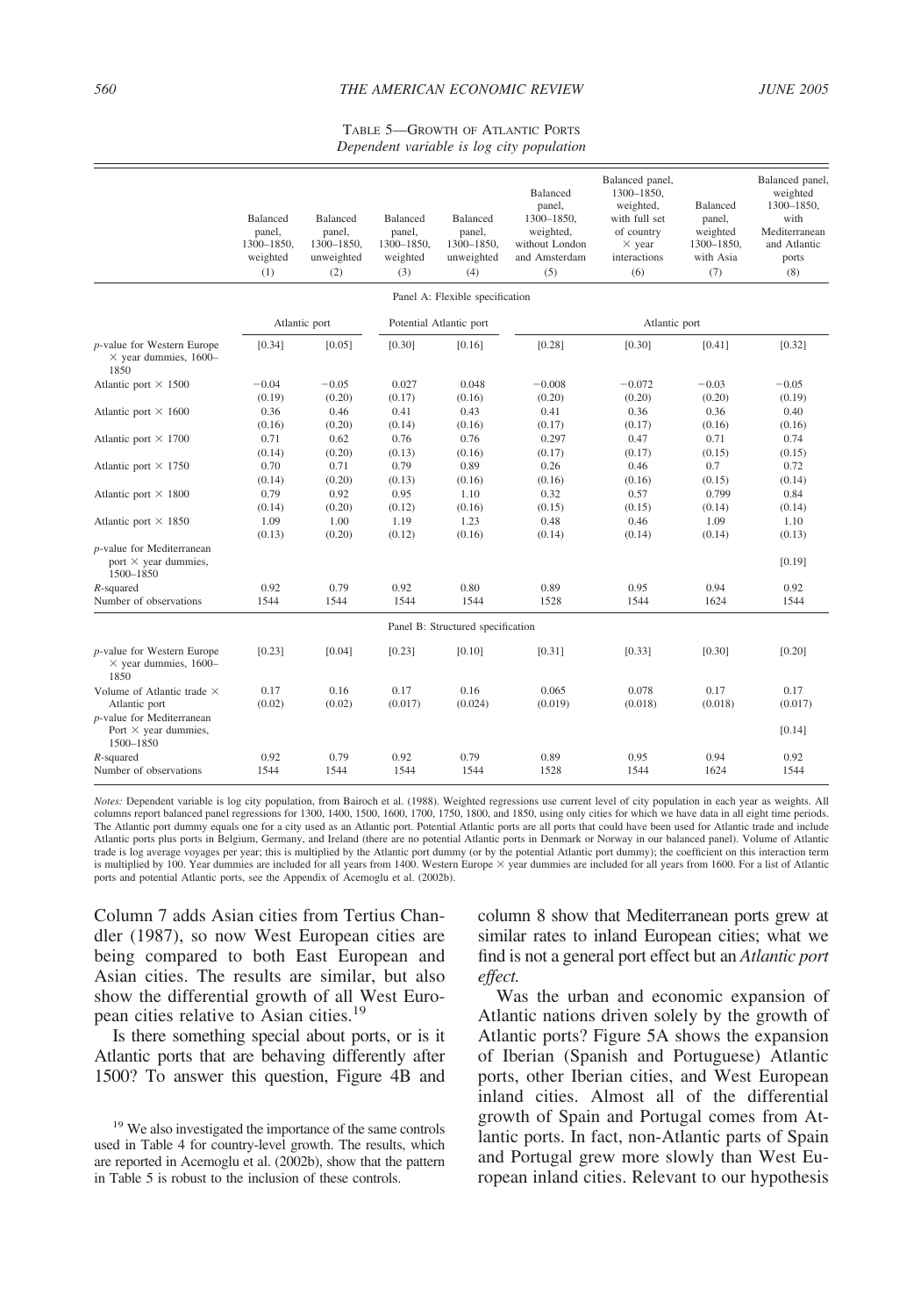



FIGURE 5A. AVERAGE OF LOG CITY POPULATION IN IBERIAN ATLANTIC PORTS, OTHER IBERIAN CITIES THAT ARE NOT ATLANTIC PORTS, AND INLAND WEST EUROPEAN CITIES (BALANCED PANEL), 1300–1850



FIGURE 5B. AVERAGE OF LOG CITY POPULATION IN BRITISH ATLANTIC PORTS, OTHER BRITISH CITIES THAT ARE NOT ATLANTIC PORTS, AND INLAND WEST EUROPEAN CITIES (BALANCED PANEL), 1300–1850

below, this Iberian pattern contrasts with the steady growth of non-Atlantic British cities shown in Figure 5B. (Notice that the non-Atlantic British line starts below the West European line and overtakes it by 1850; see Acemoglu et al., 2002b, for further evidence.)

# E. *Interpretation*

The evidence presented so far has established a significant relationship between the potential for Atlantic trade and post-1500 economic development, and suggests that the opportunities to trade via the Atlantic, and the associated profits from colonialism and slavery, played an important role in the rise of Europe. This evidence weighs against theories linking the rise of Western Europe to the continuation of pre-1500 trends driven by certain distinctive characteristics of European nations or cultures, such as Roman heritage or religion.

At face value, this evidence is more consistent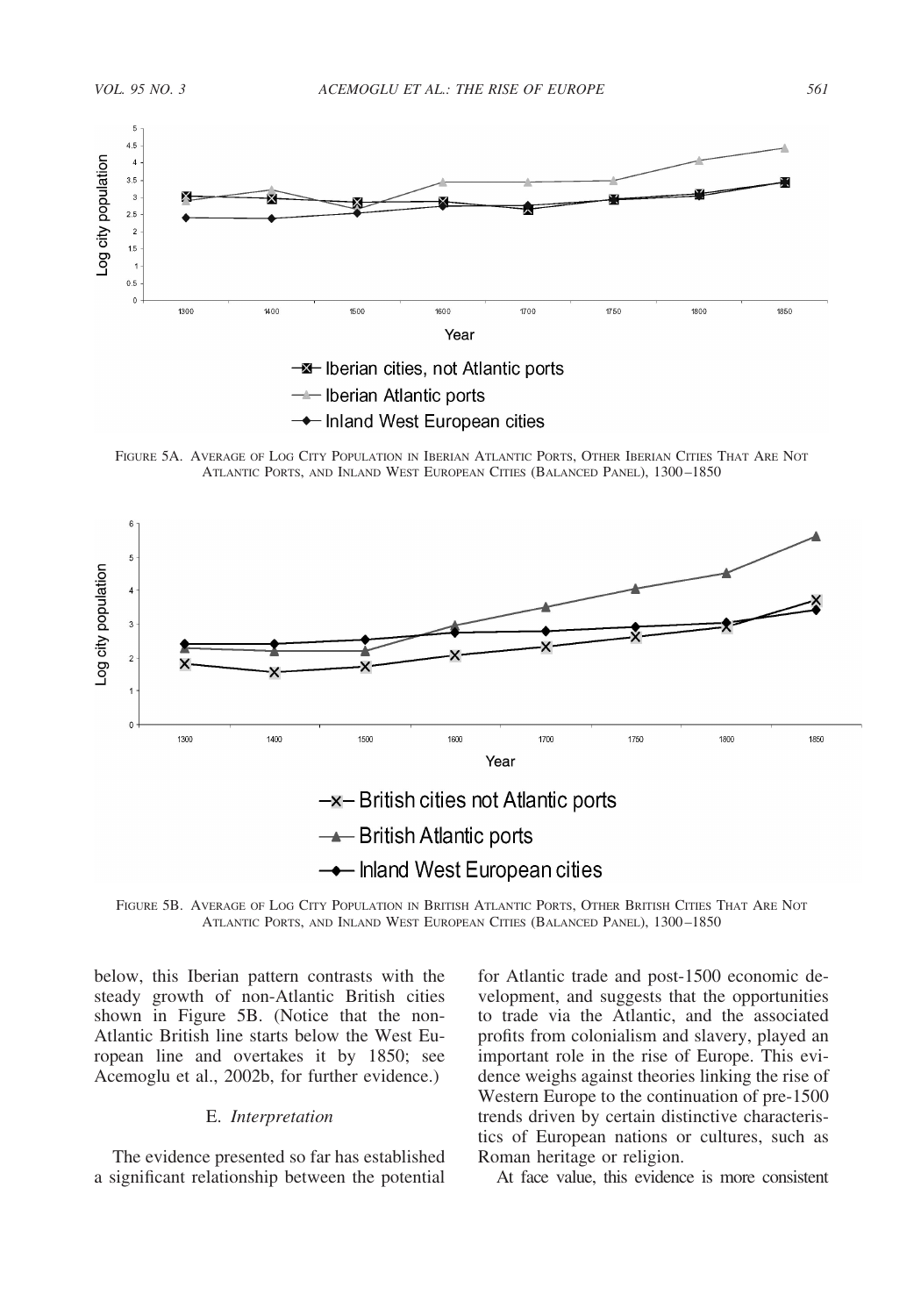with theories emphasizing the direct contribution of profits from Atlantic trade, colonialism, and slavery, such as those advanced by Williams (1944), Frank (1978), and Wallerstein (1974–1980). It is undoubtedly true that colonial relations with the New World and Asia contributed to European growth. Nevertheless, quantitative analyses, for example, Engerman (1972), Engerman and O'Brien (1991), O'Brien (1982), and Bairoch (1993, ch. 5), suggest that the volume of trade and the profits generated by Atlantic trade appear to be too small to account for much of European growth directly. Atlantic trade may also have played an important direct role by inducing a reallocation of resources within Europe, even if profits from trading were low (as would be the case in a competitive economy). This direct channel is unlikely to be the whole story, however, since the volume of trade was small. For example, Bairoch (1993) calculates that commodity trade between Western Europe and the rest of the world amounted to less than 4 percent of the GNP of Western Europe before 1800. Although recent work by Inikori (2002) argues that profits from colonial activities, in particular from the slave trade, were larger than those estimated by O'Brien, even with his estimates, the direct effect of Atlantic trade and colonialism could account for the rise of Europe only with significant increasing returns to scale in leading sectors.<sup>20</sup>

Overall, therefore, the weight of evidence inclines us toward a view in which the rise of Europe reflects not only the direct effects of Atlantic trade and colonialism but also a major social transformation induced by these opportunities.

its from British trade with less developed regions of the world during the late eighteenth century were approximately £5.6 million, while total gross investment during the same period stood at £10.3 million. Inikori (2002, Table 4.2) suggests that imports from the periphery around 1800 were about double O'Brien's estimate. During this period, the aggregate savings rate was between 12 and 14 percent, so if we assume that this savings rate also applies to profits from trade, the contribution of these profits to aggregate capital accumulation would be less than 15 percent, even using Inikori's estimates. Even assuming considerably higher savings rates, the contribution would remain relatively small.

#### **II. Our Hypothesis**

# A. *The Argument*

Our hypothesis is that Atlantic trade—the opening of the sea routes to the New World, Africa, and Asia and the building of colonial empires—contributed to the process of West European growth between 1500 and 1850, not only through direct economic effects, but also indirectly by inducing fundamental institutional change. Atlantic trade in Britain and the Netherlands (or, more appropriately, in England and the Duchy of Burgundy) altered the balance of political power by enriching and strengthening commercial interests outside the royal circle, including various overseas merchants, slave traders, and various colonial planters. Through this channel, it contributed to the emergence of political institutions protecting merchants against royal power.<sup>21</sup> Our hypothesis also implies that the tendency for institutional change to emerge should have been much stronger in societies with existing checks on royal power than in countries with absolutist regimes and monarchy-controlled trade monopolies, because in these latter countries Atlantic trade did not enrich and strengthen merchant groups outside the royal circle as much, and did not disturb the political status quo.

This hypothesis can be broken into 4 subhypotheses:

- (a) Political institutions placing limits and constraints on state power are essential for the incentives to undertake investments and for sustained economic growth;
- (b) In early modern Europe, such political institutions were favored by commercial interests outside the royal circle, but were not welcome by the monarchy and its allies;
- <sup>20</sup> For example, O'Brien (1982) calculates that total prof-  $\qquad$  (c) Institutions favored by economically and

 $21$  An additional channel via which Atlantic trade may have contributed to institutional change may be the desire of the monarchy to secure the property rights of merchants in order to encourage long-term investments in long-distance trade. Our reading of the relevant history, discussed below, makes us believe that the greater contribution of Atlantic trade to the development of capitalist institutions was by strengthening commercial interests in favor of political change in their fight against the monarchy.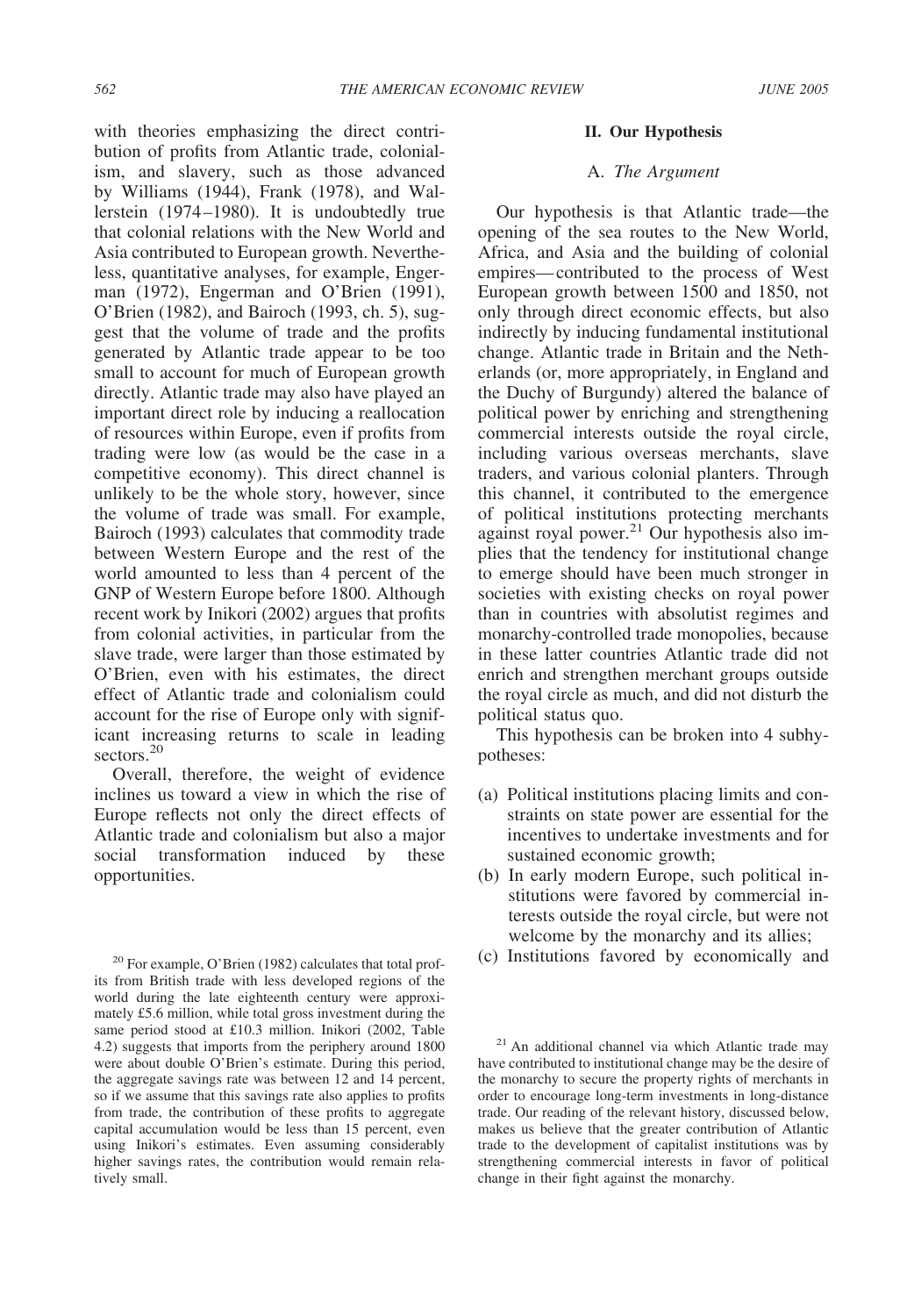politically powerful groups are more likely to prevail; and

(d) In countries with nonabsolutist initial political institutions, Atlantic trade and colonial activity enriched and strengthened commercial interests, including new groups without ties to the monarchy.

Together these four subhypotheses yield our main hypothesis. In countries with easy access to the Atlantic and without a strong absolutist monarchy, Atlantic trade provided substantial profits and political power for commercial interests outside the royal circle. This group could then demand and obtain significant institutional reforms protecting their property rights. With their newly gained power and property rights, they took advantage of the growth opportunities offered by Atlantic trade, invested more, traded more, and fueled the First Great Divergence.<sup>22</sup>

Initial institutions placing sufficient checks on the monarchy are essential for the fourth subhypothesis, so that merchants not directly associated with the crown benefit significantly from Atlantic trade. When the power of the crown was relatively unchecked, as in Spain, Portugal, and France, trade was largely monopolized and regulated, the crown and its allies became the main beneficiaries of the Atlantic expansion, and institutional change did not take place. Therefore, our hypothesis explains not only the major role played by Atlantic trade in West European growth, but also why economic growth took off in Britain and the Netherlands, and not in Spain and Portugal.

Acemoglu et al. (2002b) provide historical evidence consistent with these subhypotheses. Space constraints preclude us from going into details here. We refer the reader to that paper for a more detailed discussion, and briefly discuss the evidence related to the fourth subhypothesis, which is perhaps the most important for our argument.

## B. *Atlantic Trade and Commercial Interests*

We now discuss the major changes in the political institutions of Britain and the Netherlands. Our argument highlights that in both cases: (a) the political institutions at the beginning of the sixteenth century, though not as absolutist as in Spain and Portugal, did not provide secure property rights to commercial interests outside the royal circle;<sup>23</sup> (b) there was significant conflict between these merchant groups and the monarchy; (c) Atlantic trade created large profits for some of these merchants who were in favor of institutional change, and who then used part of these profits to support the conflict against the crown.

*Britain.*—In the British case the two milestones in the emergence of political institutions constraining royal power are the (English) Civil War of 1642–1649, when Parliamentarian forces defeated Charles I, and the Glorious Revolution of 1688–1689, where James II was deposed by Parliament with the help of an invading Dutch army, and replaced by William of Orange and a parliamentary regime with a constitutional monarchy. Although there is no consensus among historians on the relative importance of these two events, this is secondary for our focus. What is important is that there was a major improvement in British political institutions between the mid-seventeenth and early-eighteenth centuries.

Although after the War of the Roses, Britain was never as absolutist as France, Portugal, and Spain, both the Tudor and Stuart monarchs consistently attempted to expand their powers. The insecurity of property rights was clear during the reign of Henry VIII, when there were continual attempts to regulate trade and undermine the powers of Parliament (see Geoffrey R. Elton, 1991). A significant attempt to establish a form of absolutism came during the period of so-called "personal rule" of Charles I, after he dissolved his third Parliament in 1629, raised taxes in an unconstitutional way, and used the

<sup>&</sup>lt;sup>22</sup> The establishment of political institutions limiting the power of the monarchy may have also created positive spillovers in the rest of the economy, especially for industrial capitalists (consistent with the subsequent growth of non-Atlantic British cities in Figure 5B).

<sup>23</sup> More explicitly, these commercial interests included merchants not receiving crown-granted monopolies, slave traders, various producers in the colonies and parts of the gentry in Britain, and the majority of the Dutch merchants not allied with the Habsburg monarchy in the Netherlands.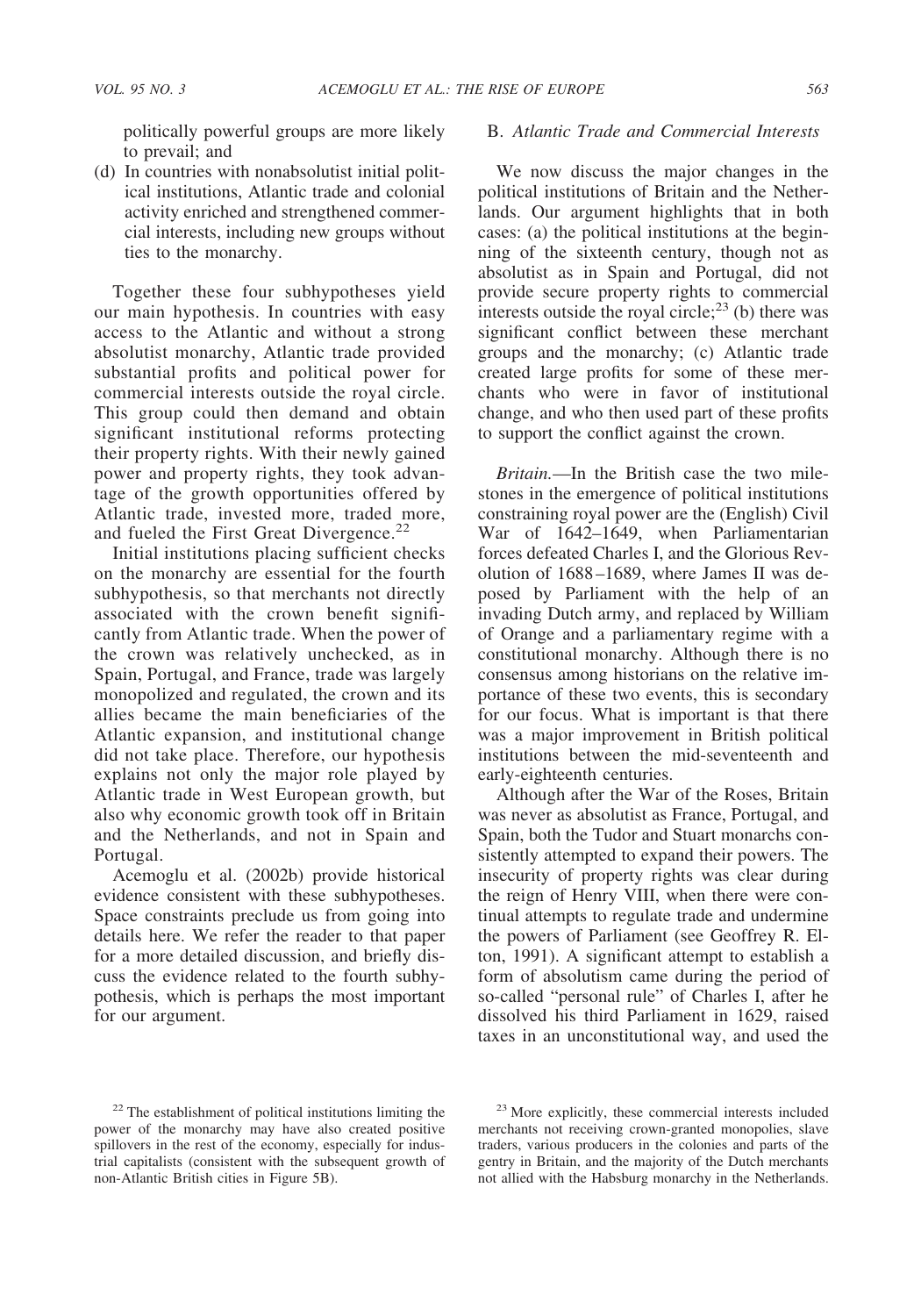Star Chamber to manipulate legal decisions in his favor (Kevin Sharpe, 1992).

Although undoubtedly complex social events, both the Civil War and the Glorious Revolution were also battles over the rights and prerogatives of the monarchy.<sup>24</sup> In both cases, commercial interests (including large segments, but not all, of the merchants and the gentry) predominantly sided with those demanding restrictions on the power of the monarchy. During the Civil War, for example, the majority of the merchants, and even many of those with royal monopolies, supported Parliament (see Brenner, 1973, 2003; Mary Keeler, 1954; Douglas Brunton and D. H. Pennington,  $1954$ .<sup>25</sup> Members of the Commons from the City of London, which was the main center of mercantile activity, as well as many non-London commercial constituencies, such as Southampton, Newcastle, and Liverpool, supported Parliament against the King. David H. Sacks (1991, pp. 230–47) shows that in Bristol trading, commercial and industrial interests outside of the Merchant Adventurers (the trading company then enjoying the royal monopoly) were Parliamentarians. Brunton and Pennington (1954, p. 62) also note that "in the country as a whole there was probably a preponderance of Parliamentarian feeling among merchants."

The situation for the Glorious Revolution is

similar. The East India Company under the control of Josiah Child supported James II, his claim to tax without consent of Parliament, and his right to grant trading monopolies—of which it was the main beneficiary. But the majority of commercial interests, alienated by James II's grants of various monopoly privileges, and especially the interlopers—merchants trying to break into trade with Asia—were on the side of the revolution (Bruce G. Carruthers, 1996; Pincus, 2002). These merchants also received strong support from Whigs who sought to constrain the king (Henry Horwitz, 1978). Summarizing the evidence, Pincus (2002, p. 34) concludes, "England's merchant community actively supported William's plan for invasion, and provided a key financial prop to the regime in the critical early months."

The victory of Parliament in the Civil War and after the Glorious Revolution introduced major checks on royal power and strengthened the rights of merchants. After the Civil War, the fraction of MPs who were merchants increased dramatically. Although even in the 1690s this number was not large enough to constitute a majority on its own, as David Stasavage (2003) shows, the interests of merchants were assured by the formation of the Whig coalition of merchants and Protestant landowners. This period also witnessed a series of policies favoring merchants, including the Navigation Acts of 1651 and 1660, which restricted trade with British colonies to British ships and merchants (J. E. Farnell, 1964; J. P. Cooper, 1972) and strengthened the position of British overseas traders, especially slave traders (see Geoffrey Holmes, 1993, p. 64). Similarly, the Glorious Revolution led to a series of economic reforms sought by merchants outside the royal circle, including the dismantling of all monopoly charters, except the East India Company (Perry Gauci, 2001) and the establishment of the Bank of England. The conventional wisdom in economic history emphasizes the importance of these institutional changes for the protection of property rights, and how they led to a wave of innovations in economic institutions, particularly in financial markets (e.g., North and Weingast, 1989; Carruthers, 1996; Larry Neal, 2000).

Critically for our thesis, the major changes in political institutions and the new assertiveness of merchant groups coincided with the expansion of British mercantile groups trading

 $24$  Other prominent interpretations of the English Civil War have emphasized various factors apart from those we stress here. Conrad Russell (1990) argues that the Civil War was a plot by the traditional aristocracy to regain power it had lost under the Tudors. Many, for example, John S. Morrill (1993), focus on the role of religious differences in determining who supported which side, and recent work by Brian Manning (1996) stresses more general class conflict. Although there are doubtless elements of truth in these approaches, the general role of mercantile interests seems undeniable (see Roger C. Richardson, 1998, for a balanced overview of the debate).<br><sup>25</sup> Valerie Pearl's seminal study (1961) argued that there

were political divisions between such groups as the Merchant Adventurers, who benefited from monopolies granted by the crown, and new merchants, who did not. For example, the two pre–Civil War MPs for Bristol, Humphrey Hooke and Richard Long, were Royalists. Robert Ashton (1979, 1996), on the other hand, documented that even merchants who enjoyed monopolies tended to oppose the crown by the time of the Civil War, and argued "the majority of the City fathers, far from being the natural supporters of Stuart absolutism at the end of the period of Charles I's personal rule in the late 1630's, were as alienated from royal policies as were the vast majority of the political nation" (1996, p. 3).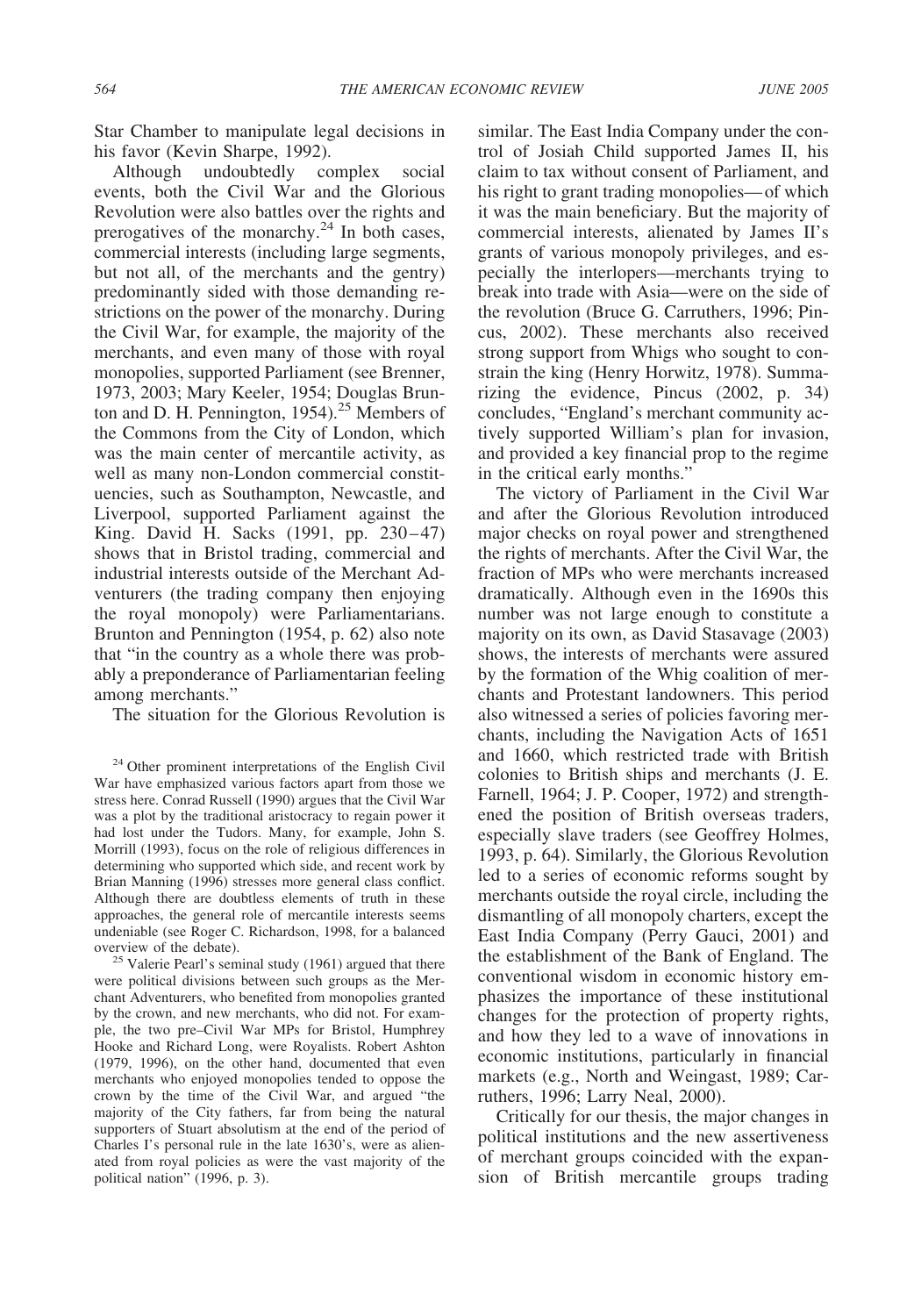through the Atlantic. The East India Company was founded in 1600, and from 1600 to 1630 there was an unprecedented wave of investment by merchants, gentry, and even some aristocracy in overseas ventures (Theodore K. Rabb, 1967). Virginia tobacco cultivation boomed in the 1620s, and beginning in the 1640s, the highly profitable Caribbean sugar colonies developed. Finally, in the 1650s the British began to take over the Atlantic slave trade.

A number of historians, most notably Brenner (2003), have emphasized that Atlantic merchants were critical in ensuring the military victory of Parliament in the Civil War. In his famous book, Lawrence Stone also points out that "... other important merchant elements can now be identified, men interested especially in the American trades, in New England colonization, and in breaking the monopoly of the East India and Levant Companies. They were new men in new fields of entrepreneurial endeavor who chafed at the political and economic stranglehold of the older established monopolistic oligarchies. These men were important members of the group of radicals who seized control of London at a critical moment in 1641, and so swung the power and influence of the city decisively on the side of Parliament" (1973, p. 144).

Atlantic trade indeed created large profits for the fortunate who succeeded in this high-risk endeavor. In the Appendix, we use data on profits from K. N. Chaudhuri (1965) and de Vries and van der Woude (1997), on investment from Rabb (1967), on trade from Inikori (2002) and de Vries (2003), and on rates of return from Richard Grassby (1969, 1995) and O'Brien (1982) to estimate profits of various merchant companies, slave traders, and colonial planters from Atlantic trade during this period. These estimates suggest that profits from Atlantic trade were negligible before 1575, about £40,000 on average per annum from 1576 to 1600 (mostly from a few highly profitable privateering expeditions), perhaps £200,000 on average per annum from 1601 to 1650, and around £500,000 per annum from 1651 to 1675. Profits then rose with the expansion of sugar and the slave trade to around £900,000 per annum from 1676 to 1700, £1.7m per annum from 1701 to 1750, and probably about £5m per annum in the late eighteenth century (all figures adjusted to 1600 prices using the index of building craftsmen's wages from E. H. Phelps Brown and Sheila V. Hopkins, 1955). These profits were substantial relative to the personal wealth of merchants and gentry during this time period. For example, personal wealth of £10,000 in the early seventeenth century was enough to be very rich. A minimum investment of £2,000 was required to become a director of the East India Company, and £200 represented a substantial investment (Brenner, 1973, pp. 62–63; Brenner, 2003, p. 78). Moreover, because profits from Atlantic trade were highly concentrated, they created a number of very wealthy merchants (see Grassby, 1995, pp. 248 and 263). These profits were also large relative to the resources necessary to make a difference politically and militarily.<sup>26</sup>

Many merchants used their profits from Atlantic trade to support the conflict against the crown. For example, the Earl of Warwick, who earned at least £50,000 from privateering in one year prior to the Civil War (W. Frank Craven, 1930), applied his fortune and experience with naval warfare to effectively oppose the king.<sup>27</sup> More generally, Parliament during the Civil War was partly financed by taxes on, and profits from, Atlantic trade. Parliamentary leaders such as Sir Edwin Sandys and John Pym were active in colonization and trade with the Americas. James I, well aware of the links between major Atlantic trading ventures and parliamentary

<sup>26</sup> From 1550 to 1688, the English monarch was always short of cash, and war typically required additional funds. For example, King Charles I was forced to recall Parliament in 1640 because he needed to raise about £300,000 (£250,000 in 1600 prices) for war against Scotland enough to pay and equip about 12,000 soldiers for a year (Ashton, 1960, p. 176). Total English government revenues were around £500,000 in 1600 and about £850,000 in 1640 (Richard Bean, 1973). Armies on both sides of the English Civil War were small, 10,000 to 20,000 men, and most of the conflict was small-scale local operations by regional forces (Geoffrey Parker, 1988, pp. 28 and 41). Parliament fielded 27,000 at the battle of Marston Moor and just 13,000 at Naseby; the presence or absence of a few thousand troops was therefore decisive (Parker, 1988, p. 41). Kennedy (1987, p. 63) estimates that the average annual cost of a soldier was around  $£27$  in 1657 (about  $£20$  in 1600 prices).

 $27 A$  privateer is an armed private vessel bearing the authorization or commission of a sovereign power to attack an enemy, i.e., a privately funded and manned extension of a country's naval forces. Privateers typically engaged in trading activities as well as fighting (see, for example, the case of John Hawkins discussed in N. A. M. Rodger, 1997, p. 201).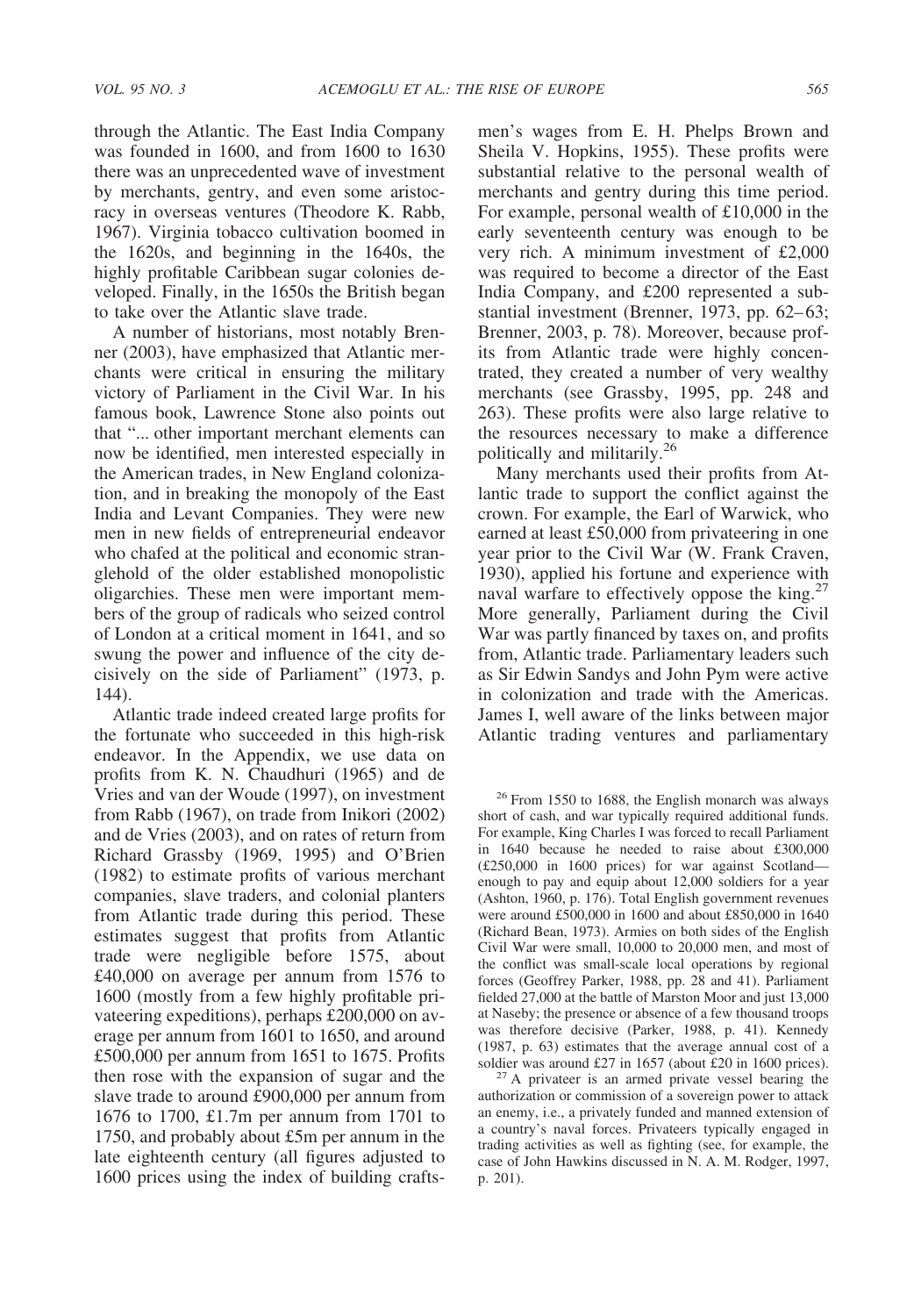opposition, intervened in the election of treasurer for the Virginia Company, saying, "Choose the devil if you will, but not Sir Edwin Sandys" (Rabb, 1998, p. 349). Similarly, for the Glorious Revolution, Pincus (2002, pp. 32–33) provides evidence that "the merchant community poured money into William of Orange's coffers in 1688"—perhaps around £800,000 (about £500,000 in 1600 prices), enough to pay for a sizable army.

*The Netherlands.*—Dutch merchants always had considerable autonomy and access to profitable trade opportunities. Nevertheless, prior to the Dutch Revolt, the Netherlands (in fact, the entire Duchy of Burgundy) was part of the Habsburg Empire, and the political power of Dutch merchants was limited. The Habsburg monarchy consistently attempted to increase its political dominance over and fiscal revenues from the Netherlands (W. Fritschy et al., 2001). The critical improvement in Dutch political institutions was therefore the establishment of the independent Dutch Republic, with political dominance and economic security for merchants, including both the established wealthy regents and the new merchants immigrating from Antwerp and Germany.<sup>28</sup>

Dutch politics was shaped by the conflict between Dutch merchants and the Habsburg monarchy starting in the fifteenth century, and before then by the conflict between merchants and the Duke of Burgundy. By 1493 Maximilian of Habsburg had reversed the Grand Privilege of 1477, which gave the states general the right to gather on their own initiative and curbed the right of the ruler to raise taxes. After 1552, war with France and England increased the Habsburgs' fiscal needs and led them to impose a large tax burden on the Netherlands. Growing fiscal and religious resentment in 1572 led to a series of uprisings, mostly orchestrated by commercial interests (see Jonathan I. Israel, 1995). These culminated in a war of independence, which began with the Revolt in the 1570s and did not end until 1648, punctuated by Philip II diverting resources to intervene in France after

1590, the successful Dutch offensives of 1591– 1597 under the command of Maurice of Nassau, the embargoes against Dutch trade with Spain and Portugal in 1585–1590, 1598–1609, and 1621–1647, and the Twelve Years Truce from 1609 to 1621.

The major turning point came in the 1590s when important changes in Dutch military and commercial strategy became evident. New military tactics made it possible for the Dutch to hold their own against experienced Spanish infantry (Geoffrey Parker, 1988, pp. 19–20). This was combined with a fiscal and financial "revolution" that allowed states, particularly Holland, both to increase their tax revenues and borrow against future taxes in order to finance the war effort (Fritschy, 2003). At the same time, the Dutch took the critical strategic step of seeking direct access to Asian and American trade centers. This both enriched a generation of Dutch merchants and undermined Spanish and Portuguese revenues sufficiently to induce Philip III to offer peace. By 1605 it was clear to a Spanish royal councillor, the Count of Olivares, that victory would go to "whoever is left with the last escudo" (Parker, 1977, p. 238).

Merchants were naturally the primary political and economic force on the side of independence. De Vries and van der Woude (1997) argue that "urban economic interests ultimately believed it advantageous to escape the Habsburg imperial framework" (p. 369). They also note that, in the case of Amsterdam, the "[Habsburgs'] opponents included most of the city's international merchants ... . [I]n 1578 a new Amsterdam city council threw the city's lot in with the Prince of Orange ... among the merchants returning from ... exile were [those whose families] and several generations of their descendents would long dominate the city" (1997, p. 365).

Commercial interests involved in the Atlantic were particularly important in the shaping of the conflict (see, for example, Israel, 1982, 1995; Herman van der Wee, 1993, pp. 272–73). In 1609, in an attempt to prevent the creation of the Dutch West India Company, Philip III offered peace and independence in return for a Dutch withdrawal from both the West and East Indies. But these terms were "simply not feasible politically because many regents and elite merchants had invested heavily in the [Dutch East India Company]" (Israel, 1995, p. 402).

 $^{28}$  By the year 1600, a third of the population of Amsterdam was immigrants (Israel, 1995, p. 309). In 1631, there were 685 citizens of Amsterdam with wealth over 25,000 florins. Only half of them were native Hollanders (Parker, 1977, p. 251).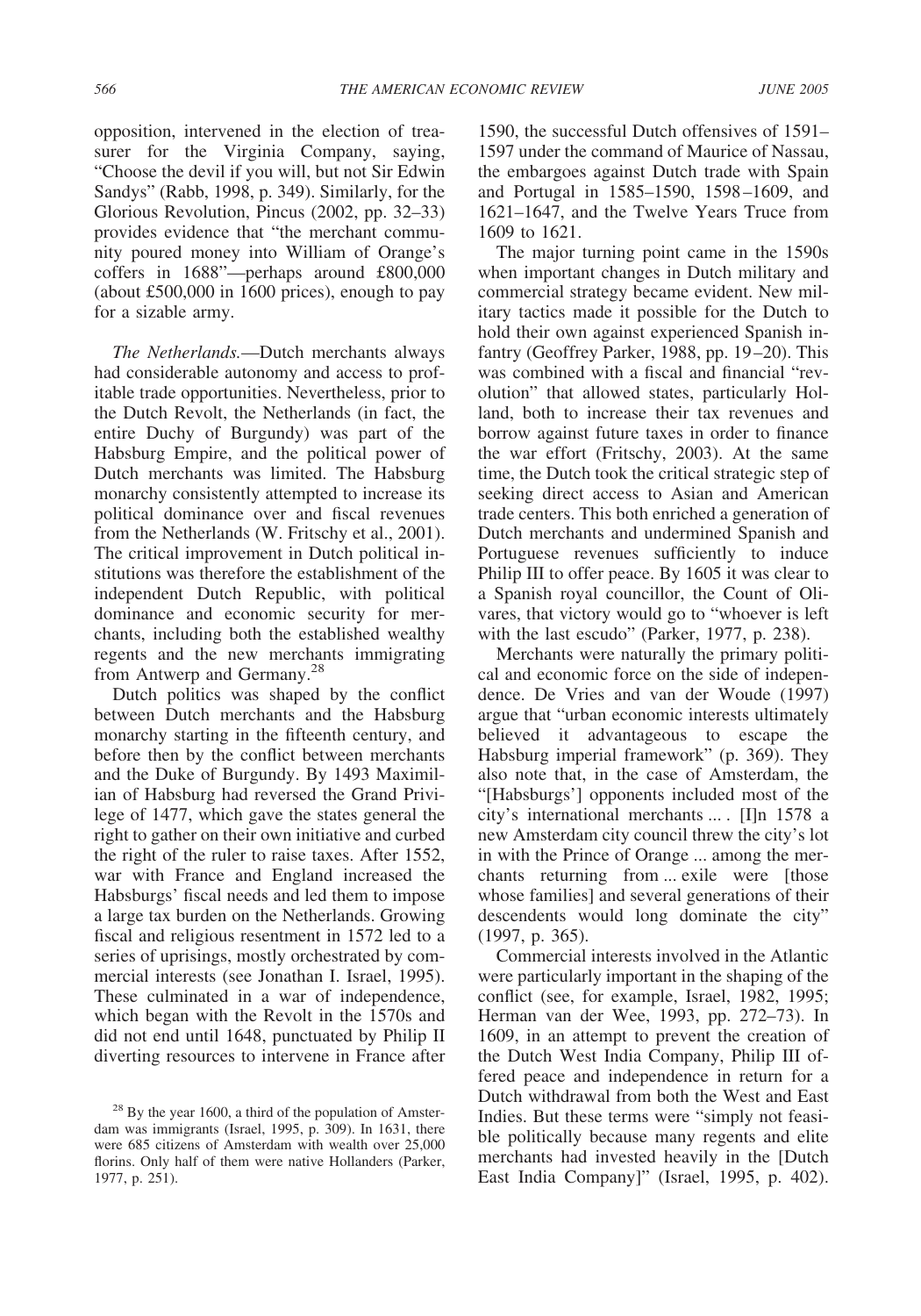Prominent in the anti-peace camp was the famous Dutch leader and general Maurice of Nassau, who was heavily involved in colonial trades, and "Reynier Pauw, the preeminent figure and leader of the anti-truce faction in Holland who, besides being a champion of the West India Company project, had been a founder member of the East India Company and for many years a director of its Amsterdam chamber" (Israel, 1982, p. 40).

It is therefore no surprise that independence put merchants firmly in control of the political process. De Vries and van der Woude (1997, p. 587) describe the new political elite following the Dutch Revolt as "6 to 8% of urban households with incomes in excess of 1,000 guilders per year. This was the *grote burgerij* from whom was drawn the political and commercial leadership of the country. Here we find, first and foremost, the merchants." They also point out how merchants dominated the governments of Leiden, Rotterdam, and the cities in the two largest states, Zeeland and Holland.

The Dutch economy had been expanding since the fifteenth century and experienced advances in economic institutions, including in shipping, agriculture, and finance, particularly public finance, prior to this revolt (James D. Tracy, 1985; Jan Luiten van Zanden, 1993). Nevertheless, the potential of these institutions was severely limited under the Habsburg yoke because of the threat of arbitrary taxation. For example, Marjolien Hart et al. (1997, fig. 2.3, p. 19) show that, despite the changes in financial institutions in the mid-sixteenth century, interest rates did not fall systematically until after 1600, when they declined to about one-third of their pre-revolt level. Consequently, the economy appears to have experienced a major transformation after the process of political change began. Van Zanden (1993) notes, "We can see the starting point of the rapid urbanization at 1580" (pp. 35–36), and continues, "during this transformation process, the pre-1580 protocapitalist structure disappeared ... out of this 'unspecialised' class of small-holders, fishermen, homeworkers and sailors, separate classes of large farmers, agricultural laborers and craftsmen arose" (p. 39). Similarly, Braudel (1995, p. 547) dates the start of the divergence between the South and North of Europe to 1590 with the "explosion" of Dutch commerce and the rise of Amsterdam.

Critical was the Dutch merchants' improving economic fortunes, partly from Atlantic trade, which were used to field a powerful army against the Habsburg Empire. The Baltic trade is widely recognized as important for the Dutch economy in the sixteenth century, but profits from Atlantic trade quickly surpassed those from Baltic trade and provided the funds necessary for the Dutch military effort against the Habsburgs (Israel, 1989). De Vries and van der Woude (1997) estimate that the annual profits of the Dutch East India Company alone between 1630 and 1670, 2.1 million guilders per annum, were more than twice the total annual profits from the Baltic grain trade between 1590 and 1599 (pp. 373 and 447).

Fritschy (2003) estimates that, as a result of these developments, tax revenue per head in Holland rose nearly fivefold from 1575 to 1610, while population increased by a third (see also Tracy, 2001, Table 7.2). These revenues enabled Holland to provide 960,000 guilders for the war in 1579 and to pay five million guilders in 1599 (Parker, 1977, p. 251). Israel (1995, pp. 241–42) summarizes the basic reason for the Dutch victory as follows: "From 1590, there was a dramatic improvement in the Republic's economic circumstances. Commerce and shipping expanded enormously, as did the towns. As a result, the financial power of the states rapidly grew, and it was possible to improve the army vastly, both qualitatively, and quantitatively, within a short space of time. The army increased from 20,000 men in 1588 to 32,000 by 1595, and its artillery, methods of transportation, and training were transformed." By 1629, the Dutch were able to field an army of 77,000 men, 50 percent larger than the Spanish army of Flanders (Israel, 1995, p. 507).

Overall, both the British and Dutch evidence, therefore, appears favorable to our hypothesis that Atlantic trade enriched a group of merchants who then played a critical role in the emergence of new political institutions constraining the power of the crown.

*Spain, Portugal and France.*—There is general agreement that Spanish and Portuguese political institutions at the turn of the sixteenth century were more absolutist than those in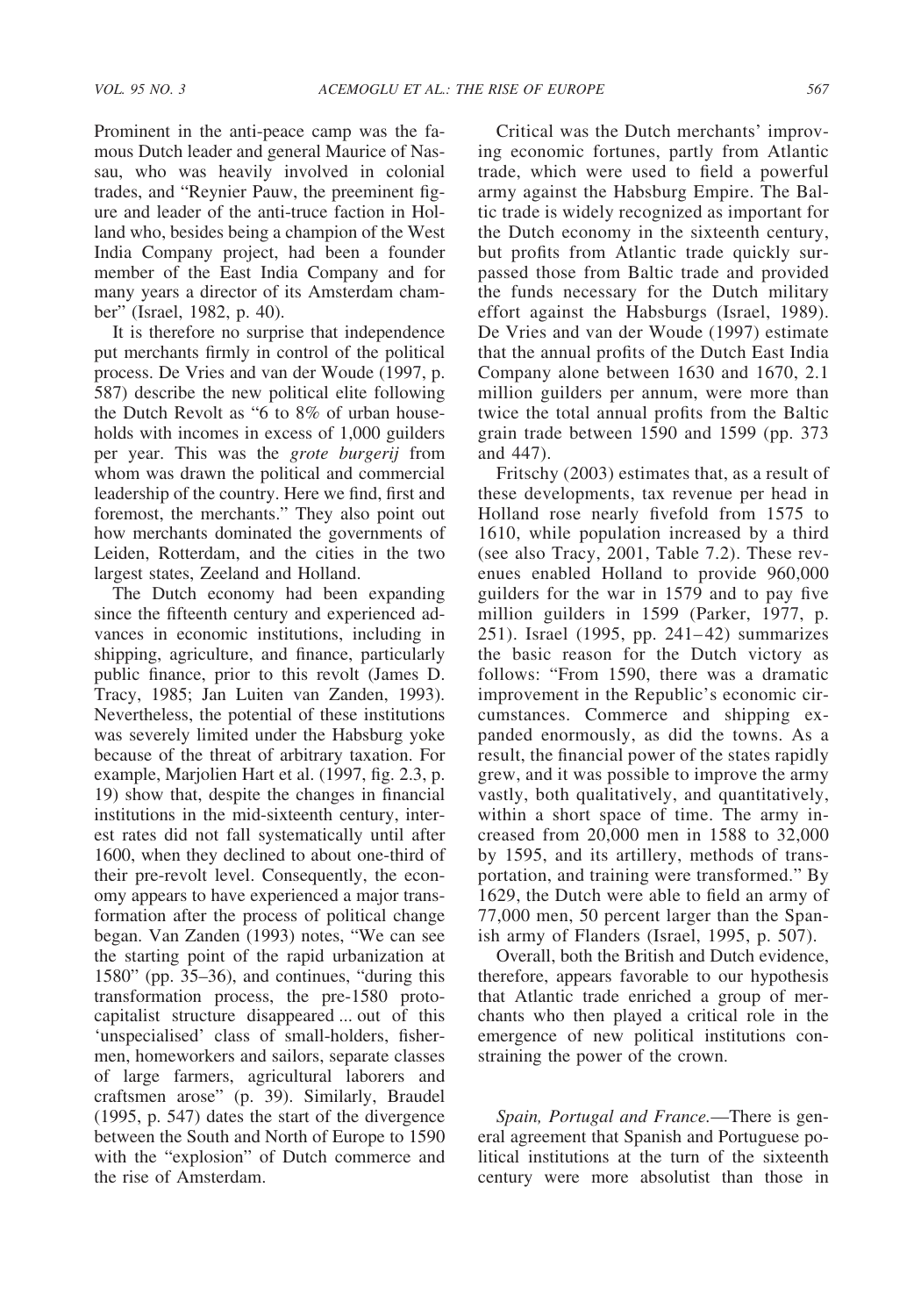Britain and the Netherlands, and did not experience similar reform.29

A key difference between these cases and the British-Dutch patterns is the organization of trade which, in turn, reflected differences in political institutions. Throughout this period, the granting of trade monopolies was a central tool for the rulers to raise revenue. When the power of the monarchs was constrained, they were unable to use this fiscal tool. For example, the English Parliament successfully blocked many attempts of both Tudor and Stuart monarchs to create such monopolies (Christopher Hill, 1969). Consequently, in Britain "most trade was carried on by individuals and small partnerships, and not by the Company of Merchant Adventurers, the Levant Company ... or others of their kind" (Davis, 1973a, p. 41). At least by 1600 there was quite free entry into the British merchant class (R. G. Lang, 1974). In contrast, Rondo Cameron (1993, p. 127) describes the Portuguese situation as follows: "The spice trade in the East Indies of the Portuguese Empire was a crown monopoly; the Portuguese navy doubled as a merchant fleet, and all spices had to be sold through the *Casa da India* (India House) in Lisbon ... no commerce existed between Portugal and the East except that organized and controlled by the state." (See also Charles R. Boxer, 1985; Earl J. Hamilton, 1948.) Similarly, in Spain colonial trade was a monopoly of the Crown of Castille and was delegated to the *Casa de Contratacio´n* (House of Trade) in Seville, which was itself closely monitored by the government (James H. Parry, 1966, ch. 2).

 $29$  Davis (1973a, p. 66), for example, emphasizes the high degree of absolute control by the monarchy in Spain, as follows: [in Castille] "the king ruled subject only to weak constitutional restraints. In the first decades of the sixteenth century the crown had reduced the pretensions of the Castillian nobility and towns, so that the representative body, the Cortes, could obstruct but not in the last resort prevent royal tax raising," and contrasts this with the situation in Britain (e.g., Davis, 1973a, p. 210).

The modern literature, in particular, I. A. A. Thompson (1994) and Michael A. R. Graves (2001), suggests that the extent of Spanish absolutism has been overemphasized by scholars such as North and Thomas (1973), and points out important differences between Castille and such other parts of Iberia as Aragon and Catalonia. Nevertheless, it is certainly true that the Spanish Crown was able to create trade monopolies and raise taxes in ways that the Tudor and Stuart monarchies could not.

France, on the other hand, can be viewed as an intermediate case. Although French institutions were equally absolutist (W. F. Church, 1969; David Parrott, 2001), early Atlantic activity enriched some merchant groups, in particular the protestant Huguenots. However, the monarchy soon clashed with and defeated the Huguenots, first with the siege of La Rochelle by Louis XIII and then the outlawing of the Protestant church by Louis XIV (see, e.g., Warren C. Scoville, 1960). The monarchy then kept much of overseas trading activity as a royal monopoly, especially under Colbert (see, e.g., Davis, 1973b, pp. 222–24; William Doyle, 1974, pp. 210–11). Nevertheless, certain strong French commercial and industrial interests developed and, arguably, forced institutional change before, during, and after the French Revolution (see G. Lefebvre, 1947, and Doyle, 1988, for the debate on the origins of the French Revolution).

Overall, the evidence is therefore consistent with our thesis that in Spain and Portugal, and also largely in France, merchant interests with sufficient power to challenge the crown did not develop because the crown, and groups allied to it, were the main beneficiaries of the profits from transoceanic trade and plunder.

# **III. Atlantic Trade and Institutional Change**

We now attempt to substantiate our hypothesis further by providing empirical evidence on the link between changes in political institutions and Atlantic trade. A prerequisite for this exercise is a measure of relevant political institutions. Unfortunately, no such measure exists for this period.<sup>30</sup> So as a first step, we attempted to create a measure of political institutions for European countries between 1300 and 1850, adapting the definition of "constraint on the executive" from Gurr's Polity dataset. This is a useful concept since it measures limitations on the arbitrary use of power by the executive (for the relevant time period, the monarchy), and is

<sup>&</sup>lt;sup>30</sup> An alternative approach would be to use the terms of finance for trading entities, as suggested by one of our reviewers. Although there are some data on this, the coverage is not broad enough for our purposes. Moreover, the terms of finance may be affected by the demand for and supply of financial resources, as well as the underlying security of property rights.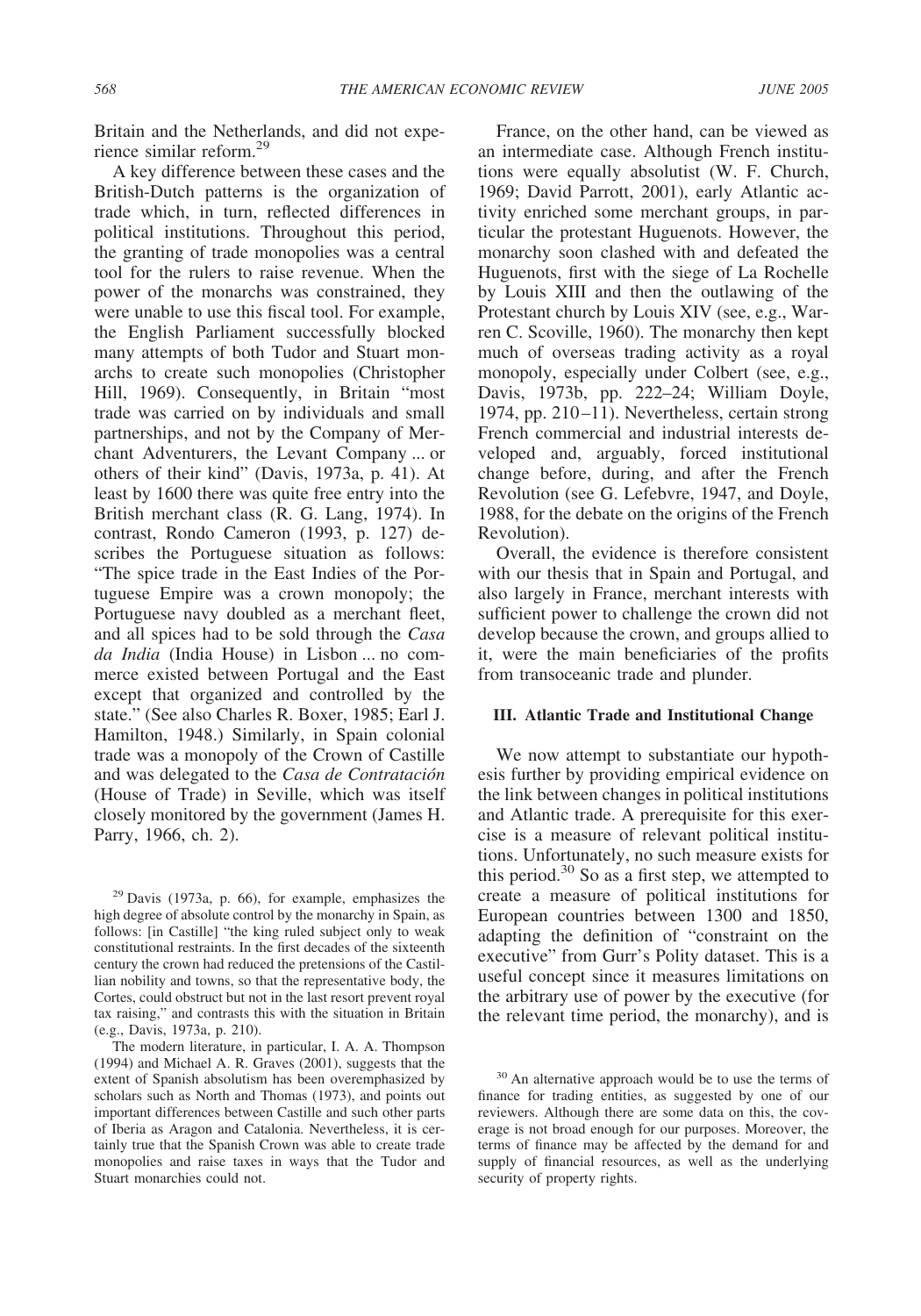presumably correlated with the security of property rights for merchants and the control over the monopoly of overseas trade by the monarchy. $31$ 

We follow the Polity IV coding handbook, giving a score of between 1 and 7 for constraint on the executive to each country.32 For 1800 and 1850, we use the Polity coding for constraint on the executive, where available. For earlier periods, we coded these measures ourselves. The main source for this exercise was William L. Langer (1972), a classic historical encyclopedia, written with a focus on constitutional events. We supplemented this work with the more recent edition by Peter N. Stearns (2001). While there may be disagreement about the precise values used in particular years, the general level of constraint on the executive does not appear to be controversial. For example, the absolutist regimes of France, Portugal, and Spain clearly had much less constraint on the executive than did the Netherlands after independence or England after the Civil War. Acemoglu et al. (2002b) give further details and report the entire series.

Table 6 documents the differential changes in institutions between Atlantic traders and other West European nations by estimating an equation similar to (1) with constraint on the executive as the left-hand-side variable. The

<sup>31</sup> The measure of constraint on the executive may not be ideal for our purposes, however, since a number of significant constraints on monarchs were imposed by the nobles and did not necessarily serve to protect the rights of merchants. For example, in much of the 1500–1750 period, Poland had a highly constrained executive. But there was relatively little protection for urban merchants; most of the rights rested with the nobility. For this reason, we modified the definition of constraint on the executive to create an alternative measure, which we refer to as "protection for capital." The coding of this measure depends on the formal rights given to urban merchants, particularly their protection in the event of a dispute with the nobility or monarch. The results using this measure are similar to those using constraint on the executive, and are contained in Acemoglu et al. (2002b).

 $32$  A value of 1 means "there are no regular limitations on the executive's actions," 3 means "there are some real but limited restraints on the executive," 5 means "the executive has more effective authority than any accountability group, but is subject to substantial constraints by them," and 7 means "accountability groups have effective authority equal to or greater than the executive in most activity." Scores of 2, 4, and 6 are used for intermediate values. See Monty G. Marshall and Keith Jaggers (2000).

results show significant differential improvements in institutions among Atlantic traders and no evidence of differential existing trends. Unlike our results when urbanization was the dependent variable, however, even after the inclusion of Atlantic trade interactions, there is some evidence of differential West European effects.

Other columns use the same controls and time interactions as in Table 4. Although the *F*-statistics show that many of these time interactions are significant, neither Protestantism, nor wars, nor Roman heritage, nor latitude appears to have led to greater institutional change after 1500 (for example, institutions in Protestant countries improved more rapidly until 1750, and significantly more slowly thereafter).

Overall, these results suggest that, following the surge in Atlantic trade, there were greater strides toward better political institutions in nations engaged in Atlantic trade and colonialism (or in those with a greater potential to engage in Atlantic trade).

## **IV. The Role of Initial Institutions**

We now investigate whether, as implied by our hypothesis, it was predominantly societies with less absolutist initial institutions (and relatedly, those without widespread royal granted monopoly rights in overseas trade) that took advantage of the opportunities offered by Atlantic trade. We also investigate the related hypothesis of North and Thomas (1973) and Jones (1981) that post-1500 developments largely reflect divergence between societies that had very different political institutions at the turn of the fifteenth century. This differs from our hypothesis, which emphasizes the *interaction* between initial political institutions and Atlantic trade.

To investigate these ideas, we estimate models of the following form:

(3) 
$$
u_{jt} = d_t + \delta_j + \sum_{t \ge 1600} \alpha_t \cdot WE_j \cdot d_t
$$

$$
+ \beta \cdot \ln AT_t \cdot PAT_j
$$

$$
+ \sum_{t \ge 1500} \gamma_t \cdot I_{j,1415} \cdot d_t
$$

$$
+ \eta \cdot \ln AT_t \cdot PAT_j \cdot I_{j,1415} + \varepsilon_{jt}
$$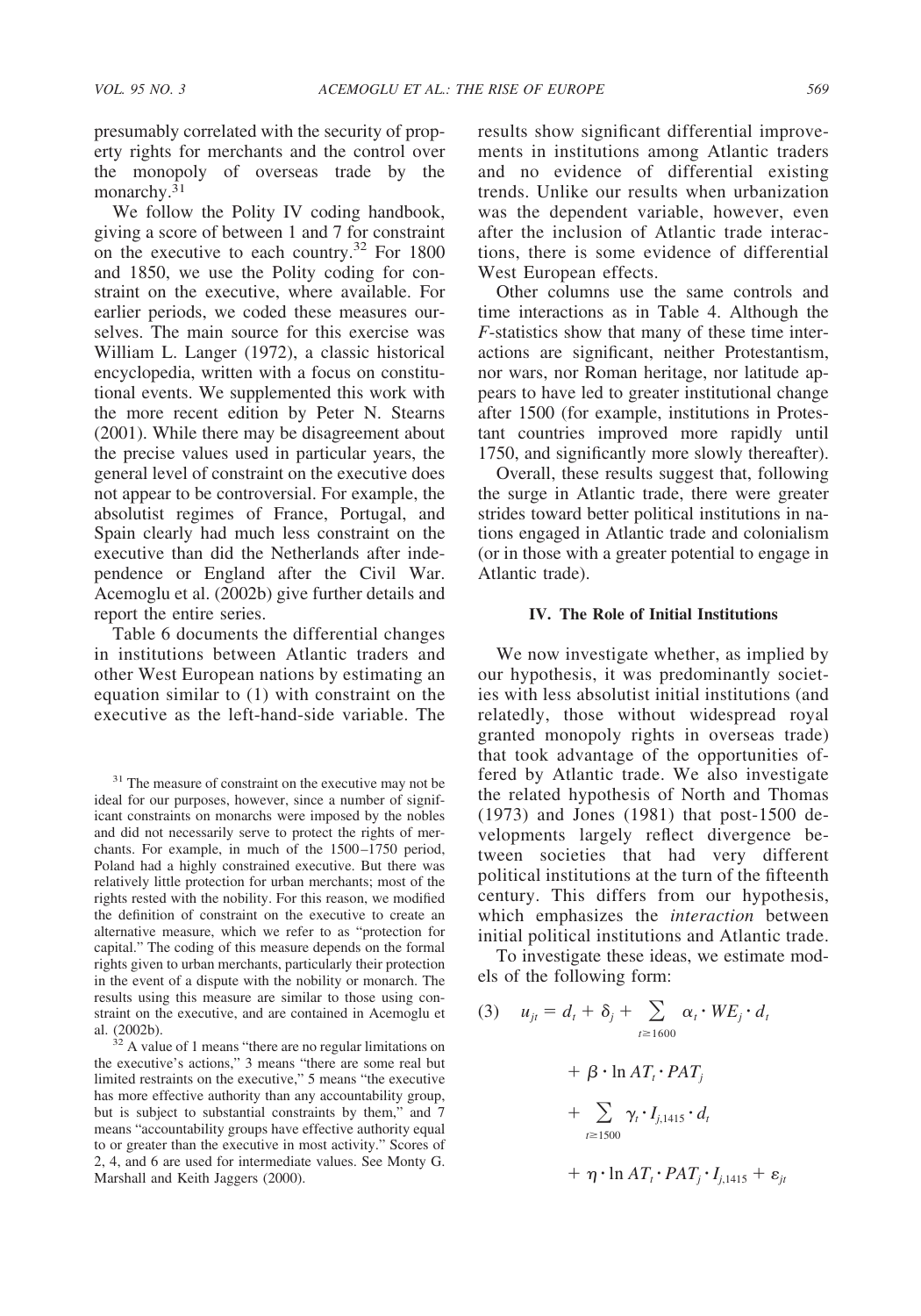#### TABLE 6—ATLANTIC TRADE AND INSTITUTIONS *Dependent variable is constraint on the executive*

|                                                                      | Panel.      | Panel.<br>1300-1850 1300-1850 | Panel.<br>1300-1850 | Panel,<br>1300-1850.<br>controlling<br>for religion | Panel,<br>1300 to 1850.<br>controlling<br>for wars | Panel.<br>1300 to 1850,<br>controlling<br>for Roman<br>heritage | Panel,<br>1300 to 1850.<br>controlling<br>for latitude | Panel.<br>1300 to 1850.<br>using Atlantic<br>coastline-to-area<br>measure of<br>potential for<br>Atlantic trade | Panel,<br>1300 to 1850.<br>using Atlantic<br>coastline-to-area<br>measure of<br>potential for<br>Atlantic trade |
|----------------------------------------------------------------------|-------------|-------------------------------|---------------------|-----------------------------------------------------|----------------------------------------------------|-----------------------------------------------------------------|--------------------------------------------------------|-----------------------------------------------------------------------------------------------------------------|-----------------------------------------------------------------------------------------------------------------|
|                                                                      | (1)         | (2)                           | (3)                 | (4)                                                 | (5)                                                | (6)                                                             | (7)                                                    | (8)                                                                                                             | (9)                                                                                                             |
| p-value for Western Europe<br>$\times$ year dummies, 1600-<br>1850   | [0.00]      | [0.35]                        | [0.00]              | [0.00]                                              | [0.00]                                             | [0.26]                                                          | [0.00]                                                 | [0.00]                                                                                                          | [0.00]                                                                                                          |
| Potential for Atlantic trade<br>$\times$ 1500                        |             | $-0.42$<br>(0.47)             |                     |                                                     |                                                    |                                                                 |                                                        | $-20.83$<br>(22.94)                                                                                             |                                                                                                                 |
| Potential for Atlantic trade<br>$\times$ 1600                        |             | $-0.14$<br>(0.52)             |                     |                                                     |                                                    |                                                                 |                                                        | 10.94<br>(22.91)                                                                                                |                                                                                                                 |
| Potential for Atlantic trade<br>$\times$ 1700                        |             | 0.29<br>(0.48)                |                     |                                                     |                                                    |                                                                 |                                                        | 62.12<br>(21.14)                                                                                                |                                                                                                                 |
| Potential for Atlantic trade<br>$\times$ 1750                        |             | 0.32<br>(0.46)                |                     |                                                     |                                                    |                                                                 |                                                        | 81.45<br>(20.78)                                                                                                |                                                                                                                 |
| Potential for Atlantic trade<br>$\times$ 1800                        |             | 2.07<br>(0.44)                |                     |                                                     |                                                    |                                                                 |                                                        | 79.81<br>(18.97)                                                                                                |                                                                                                                 |
| Potential for Atlantic trade<br>$\times$ 1850                        |             | 2.96<br>(0.41)                |                     |                                                     |                                                    |                                                                 |                                                        | 72.25<br>(17.13)                                                                                                |                                                                                                                 |
| Potential for Atlantic trade<br>$\times$ volume of Atlantic<br>trade |             |                               | 0.42<br>(0.06)      | 0.45<br>(0.06)                                      | 0.43<br>(0.06)                                     | 0.39<br>(0.06)                                                  | 0.43<br>(0.06)                                         |                                                                                                                 | 12.99<br>(2.31)                                                                                                 |
| $p$ -value for Protestant $\times$<br>year effect                    |             |                               |                     | [0.00]                                              |                                                    |                                                                 |                                                        |                                                                                                                 |                                                                                                                 |
| Wars per year in preceding<br>century                                |             |                               |                     |                                                     | $-0.034$<br>(0.20)                                 |                                                                 |                                                        |                                                                                                                 |                                                                                                                 |
| p-value for Roman heritage<br>$\times$ year                          |             |                               |                     |                                                     |                                                    | [0.05]                                                          |                                                        |                                                                                                                 |                                                                                                                 |
| <i>p</i> -value for latitude $\times$ year                           |             |                               |                     |                                                     |                                                    |                                                                 | [0.49]                                                 |                                                                                                                 |                                                                                                                 |
| $R$ -squared<br>Number of observations                               | 0.75<br>192 | 0.85<br>192                   | 0.81<br>192         | 0.84<br>192                                         | 0.81<br>176                                        | 0.82<br>192                                                     | 0.81<br>192                                            | 0.81<br>192                                                                                                     | 0.79<br>192                                                                                                     |

*Notes:* Standard errors are in parentheses. Weighted panel regressions with full set of country and year dummies. Weights are total population in each country in each year, from McEvedy and Jones (1978). Dependent variable is constraint on executive, which ranges from 1 to 7 where a higher score indicates more constraints on arbitrary action by the executive. All columns use the Atlantic trader dummy (one for Britain, France, Spain, Portugal, and the Netherlands; zero for all others) as the measure of potential for Atlantic trade, apart from columns 8 and 9, which use the ratio of Atlantic coastline to area (including Atlantic traders plus Belgium, Denmark, Germany, Ireland, and Norway). Volume of Atlantic trade is the log average number of voyages per year. Protestant is a dummy for whether country was majority<br>Protestant in 1600. Protestant × year is the Protestant dummy i 1700, 1700–1750 for 1750, 1750–1800 for 1800, and 1800–1850 for 1850. Roman heritage is dummy for whether country was in the Roman Empire; this is interacted with year dummies for 1600 and after. Latitude is distance from the equator for capital city of this country today; this is interacted with year for 1600 and after.

where, as before,  $u_{it}$  is the urbanization rate,  $\ln AT_t$ is our measure of Atlantic trade,  $PAT_i$  is again either a dummy for Atlantic trader or the Atlantic coastline-to-area ratio, and  $I_{i,1415}$  is country *j*'s initial institutions, calculated as the average of its constraint on the executive in 1400 and 1500. We choose the average of these two dates to capture the long-term institutional differences in the pre-1500 period. The  $\gamma_t \cdot I_{i,1415} \cdot d_t$  terms allow any differential economic trends related to differences in initial institutions that would apply even with no access to the Atlantic. Significant coefficients on these interaction terms would imply that at least part of the post-1500 developments in Europe reflect divergent paths taken by countries with different initial institutions, independent of the effects of Atlantic trade. The table reports the *p*-value from a joint significance test for all of these interaction terms. The  $\ln AT_t \cdot PAT_t$  term, on the other hand, measures the effect of Atlantic trade for a given level of institutions. In the table, this term is evaluated at the lowest score of institutions, i.e., for  $I_{j,1415} = 1$ , so the coefficient on this term measures the growth contribution of Atlantic trade and access to the Atlantic for a society with the worst possible initial institutions.

The variable  $\ln AT_t \cdot PAT_j \cdot I_{j,1415}$  tests the hypothesis of interest. A significant coefficient  $\eta$  implies that there were divergent paths taken by countries with different initial institutions, but this divergence relates significantly to whether they took advantage of the opportunities presented by Atlantic trade.

The results are reported in Table 7 using the Atlantic trader dummy for the potential for Atlantic trade,  $PAT_i$  (results using the coastline-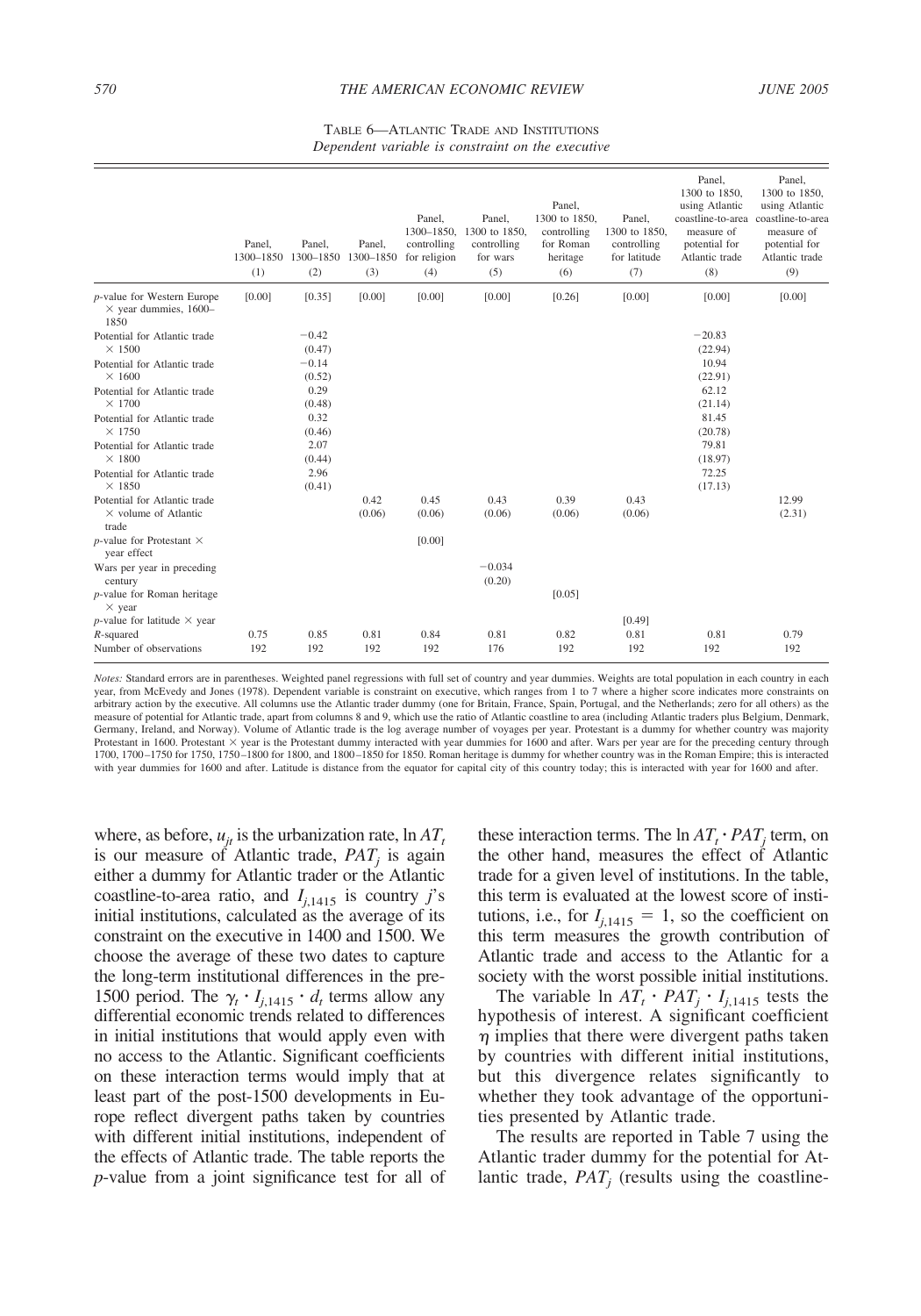|                                                                                                                                                      |                     |                     |                            |                                 | Using Atlantic trader dummy as measure of Atlantic trade                                         |                     |                     |                              |                               |                                    |
|------------------------------------------------------------------------------------------------------------------------------------------------------|---------------------|---------------------|----------------------------|---------------------------------|--------------------------------------------------------------------------------------------------|---------------------|---------------------|------------------------------|-------------------------------|------------------------------------|
|                                                                                                                                                      | (1)                 | (2)                 | (3)                        | (4)                             | (5)                                                                                              | (6)                 | (7)                 | (8)                          | (9)                           | (10)                               |
|                                                                                                                                                      | Panel.<br>1300-1850 | Panel,<br>1300-1850 | Panel,<br>1300-1850        | Panel,<br>1300-1850             | Panel A: Dependent variable is urbanization<br>Panel,<br>1300-1850.<br>unweighted                | Panel,<br>1000-1850 | Panel,<br>1000-1850 | Panel,<br>1000-1850          | Panel,<br>1000-1850           | Panel.<br>1000-1850.<br>unweighted |
| Atlantic trader dummy ×<br>volume of Atlantic trade<br>$p$ -value for initial institutions<br>$\times$ year (1600, 1700, 1750,<br>1800, 1850)        | [0.61]              | 0.011<br>(0.002)    | 0.011<br>(0.002)<br>[0.51] | $-0.0095$<br>(0.0049)<br>[0.71] | $-0.0026$<br>(0.0062)<br>[0.85]                                                                  | [0.12]              | 0.0082<br>(0.0020)  | 0.0084<br>(0.0020)<br>[0.08] | $-0.012$<br>(0.004)<br>[0.42] | $-0.009$<br>(0.005)<br>[0.92]      |
| Volume of Atlantic trade ×<br>initial institutions $\times$<br>Atlantic trader dummy                                                                 |                     |                     |                            | 0.021<br>(0.004)                | 0.017<br>(0.005)                                                                                 |                     |                     |                              | 0.021<br>(0.004)              | 0.022<br>(0.004)                   |
| $R$ -squared<br>Number of observations                                                                                                               | 0.87<br>192         | 0.88<br>192         | 0.89<br>192                | 0.90<br>192                     | 0.83<br>192                                                                                      | 0.86<br>240         | 0.86<br>240         | 0.87<br>240                  | 0.87<br>240                   | 0.81<br>240                        |
|                                                                                                                                                      |                     |                     |                            |                                 | Panel B: Dependent variable is Log GDP per capita                                                |                     |                     |                              |                               |                                    |
|                                                                                                                                                      | Panel,<br>1500-1820 | Panel.<br>1500-1820 | Panel.<br>1500-1820        | Panel.<br>1500-1820             | Panel.<br>1500-1820,<br>unweighted                                                               | Panel.<br>1500-1870 | Panel.<br>1500-1870 | Panel.<br>1500-1870          | Panel.<br>1500-1870           | Panel.<br>1500-1870.<br>unweighted |
| Atlantic trader dummy $\times$<br>volume of Atlantic trade<br>$p$ -value for initial institutions<br>$\times$ year (1600, 1700, 1750,<br>1800, 1850) | [0.40]              | 0.069<br>(0.016)    | 0.069<br>(0.016)<br>[0.31] | $-0.068$<br>(0.028)<br>[0.004]  | $-0.079$<br>(0.028)<br>[0.08]                                                                    | [0.66]              | 0.040<br>(0.017)    | 0.040<br>(0.017)<br>[0.64]   | $-0.123$<br>(0.030)<br>[0.01] | $-0.110$<br>(0.028)<br>[0.58]      |
| Volume of Atlantic trade $\times$<br>initial institutions $\times$<br>Atlantic trader dummy                                                          |                     |                     |                            | 0.14<br>(0.03)                  | 0.12<br>(0.02)                                                                                   |                     |                     |                              | 0.16<br>(0.03)                | 0.11<br>(0.02)                     |
| $R$ -squared<br>Number of observations                                                                                                               | 0.94<br>96          | 0.96<br>96          | 0.96<br>96                 | 0.97<br>96                      | 0.97<br>96                                                                                       | 0.95<br>120         | 0.95<br>120         | 0.95<br>120                  | 0.96<br>120                   | 0.96<br>120                        |
|                                                                                                                                                      | Panel,<br>1300-1850 | Panel,<br>1300-1850 | Panel,<br>1300-1850        | Panel.<br>1300-1850             | Panel C: Dependent variable is constraint on the executive<br>Panel.<br>1300-1850.<br>unweighted | Panel,<br>1500-1850 | Panel,<br>1500-1850 | Panel,<br>1500-1850          | Panel,<br>1500-1850           | Panel.<br>1500-1850.<br>unweighted |
| Atlantic trader dummy $\times$<br>volume of Atlantic trade<br>$p$ -value for initial institutions<br>$\times$ year (1600, 1700, 1750,<br>1800, 1850) | [0.27]              | 0.43<br>(0.06)      | 0.42<br>(0.06)<br>[0.14]   | $-0.001$<br>(0.12)<br>[0.008]   | $-0.096$<br>(0.12)<br>[0.69]                                                                     | [0.43]              | 0.35<br>(0.05)      | 0.34<br>(0.05)<br>[0.33]     | $-0.11$<br>(0.10)<br>[0.01]   | $-0.15$<br>(0.09)<br>[0.95]        |
| Volume of Atlantic trade ×<br>initial institutions $\times$<br>Atlantic trader dummy                                                                 |                     |                     |                            | 0.44<br>(0.11)                  | 0.26<br>(0.09)                                                                                   |                     |                     |                              | 0.47<br>(0.09)                | 0.29<br>(0.07)                     |
| $R$ -squared<br>Number of observations                                                                                                               | 0.76<br>192         | 0.81<br>192         | 0.82<br>192                | 0.84<br>192                     | 0.76<br>192                                                                                      | 0.72<br>240         | 0.77<br>240         | 0.78<br>240                  | 0.70<br>240                   | 0.71<br>240                        |

TABLE 7—INTERACTION BETWEEN INITIAL INSTITUTIONS AND ATLANTIC TRADE

*Notes:* Standard errors are in parentheses. Weighted panel regressions with full set of country and year dummies. Weights are total population in each country in each year, from McEvedy and Jones (1978). Dependent variable is urbanization in panel A, log GDP per capita in panel B, and constraint on the executive in panel C. Western Europe dummies interacted with years (from 1600) are included in all columns, but not reported to save space. Urbanization in Europe is from Bairoch et al. (1988), and urbanization in Asia is from Bairoch (1998). Log GDP per capita is from Maddison (2001). Constraint on the executive is coded from Langer (1972); initial institutions are the average of institutions in 1400 and 1500. We use the Atlantic trader dummy as the measure of potential for Atlantic trade. Volume of Atlantic Trade is the log average number of voyages per year and is demeaned. Main effects are evaluated at initial institutions equal to one. For data definitions and sources, see Appendix, Table 1.

to-area ratio measure are identical, and are contained in Acemoglu et al., 2002b). Panel A presents estimates of equation (3), while panel B presents estimates of a similar equation with log income per capita as the dependent variable. Panel C shows the role of the interaction between initial institutions and Atlantic trade for the evolution of institutions.

The results in all three panels are similar. The interaction between the aggregate measure of Atlantic trade and potential for Atlantic trade, ln  $AT_t \cdot PAT_t$ , is generally significant by itself, and also when entered against the  $\gamma_t \cdot I_{i,1415} \cdot d_t$ terms. This shows that the ability to take advantage of Atlantic trade was of major importance for post-1500 developments. When we add the triple interaction ln  $AT_t \cdot PAT_j$ .  $I_{j,1415}$ , this is typically the only significant term.<sup>33</sup>

<sup>33</sup> When the ln  $AT_t \cdot PAT_j \cdot I_{j,1415}$  term is included, ln  $AT_t \cdot PAT_j$  has typically a negative and sometimes significant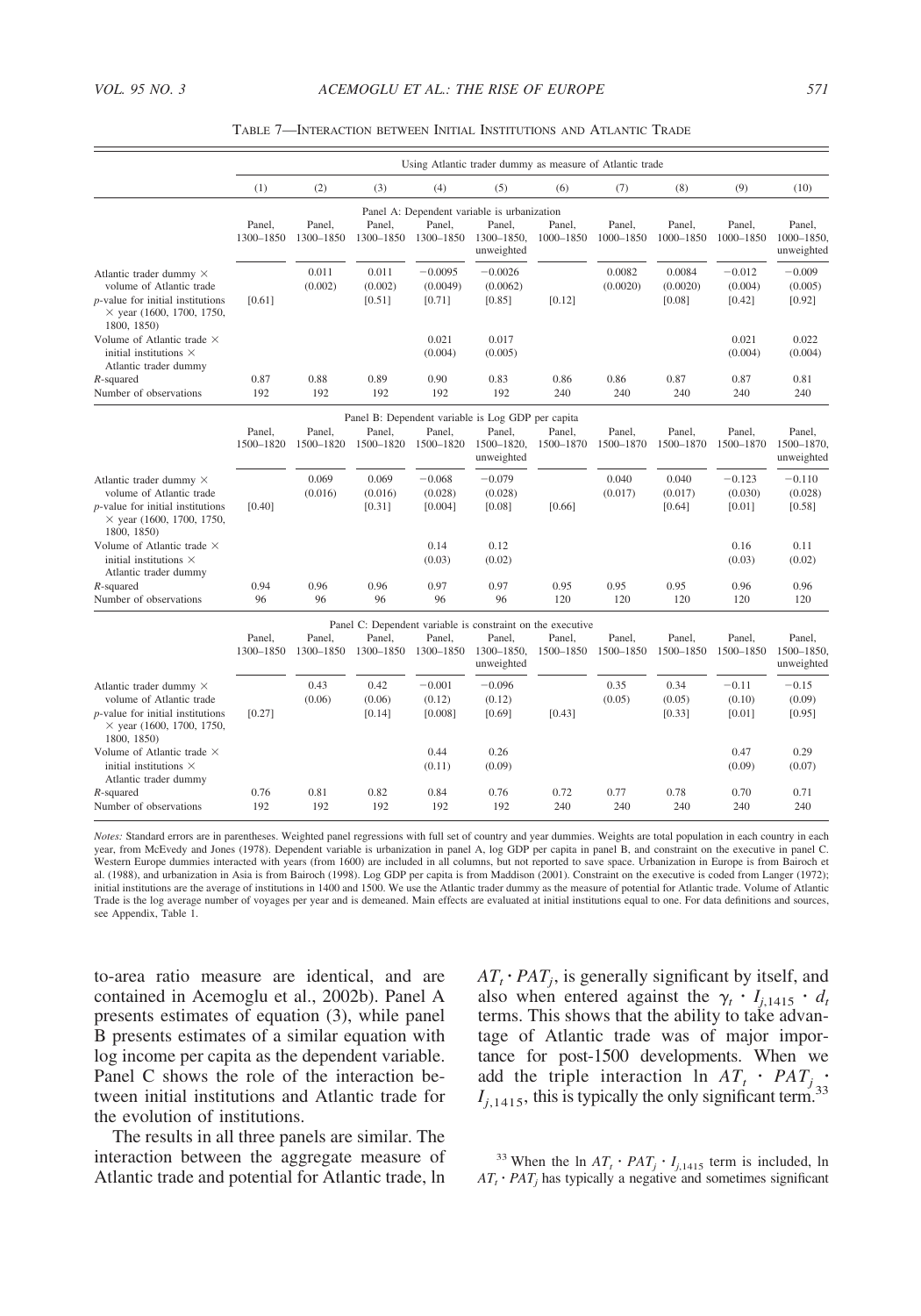For example, the coefficient of 0.021 on this triple interaction term in column 4 implies that urbanization in an Atlantic trader with an initial constraint on the executive equal to 3, like the Netherlands, grew by 15.7 percentage points more than urbanization in an Atlantic trader country with the worst initial institutions, 1 (0.021  $\times$  2  $\times$  $3.74 \approx 0.157$ , where 3.74 is the change in the log volume of Atlantic trade between 1500 and 1800).

These results imply that the patterns reported so far are explained almost entirely by the fact that countries with initially constrained rulers were able to take advantage of the opportunities presented by Atlantic trade. Although Spain and Portugal benefited from the transfer of resources from the New World during the sixteenth century, they neither developed the political institutions to support economic growth nor experienced sustained economic development. Our evidence suggests that these differential patterns are closely related to the fact that they started the post-1500 era with absolutist regimes in control of overseas activity. On the other hand, it appears that the Italian city-states, which started with relatively nonabsolutist institutions around 1500, did not experience further economic development because they did not have as easy access to the Atlantic as Britain and the Netherlands did. Britain and the Netherlands were the economic winners because they had both relatively good political institutions to start with *and* ready access to the Atlantic.

### **V. Conclusion**

This paper documents a distinctive and interesting fact related to the process of European growth: between 1500 and 1850, the growth of nations with access to the Atlantic, and the growth of Atlantic ports, account for most of the differential growth of Western Europe relative to Eastern Europe. It therefore appears that the rise of Europe between 1500 and 1850 was largely the rise of Atlantic Europe and the rise of Atlantic ports. This fact weighs against theories of the origins of European development emphasizing distinctive European characteristics and purely internal dynamics, but is consistent with those that give a prominent role to Atlantic trade and deemphasize the continuation of pre-1500 trends or permanent European characteristics, such as religion, Roman heritage, or European culture. If these factors are important, it must be because of the interaction between them and the opportunity to trade in the Atlantic.

We suggested that Atlantic trade contributed to European growth through an indirect institutional channel as well as via its more obvious direct effects. Our hypothesis is that Atlantic trade generated large profits for commercial interests in favor of institutional change in countries that met two crucial preconditions: easy access to the Atlantic and nonabsolutist initial institutions. These profits swung the balance of political power away from the monarchy and induced significant reforms in political institutions, which introduced more secure property rights and paved the way for further innovations in economic institutions. With their newly gained property rights, English and Dutch merchant nations invested more, traded more, and spurred economic growth.

Our analysis stopped before West European industrialization, focusing instead on economic and political developments between the sixteenth and nineteenth centuries. Consequently, we did not investigate why some successful Atlantic nations, like the Dutch, did not industrialize early, while Britain and some non-Atlantic nations such as Germany did. We suspect that the answer is related to interstate competition, "defensive modernization" responses of certain European nations, and, possibly, the adverse effects of oligarchies on industrialization, but we leave further investigation of this issue for future research.

The process of early modern European growth is undoubtedly multifaceted. We are aware that our account leaves out many important aspects of the social and economic development of Western Europe. Our intention is not to offer a mono-causal explanation for the rise of Europe, but rather to suggest that Atlantic trade played a major role in this process. It is our hope that our hypothesis and the empirical patterns documented in this paper will encourage further research.

coefficient, reinforcing the conclusion that nations with absolutist institutions did not benefit much, or at all, from the opportunity to trade in the Atlantic. In addition, in three specifications in Table 7, the interactions between initial institutions and dates after 1600 are jointly significant, but the coefficients (not shown in the tables) are *negative.*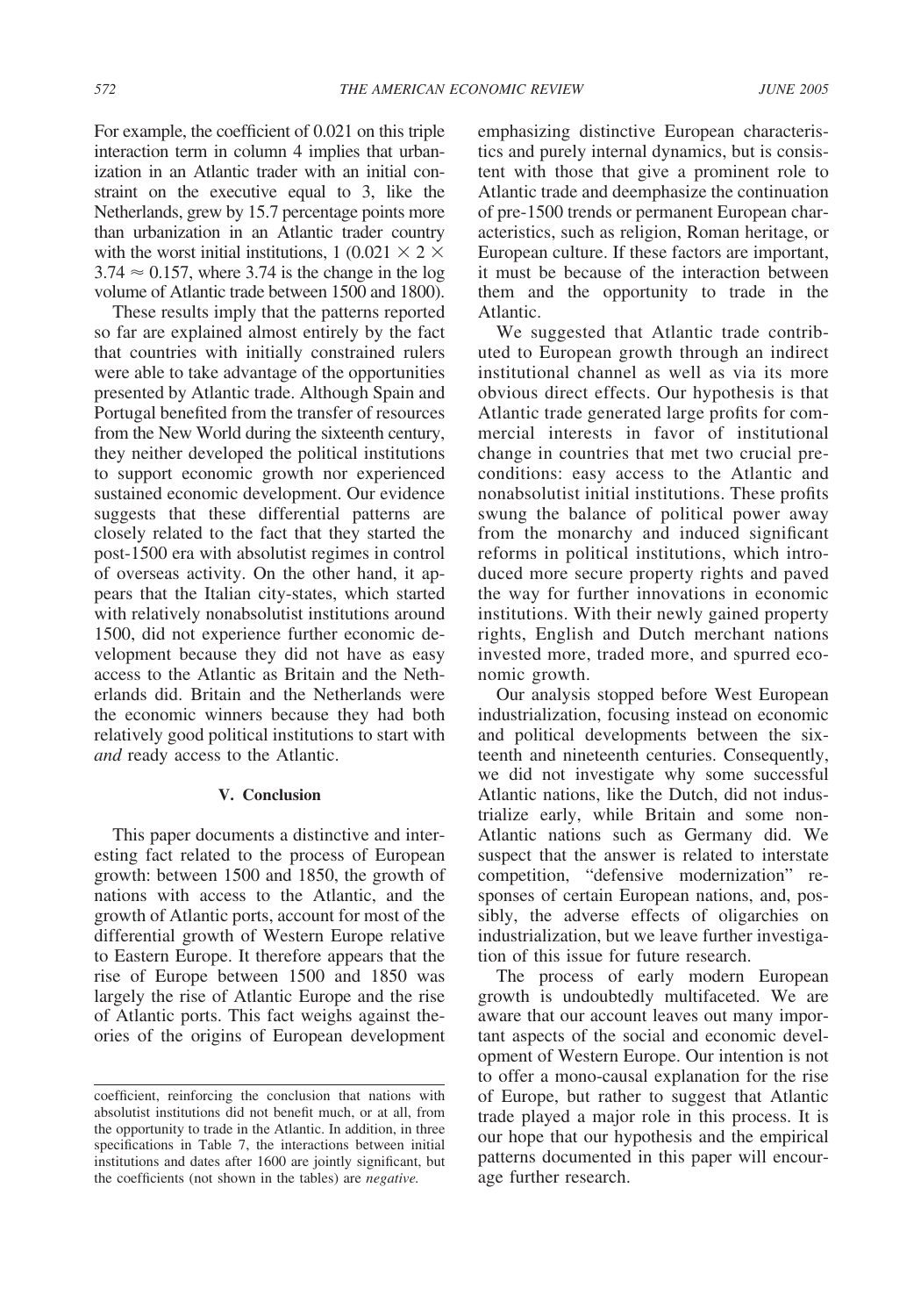APPENDIX: CONSTRUCTION OF KEY VARIABLES

*Country-Level and City-Level Urbanization Data.*—Calculated from the urban population dataset of Bairoch et al. (1988) and country population estimates from McEvedy and Jones (1978). Details are provided in the Appendix of Acemoglu et al. (2002b).

*Trade Measures.*—Acemoglu et al. (2002b) explain in detail the construction of Atlantic and Mediterranean trade volume measures. These series are annual average voyages equivalent for ships of 400 deadweight tons. The Mediterranean trade estimates are based on information on Venetian trade levels from Frederic Chapin Lane (1934), but we also include Genoa, Catalonia, and other trading centers (Carla Rahn Phillips, 1990). Estimates exclude short-haul coastal trade and trade by the British and Dutch—these countries also engaged in Mediterranean trade as they built their naval power and trading empires after 1600.

Key sources for our Atlantic trade series are de Vries (2003), Tracy (1990), Davis (1962), and N. Steensgaard (1974). We have also constructed an alternative Atlantic trade series based on Kevin H. O'Rourke and Jeffrey G. Williamson (2002). Robustness results using this series are reported in Acemoglu et al. (2002b). The growth of our volume-based Atlantic trade series matches closely the sum of annual value of Europe-Africa-New World commerce series in Inikori (2002, Table 4.8, p. 202) and de Vries' (2003) trade flows with Asia.

*Estimates of British Profits from Trade.*—All figures are approximately in 1600 prices using the index of building craftsmen's wages, constructed by Phelps Brown and Hopkins (1955), which shows a doubling of wages from 1500 to 1600, then a 50 percent increase from 1600 to 1650, followed by rough stability through 1700 and a further 50 percent increase during the eighteenth century.

*1576–1600:*—Rabb (1967, pp. 61–62) calculates that total profits from privateering in 1585–1603 were £700,000. Dividing by 25 years gives an average of £28,000 per year, approximately £40,000 in 1600 prices.

*1601–1650:*—Profits for the vertically integrated Dutch East India Company from 1630–1670 were 2.1m guilders (de Vries and van der Woude, 1997, p. 447); British trade with Asia was around a half of Dutch levels in the seventeenth century (de Vries, 2003); and the guilder-pound exchange rate fluctuated around 10, so total British profits from Asian trade (including interlopers and suppliers) were likely around £100,000 per annum (which is consistent with Chaudhuri, 1965). Around £10m was invested between 1600 and 1630 in joint stock companies active in the New World and Africa (Rabb, 1967). Even when a company failed to show returns, as with the Virginia Company, individual colonists and their suppliers could earn good profits. Privateering in the 1630s and 1640s was highly profitable (Craven, 1930). We assume the same level of earnings in the New World as in East India trade, i.e., £100,000 per annum, yielding an estimate of average annual profits of £200,000 in 1600 prices.

*1651–1675:*—From 1650 we use the annual value of export production in British America from Inikori (2002, p. 181). This was £421,000 in 1651–1670 and £2.7m per annum for 1711–1760; we take the average value for 1651–1700 to be £1m. O'Brien's (1982) numbers suggest that profits were 50 percent of import volume, implying profits of £500,000. To this, we add £100,000 per annum from the East India trade with the same calculation as above, yielding profits of £600,000 per annum, or approximately £500,000 in 1600 prices.

*1676–1700:*—Inikori's British America trade estimate is £2.7m per annum for 1711– 1760; we assume £2m per annum for 1676– 1700, which implies profits of £1m. Adding East India profits of £100,000 gives an average annual profit estimate of £1.1m, or £900,000 in 1600 prices.

*1701–1750:*—Inikori's British America trade estimate is £6.8m for 1761–1780; we take the average value for 1701–1750 to be £4m, thus profits of £2m. Adding again profits of £100,000 from East India gives an average annual profit estimate of £2.1m, about £1.7m in 1600 prices.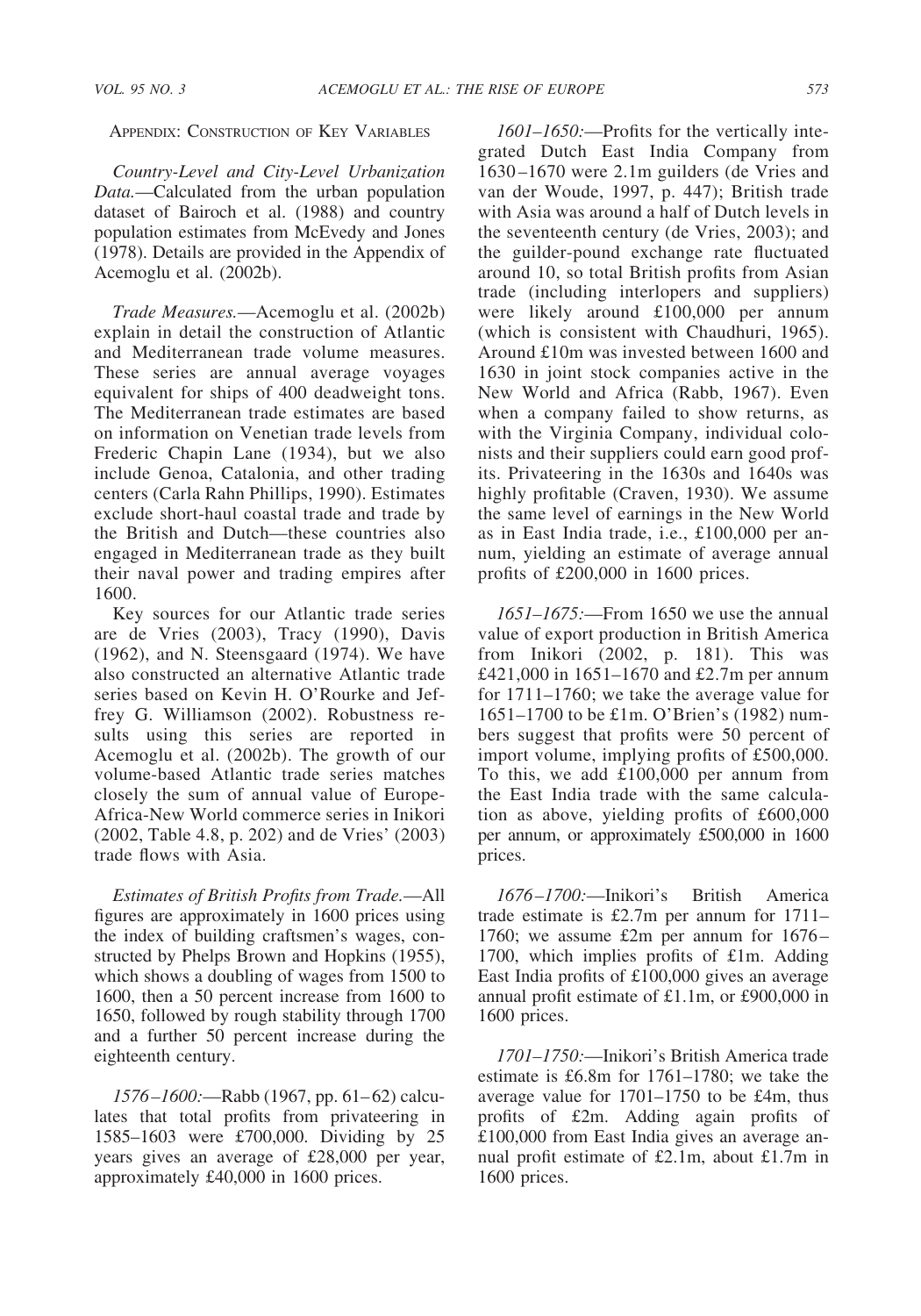| APPENDIX. TABLE 1—VARIABLE DEFINITIONS AND SOURCES |  |  |
|----------------------------------------------------|--|--|
|----------------------------------------------------|--|--|

| Variable                                                                              | Description                                                                                                                                                                                                                                                                                                                                                                                           | Source                                                                                                                                                      |
|---------------------------------------------------------------------------------------|-------------------------------------------------------------------------------------------------------------------------------------------------------------------------------------------------------------------------------------------------------------------------------------------------------------------------------------------------------------------------------------------------------|-------------------------------------------------------------------------------------------------------------------------------------------------------------|
| Log GDP per capita in 1500, 1600, 1700, 1820,<br>and 1870                             | Logarithm of GDP per capita                                                                                                                                                                                                                                                                                                                                                                           | Maddison (2001)                                                                                                                                             |
| Population in 1000, 1200, 1300, 1400, 1500,<br>1600, 1700, 1750, 1800, and 1850       | Total population                                                                                                                                                                                                                                                                                                                                                                                      | McEvedy and Jones (1978)                                                                                                                                    |
| Urban population in 1000, 1200, 1300, 1400,<br>1500, 1600, 1700, 1750, 1800, and 1850 | Population living in urban areas                                                                                                                                                                                                                                                                                                                                                                      | Bairoch et al. (1988), as described in the<br>Appendix. We use Bairoch (1988) for<br>urbanization in Asia and Chandler (1996) for<br>Asian city population. |
| Atlantic and Mediterranean ports                                                      | City that is on the Atlantic or Mediterranean                                                                                                                                                                                                                                                                                                                                                         | Bairoch et al. (1988) for cities; location from<br>Doring Kindersley (DK) Publishers (1997).                                                                |
| Ratio of Atlantic coastline to area                                                   | Length of Atlantic coastline divided by land area.<br>Both assume modern borders. Atlantic coastline<br>includes the whole coast of Portugal, Ireland,<br>Belgium, the Netherlands, and Britain. It also<br>includes half the coastline of Spain, two-thirds<br>the coastline of France, half the coastline of<br>Germany, one-quarter the coastline of Denmark,<br>and half the coastline of Norway. | Coastline is from Integrated Coastline<br>Management (on the Web). Land area is from<br>the World Bank, World Development<br>Indicators, CD-Rom, 1999.      |
| Dummy for Atlantic trader                                                             | Equals one for Britain, France, the Netherlands,<br>Portugal, and Spain                                                                                                                                                                                                                                                                                                                               | Coded by authors based on composition of<br>Atlantic trade. Acemoglu et al. (2002b) for<br>details.                                                         |
| Dummy for Atlantic port                                                               | Equals one for a city that was used as an Atlantic<br>port; zero otherwise                                                                                                                                                                                                                                                                                                                            | Bairoch et al. (1988) for cities; location from<br>DK Publishing (1997).                                                                                    |
| Dummy for potential Atlantic port                                                     | Equals one for a city that is on the Atlantic; zero<br>otherwise                                                                                                                                                                                                                                                                                                                                      | Bairoch et al. (1988) for cities; location from<br>DK Publishing (1997).                                                                                    |
| Volume of Atlantic trade                                                              | Average voyages per year equivalent                                                                                                                                                                                                                                                                                                                                                                   | See Appendix. Acemoglu et al. (2002b) provide<br>full details.                                                                                              |
| Constraint on executive in 1800, 1850, 1960,<br>1970, 1990, and intervening years     | A seven-category scale, from 1 to 7, with a higher<br>score indicating more constraints. Score of 1<br>indicates unlimited authority; score of 3<br>indicates slight to moderate limitations; score of<br>5 indicates substantial limitations; score of 7<br>indicates executive parity or subordination.<br>Scores of 2, 4, and 6 indicate intermediate<br>values.                                   | Polity IV dataset, downloaded from Inter-<br>University Consortium for Political and<br>Social Research. Variable described in Gurr<br>(1997).              |
| Constraint on executive from 1000 to 1800                                             | A seven-category scale, from 1 to 7, with a higher<br>score indicating more constraints. Score of 1<br>indicates unlimited authority; score of 3<br>indicates slight to moderate limitations; score of<br>5 indicates substantial limitations; score of 7<br>indicates executive parity or subordination.<br>Scores of 2, 4, and 6 indicate intermediate<br>values.                                   | Coded by authors from Langer (1972); see<br>Appendix for more details.                                                                                      |
| Religion variables                                                                    | Majority religion of city or country                                                                                                                                                                                                                                                                                                                                                                  | Coded by authors from Langer (1972)                                                                                                                         |
| Roman heritage                                                                        | Coded equal to one for countries that were part of<br>the Roman Empire and not subsequently part of<br>the Ottoman Empire.                                                                                                                                                                                                                                                                            | Coded by authors from Langer (1972)                                                                                                                         |
| Wars per year                                                                         | Number of years of war in preceding 50 or 100<br>years. Civil wars and colonial wars outside<br>Europe are excluded.                                                                                                                                                                                                                                                                                  | Coded by authors from Kohn (1999)                                                                                                                           |
| Latitude                                                                              | Absolute value of the latitude of the country,<br>scaled to take values between 0 and 1, where 0<br>is the equator                                                                                                                                                                                                                                                                                    | Country data from La Porta et al. (1999). City<br>data from Bairoch et al. (1988).                                                                          |

*1751–1800:*—Inikori's British America trade estimates of £19,545 for 1781–1800 implies annual profits of around £10m, i.e., double O'Brien's profit estimate (approximately £5m in 1600 prices).

It is worth noting that our profit estimates would be significantly higher prior to 1650 if we also included British and Dutch trade in Asian goods passing through Portugal, Spain, and the Levant (Israel, 1989; Brenner, 2003).

*Religion.*—From Langer (1972) and Stearns (2001), Britain, the Czech Republic, Denmark, Finland, Germany, the Netherlands, Norway, Sweden, and Switzerland were majority Protestant in 1600. Germany was largely Protestant, but the balance remained unclear until the end of the 1600s. The results are robust to coding Germany as Catholic. We have also tried an alternative specification in which religion is coded directly as Catholic, Muslim, Orthodox, or Protestant, with essentially identical results.

*Roman Heritage.*—From Langer (1972) the following countries had a Roman heritage: Belgium, Britain, France, Italy, the Netherlands,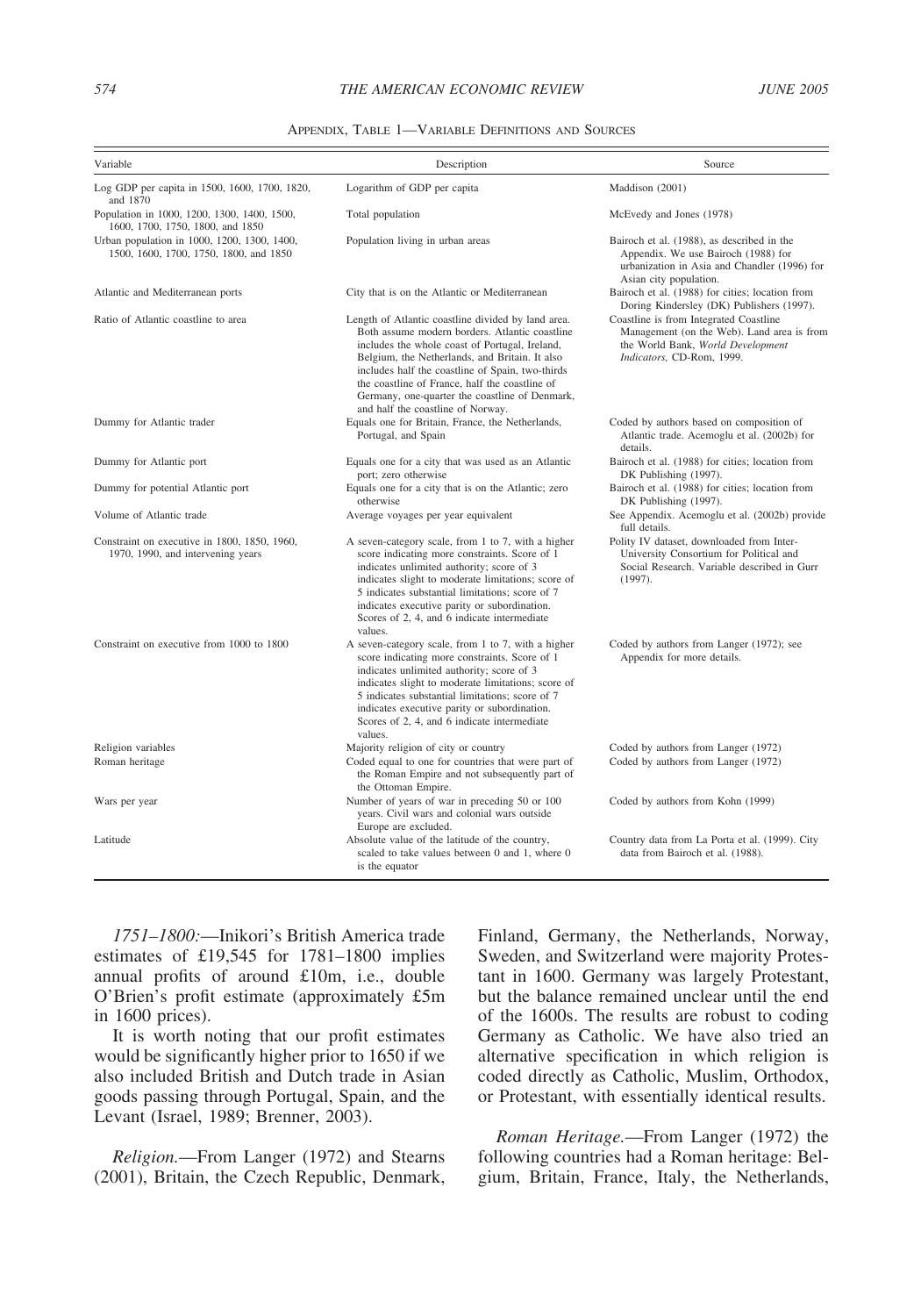Portugal, Spain, and Switzerland. Bulgaria, Greece, Romania, and Yugoslavia had their Roman traditions eradicated by a long period of Ottoman rule. If they are also coded with Roman heritage, the effect of this variable is weakened further.

*Wars.*—George Childs Kohn (1999) lists the dates of every European war from about AD 1000, and a brief explanation of participants, duration, intensity, and outcome. We calculate the average number of years of war in a time interval before each date in our dataset: for the preceding 100 years through 1700 and for the preceding 50 years for 1750, 1800, and 1850, excluding purely civil wars and colonial wars outside Europe. Alternative codings such as dropping "minor" wars does not affect our main results. Kohn (1999) does not provide reliable information on the wars of Finland and Greece during this period, so we drop these countries from regressions involving the "wars per year" variable.

*Constraint on Executive.*—This variable is coded using the method of Polity IV as described in footnote 32. Our primary source in this exercise is the historical encyclopedia of Langer (1972), supplemented with Stearns (2001). Acemoglu et al. (2002b) provide more details on our coding, the full series, and robustness checks with some reasonable alternatives. We also checked our results using the three codings of institutions in De Long and Shleifer (1993), which are somewhat different from ours, for example awarding a much better score to feudal systems than does coding based on the Polity criteria. Using their measures leads to very similar results to those reported in the text.

# **REFERENCES**

- **Acemoglu, Daron and Robinson, James A.** "Political Losers as a Barrier to Economic Development." *American Economic Review*, 2000, *90*(2), pp. 126–30.
- **Acemoglu, Daron and Robinson, James A.** "Economic Backwardness in Political Perspective." National Bureau of Economic Research, Inc., NBER Working Papers: No. 8831, 2002.
- **Acemoglu, Daron; Johnson, Simon and Robinson, James A.** "Reversal of Fortune: Geography and Institutions in the Making of the Modern World Income Distribution." *Quarterly Journal of Economics*, 2002a, *117*(4), pp. 1231– 94.
- **Acemoglu, Daron; Johnson, Simon and Robinson, James A.** "The Rise of Europe: Atlantic Trade, Institutional Change and Economic Growth." National Bureau of Economic Research, Inc., NBER Working Papers: No. 9378, 2002b.
- **Anderson, Perry.** *Passages from antiquity to feudalism*. London: NLB Press, 1974.
- **Ashton, Robert.** *The crown and the money market, 1603–1640*. Oxford: Oxford University Press, 1960.
- **Ashton, Robert.** *The city and the court, 1603– 1643*. Cambridge: Cambridge University Press, 1979.
- **Ashton, Robert.** "Insurgency, Counter-Insurgency and Inaction: Three Phases in the Role of the City in the Great Rebellion," in Stephen Porter, ed., *London and the Civil War*. New York: St. Martin's Press, 1996.
- **Bairoch, Paul.** *Cities and economic development: From the dawn of history to the present*. Chicago: University of Chicago Press, 1988.
- **Bairoch, Paul.** *Economics and world history: Myths and paradoxes*. Chicago: University of Chicago Press, 1993.
- Bairoch, Paul; Batou, Jean and Chèvre, Pierre. La *population des villes europeenees de 800 a 1850: Banque de donnees et analyse sommaire des resultats*. (*The population of European cities, 800–1850: Data bank and short summary of results*.) Centre of International Economic History Series, No. 2. Geneva: Librarie Droz, 1988.
- **Bean, Richard.** "War and the Birth of the Nation State." *Journal of Economic History*, 1973, *33*(1), pp. 203–21.
- **Boxer, Charles R.** *Portuguese conquest and commerce in Southern Asia, 1500–1750*. Reprint, London: Variorum Reprints, 1985.
- **Braudel, Fernand.** *Civilization and capitalism 15th–18th Century: Volume III. The perspective of the world*. Reprint, Berkeley: University of California Press, 1992.
- **Braudel, Fernand.** *The Mediterranean and the Mediterranean world in the age of Philip II*,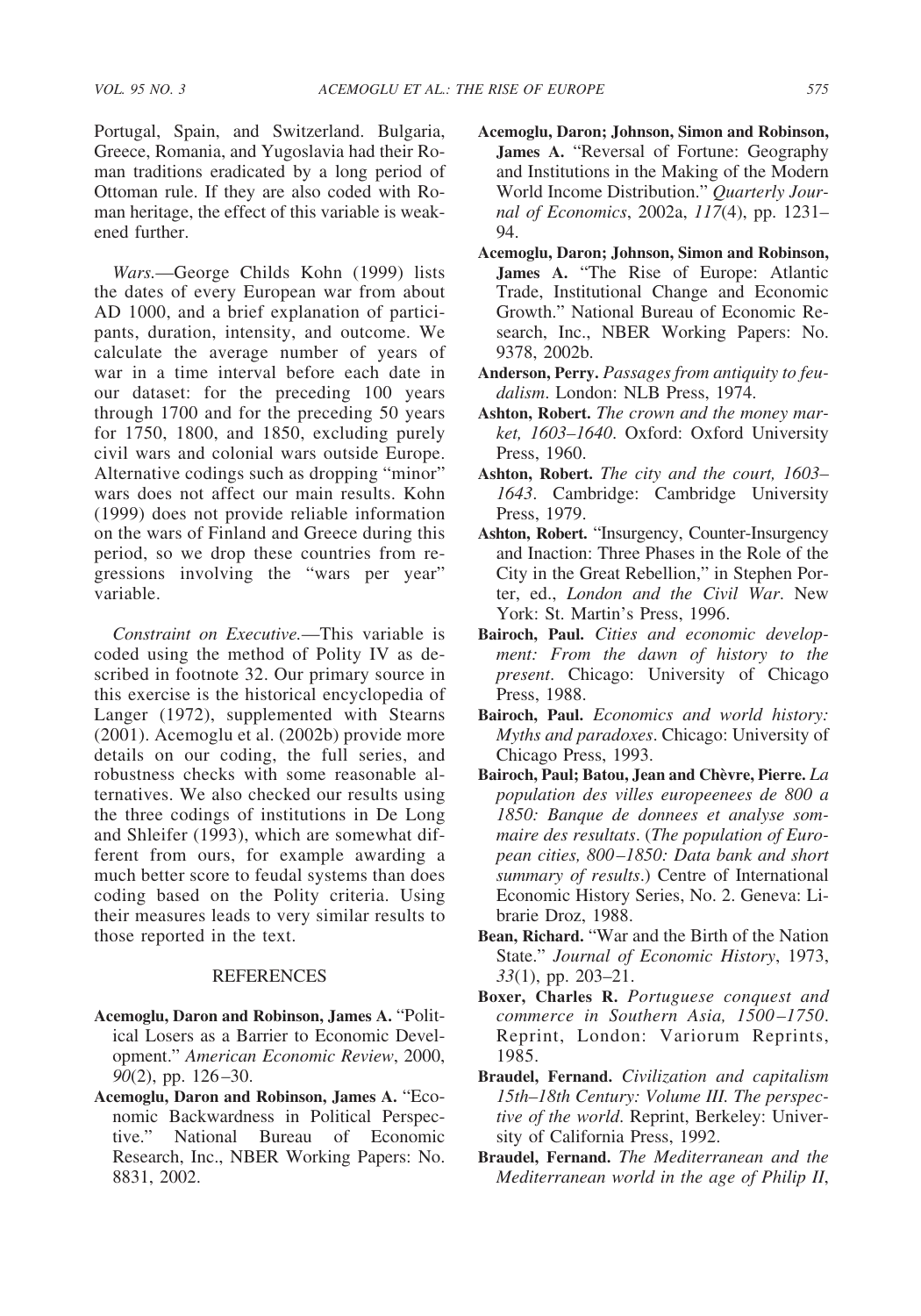Vol. II. Reprint, Berkeley: University of California Press, 1995.

- **Brenner, Robert.** "The Civil War Politics of London's Merchant Community." *Past and Present*, 1973, *58*, pp. 53–107.
- **Brenner, Robert.** *Merchants and revolution: Commercial change, political conflict and London's overseas traders, 1550–1653*. Reprint, London: Verso, 2003.
- **Brunton, Douglas and Pennington, D. H.** *Members of the Long Parliament*. London: Allen and Unwin, 1954.
- **Cameron, Rondo.** *A concise economic history of the world from paleolithic times to the present*. 2nd Ed. New York: Oxford University Press, 1993.
- **Carruthers, Bruce G.** *City of capital: Politics and markets in the English financial revolution*. Princeton: Princeton University Press, 1996.
- **Chandler, Tertius.** *Four thousand years of urban growth: An historical census*. Lewiston: St. David's University Press, 1987.
- **Chaudhuri, Kirti N.** *The English East India Company: The study of an early joint-stock company 1600–1640*. London: Frank Cass & Co., 1965.
- **Church, William F.** *The impact of absolutism on France: National experience under Richelieu, Mazarin, and Louis XIV*. New York: John Wiley & Sons, 1969.
- **Cooper, J. P.** "Social and Economic Policies under the Commonwealth," in Gerard E. Aylmer, ed., *The interregnum: The quest for settlement 1646–1660*. London: Macmillan, 1972.
- **Craven, W. Frank.** "The Earl of Warwick, a Speculator in Piracy." *The Hispanic American Historical Review*, 1930, *10*(4), pp. 457– 79.
- **Davis, Ralph.** *The rise of the English shipping industry in the seventeenth and eighteenth centuries*. London: Macmillan & Co. Ltd., 1962.
- **Davis, Ralph.** *English overseas trade 1500–1700*. London: Macmillan & Co. Ltd., 1973a.
- **Davis, Ralph.** *The rise of the Atlantic economies*. Ithaca: Cornell University Press, 1973b.
- **De Long, J. Bradford and Shleifer, Andrei.** "Princes and Merchants: European City Growth before the Industrial Revolution." *Journal of Law and Economics*, 1993, *36*(2), pp. 671–702.
- **de Vries, Jan.** *The economy of Europe in an age of crisis, 1600–1750*. Cambridge: Cambridge University Press, 1976.
- **de Vries, Jan.** *European urbanization, 1500– 1800*. Cambridge, MA: Harvard University Press, 1984.
- **de Vries, Jan.** "Connecting Europe and Asia: A Quantitative Analysis of the Cape Route Trade, 1497–1795," in Dennis Flynn, Arturo Giraldez and Richard von Glahn, eds., *Global connections and monetary history, 1470– 1800*. London: Ashgate Publishers, 2003.
- **de Vries, Jan and van der Woude, Ad.** *The first modern economy: Success, failure, and perseverance of the Dutch economy, 1500– 1815*. Cambridge: Cambridge University Press, 1997.
- **Doyle, William.** *The Parliament of Bordeaux and the end of the Old Regime, 1771–1790*. London: Ernest Benn, 1974.
- **Doyle, William.** *Origins of the French Revolution*. Oxford: Oxford University Press, 1988.
- **Dorling Kindersley (DK) Publishers.** *World atlas*. New York: DK Publishers, 1997.
- **Elton, Geoffrey R.** *England under the Tudors*, 3rd Ed. New York: Routledge, 1991.
- **Engerman, Stanley L.** "The Slave Trade and British Capital Formation in the Eighteenth Century: A Comment on the Williams Thesis." *Business History Review*, 1972, *46*(4), pp. 430–43.
- **Engerman, Stanley L. and O'Brien, Patrick K.** "Exports and the Growth of the British Economy from the Glorious Revolution to the Peace of Amiens," in Solow, Barbara L., ed., *Slavery and the rise of the Atlantic system*. Cambridge: Cambridge University Press, 1991.
- **Farnell, J. E.** "The Navigation Act of 1651, the First Dutch War, and the London Merchant Community." *Economic History Review*, 1963/1964, *16*, pp. 439–545.
- **Frank, Andre G.** *Dependent accumulation and underdevelopment*. London: Macmillan, 1978.
- **Fritschy, Wantje.** "A 'Financial Revolution' Reconsidered: Public Finance in Holland During the Dutch Revolt, 1568–1648." *Economic History Review*, 2003, *56*(1), pp. 57–89.
- **Fritschy, Wantje; Hart, Marjolein and Horlings, Edwin.** "Continuities and Discontinuities in Dutch Fiscal History, C. 1515–1913," *Eco-*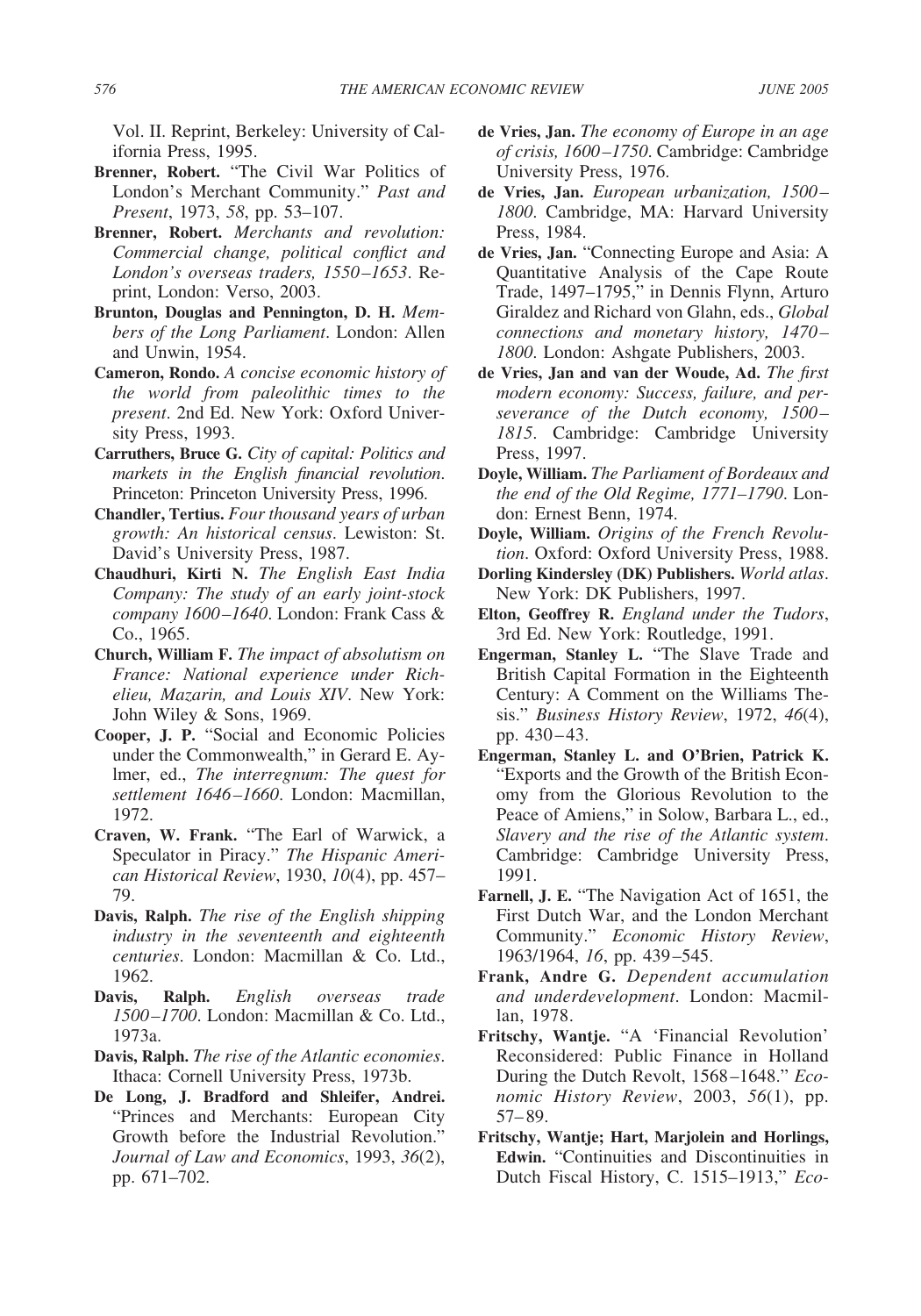*nomic History Congress*. Madrid, June 21– 23, 2001. http://www.eh.net/XIIICongress/ cd/papers/12FritschyHartHorlings86.pdf.

- **Gauci, Perry.** *The politics of trade: The overseas merchant in state and society 1660–1720*. Oxford: Oxford University Press, 2001.
- **Grassby, Richard.** "The Rate of Profit in Seventeenth-Century England." *English Historical Review*, 1969, *84*(333), pp. 721–51.
- **Grassby, Richard.** *The business community of seventeenth-century England*. Cambridge: Cambridge University Press, 1995.
- **Graves, Michael A. R.** *The parliaments of early modern Europe*. New York: Longman, 2001.
- **Gurr, Ted Robert.** "Polity II: Political Structures and Regime Change, 1800–1986." Unpublished Paper, 1997.
- **Hall, John A.** *Powers and liberties: The causes and consequences of the rise of the West*. Oxford: Blackwell, 1985.
- **Hamilton, Earl J.** "The Role of Monopoly in the Overseas Expansion and Colonial Trade of Europe before 1800." *American Economic Review*, 1948, *38*(2), pp. 33–53.
- **Hart, Marjolein; Jonker, Joost and van Zanden, Jan L.** *A financial history of the Netherlands*. Cambridge: Cambridge University Press, 1997.
- **Hill, Christopher.** *From Reformation to Industrial Revolution 1530–1780*. Baltimore: Penguin Books, 1969.
- **Hintze, Otto.** "Military Organization and the Organization of the State," in Felix Gilbert, ed., *The historical essays of Otto Hintze*. New York: Oxford University Press, 1975, pp. 178–215.
- **Holmes, Geoffrey.** *The making of a great power: Late Stuart and early Georgian Britain*. New York: Longman, 1993.
- **Horwitz, Henry.** "The East India Trade, the Politicians, and the Constitution: 1698– 1702." *The Journal of British Studies*, 1978, *17*(2), pp. 1–18.
- **Inikori, Joseph E.** *Africans and the Industrial Revolution in England: A study in international trade and economic development*. Cambridge: Cambridge University Press, 2002.
- **Israel, Jonathan I.** *The Dutch Republic and the Hispanic world, 1606–1661*. Oxford: Oxford University Press, 1982.
- **Israel, Jonathan I.** *Dutch primacy in world*

*trade, 1585–1740*. Oxford: Clarendon Press, 1989.

- **Israel, Jonathan I.** *The Dutch Republic: Its rise, greatness and fall 1477–1806 Volume I: The Oxford history of early modern Europe*. New York: Oxford University Press, 1995.
- **Jones, Eric L.** *The European miracle: Environments, economies, and geopolitics in the history of Europe and Asia*. New York: Cambridge University Press, 1981.
- **Keeler, Mary F.** *The Long Parliament, 1640– 1641: A Biographical Study of Its Members*. Philadelphia: American Philosophical Society, 1954.
- **Kennedy, Paul M.** *The rise and fall of the great powers: Economic change and military conflict from 1500 to 2000*. New York: Random House, 1987.
- **Kohn, George C.** *Dictionary of war, revised edition*. New York: Facts on File, Inc., 1999.
- Krusell, Per and Ríos-Rull, José-Victor. "Vested Interests in a Theory of Stagnation and Growth." *Review of Economic Studies*, 1996, *63*(2), pp. 301–30.
- **La Porta, Rafael; Lopez-de-Silanes, Florencio; Shleifer, Andrei and Vishny, Robert W.** "The Quality of Government." *Journal of Law, Economics, and Organization*, 1999, *15*(1), pp. 222–79.
- **Landes, David S.** *The wealth and poverty of nations: Why some are so rich and some so poor*. New York: W. W. Norton & Co., 1998.
- **Lane, Frederic C.** *Venetian ships and shipbuilding of the Renaissance*. Baltimore: Johns Hopkins University Press, 1934.
- **Lang, R. G.** "Social Origins and Social Aspirations of Jacobean London Merchants." *Economic History Review, Second Series*, 1974, *27*(1), pp. 28–47.
- **Langer, William L.** *An encyclopedia of world history*, 5th Ed. Boston: Houghton Mifflin Co., 1972.
- **Lefebvre, Georges (Translated by R. R. Palmer).** *The coming of the French Revolution*. Princeton: Princeton University Press, 1947.
- **Maddison, Angus.** *The world economy: A millennial perspective*. Paris: OECD, Development Center, 2001.
- **Manning, Brian.** *Aristocrats, plebeians, and revolution in England, 1640–1660*. New Haven: Pluto Press, 1996.
- **Marshall, Monty G. and Jaggers, Keith.** *Polity IV Project, political regime characteristics and*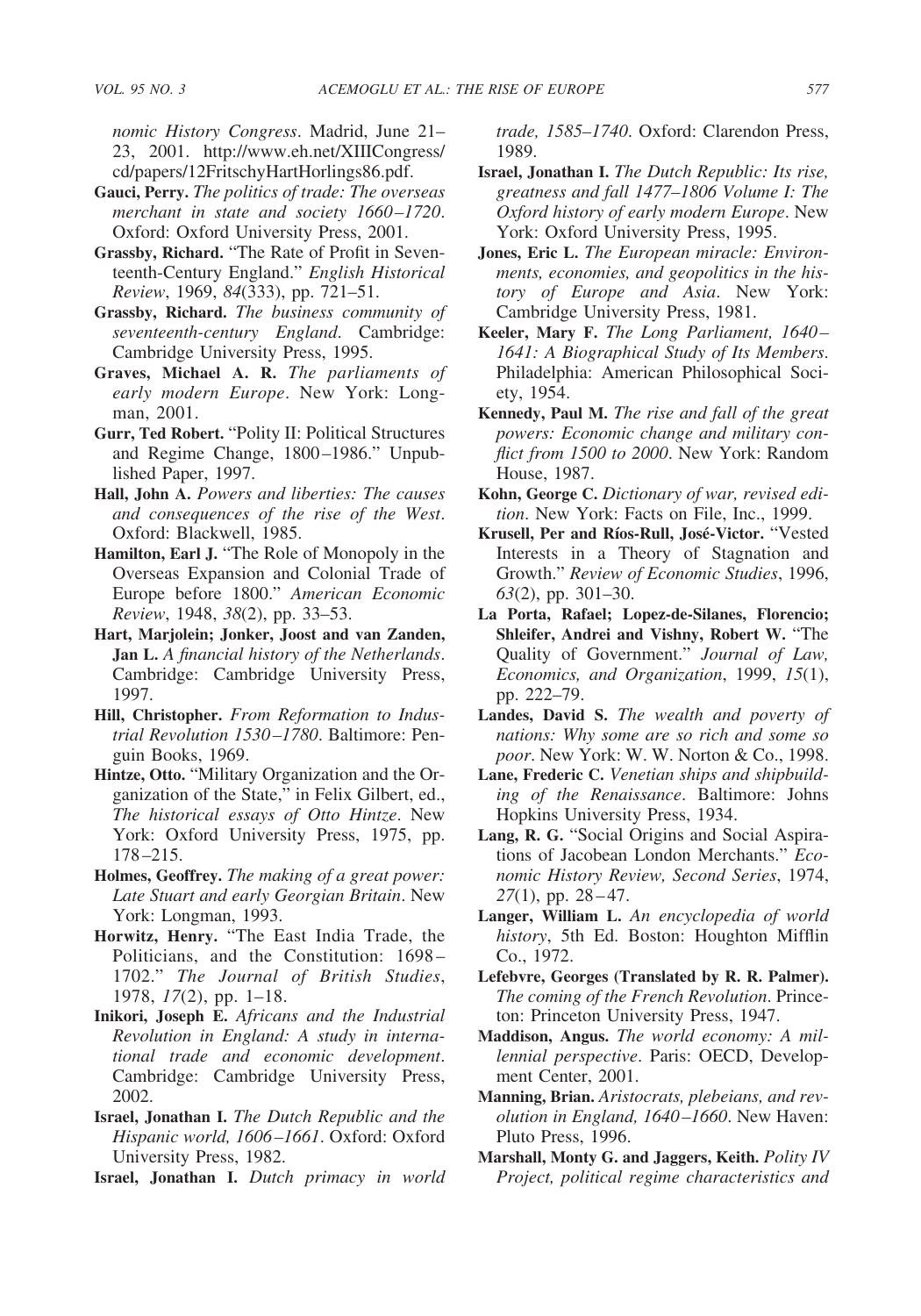*transitions 1800–1999, dataset users manual*. College Park: Center for International Development and Conflict Management, University of Maryland, 2000.

- **McEvedy, Colin and Jones, Richard.** *Atlas of world population history*. New York: Facts on File, Inc., 1978.
- **Morrill, John S.** *The nature of the English Revolution*. London: Longman Publishing Group, 1993.
- **Neal, Larry.** "How It All Began: The Monetary and Financial Architecture of Europe During the First Global Capital Markets, 1648–815." *Financial History Review*, 2000, *7*(2), pp. 117–40.
- **North, Douglass C. and Thomas, Robert P.** *The rise of the Western world: A new economic history*. Cambridge: Cambridge University Press, 1973.
- **North, Douglass C.** *Structure and change in economic history*. New York: W. W. Norton & Co., 1981.
- **North, Douglass C. and Weingast, Barry R.** "Constitutions and Commitment: The Evolution of Institutions Governing Public Choice in Seventeenth-Century England." *Journal of Economic History*, 1989, *49*(4), pp. 803–32.
- **O'Brien, Patrick K.** "European Economic Development: The Contribution of the Periphery." *Economic History Review, Second Series*, 1982, *35*(1), pp. 1–18.
- **O'Rourke, Kevin H. and Williamson, Jeffrey G.** "After Columbus: Explaining the Global Trade Boom 1500–1800." *Journal of Economic History*, 2002, *62*(2), pp. 471–56.
- **Olson, Mancur.** *The rise and decline of nations: Economic growth, stagflation, and economic rigidities*. New Haven: Yale University Press, 1982.
- **Parente, Stephen L. and Prescott, Edward C.** "Monopoly Rights: A Barrier to Riches." *American Economic Review*, 1999, *89*(5), pp. 1216–33.
- **Parker, Geoffrey.** *The Dutch Revolt*. New York: Penguin Books, 1977.
- **Parker, Geoffrey.** *The military revolution: Military innovation and the rise of the West, 1500–1800*. Cambridge: Cambridge University Press, 1988.
- **Parrott, David.** *Richelieu's army: War, government and society in France, 1624–1642*. Cambridge: Cambridge University Press, 2001.
- **Parry, James H.** *The Spanish seaborne empire*. Berkeley: University of California Press, 1966.
- **Pearl, Valerie.** *London and the outbreak of the Puritan revolution: City government and national politics, 1625–43*. London: Oxford University Press, 1961.
- **Phelps Brown, Ernest H. and Hopkins, Sheila V.** "Seven Centuries of Building Wages." *Economica, New Series*, 1955, *22*(87), pp. 192– 206.
- **Phillips, Carla Rahn.** "The Growth and Composition of Trade in the Iberian Empires, 1450– 1750," in James D. Tracy, ed., *The rise of merchant empires: Long-distance trade in the early modern world, 1350–1750*. Cambridge: Cambridge University Press, 1990, pp. 34–101.
- **Pincus, Steven.** "Civic Republicanism and Political Economy in an Age of Revolution: Law, Politics, and Economics in the Revolution of 1688–89." Unpublished Paper, 2002.
- **Rabb, Theodore K.** *Enterprise and empire: Merchant and gentry investment in the expansion of England, 1575–1630*. Cambridge, MA: Harvard University Press, 1967.
- **Rabb, Theodore K.** *Jacobean gentleman: Sir Edwin Sandays, 1561–1629*. Princeton: Princeton University Press, 1998.
- **Rajan, Raghuram G. and Zingales, Luigi.** *Saving capitalism from the capitalists: Unleashing the power of financial markets to create wealth and spread opportunity*. New York: Crown Publishing Group, 2003.
- **Richardson, Roger C.** *The debate on the English Revolution*, 3rd Ed. Manchester: University of Manchester Press, 1998.
- **Rodger, N. A. M.** *The safeguard of the sea: A naval history of Britain, 660–1649*. New York: W. W. Norton & Sons, 1997.
- **Rogowski, Ronald.** *Commerce and coalitions: How trade affects Domestic Political Alignments*. Princeton: Princeton University Press, 1989.
- **Russell, Conrad.** *The causes of the English Civil War*. New York: Oxford University Press, 1990.
- **Sacks, David H.** *The widening gate: Bristol and the Atlantic economy, 1450–1700*. The New Historicism: Studies in Cultural Poetics, Vol. 15. Berkeley and Oxford: University of California Press, 1991.
- **Scoville, Warren C.** *The persecution of*